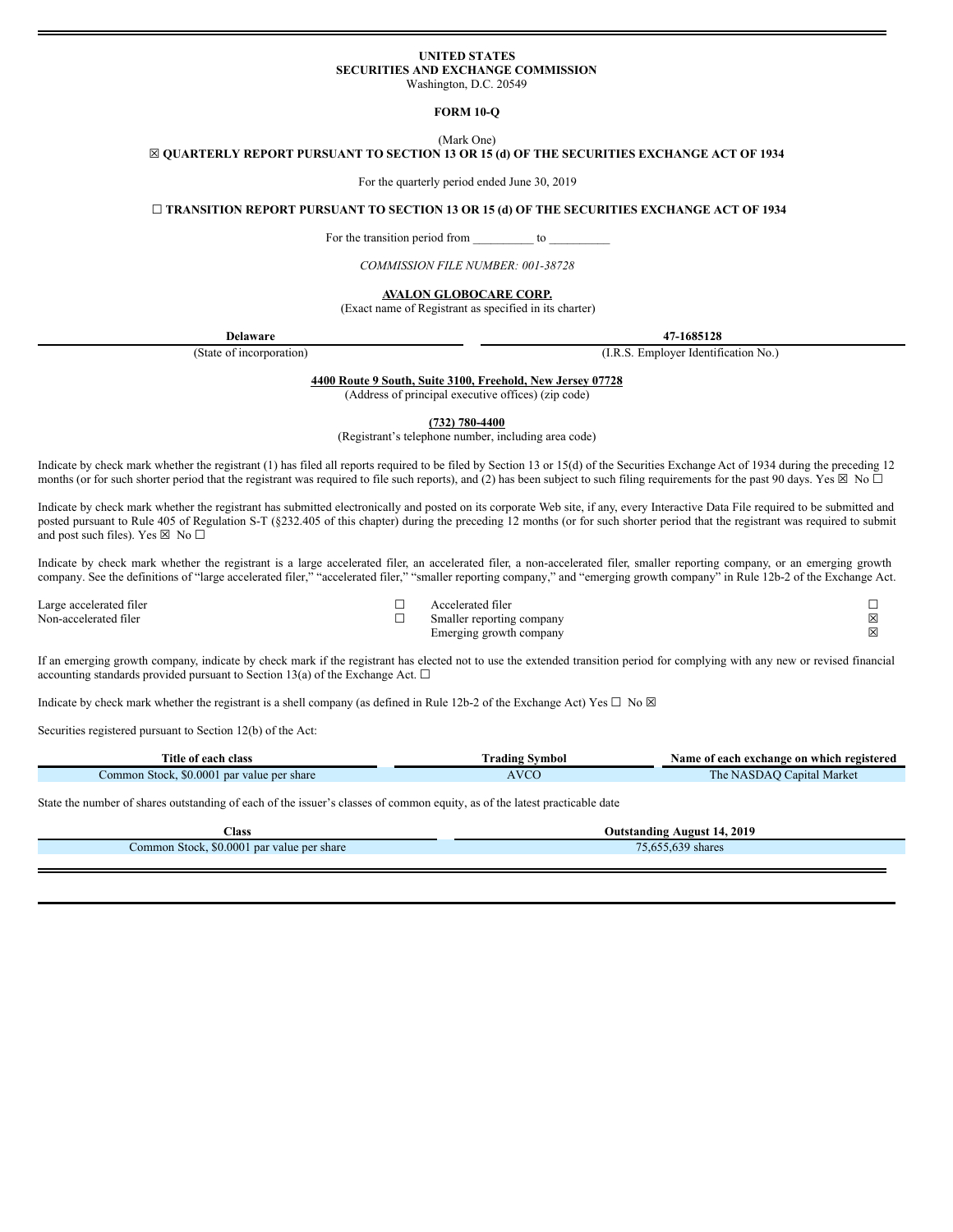# **AVALON GLOBOCARE CORP.**

# **FORM 10-Q**

# **June 30, 2019**

# **TABLE OF CONTENTS**

|          |                                                                                                                                            | Page No. |
|----------|--------------------------------------------------------------------------------------------------------------------------------------------|----------|
|          | <b>PART I. - FINANCIAL INFORMATION</b>                                                                                                     |          |
| Item 1.  | <b>Financial Statements</b>                                                                                                                |          |
|          | Condensed Consolidated Balance Sheets as of June 30, 2019 (Unaudited) and December 31, 2018                                                |          |
|          | Unaudited Condensed Consolidated Statements of Operations and Comprehensive Loss for the Three and Six Months Ended June 30, 2019 and 2018 |          |
|          | Unaudited Condensed Consolidated Statement of Changes in Equity for the Six Months Ended June 30, 2019 and 2018                            |          |
|          | Unaudited Condensed Consolidated Statements of Cash Flows for the Six Months Ended June 30, 2019 and 2018                                  |          |
|          | Notes to Unaudited Condensed Consolidated Financial Statements                                                                             |          |
| Item 2.  | Management's Discussion and Analysis of Financial Condition and Results of Operations                                                      | 32       |
| Item 3   | Quantitative and Qualitative Disclosures About Market Risk                                                                                 | 44       |
| Item 4   | <b>Controls and Procedures</b>                                                                                                             | 44       |
|          |                                                                                                                                            |          |
|          | <b>PART II - OTHER INFORMATION</b>                                                                                                         |          |
|          |                                                                                                                                            |          |
| Item 1.  | <b>Legal Proceedings</b>                                                                                                                   | 45       |
| Item 1A. | <b>Risk Factors</b>                                                                                                                        | 45       |
| Item 2.  | Unregistered Sales of Equity Securities and Use of Proceeds                                                                                | 45       |
| Item 3.  | Defaults upon Senior Securities                                                                                                            | 45       |
| Item 4.  | Mine Safety Disclosures                                                                                                                    | 45       |
| Item 5.  | Other Information                                                                                                                          | 45       |
| Item 6.  | Exhibits                                                                                                                                   | 46       |

i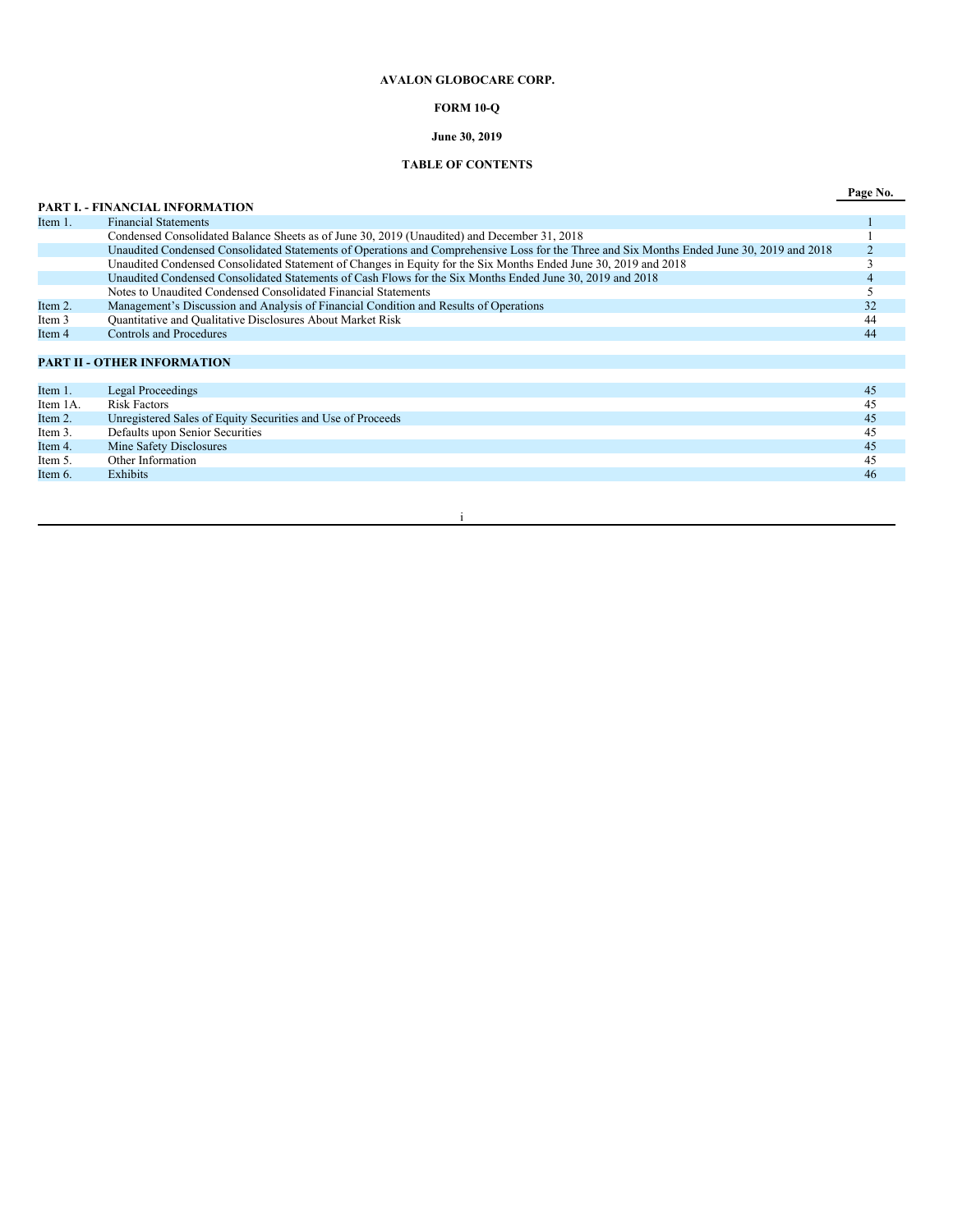## **FORWARD LOOKING STATEMENTS**

This report contains forward-looking statements regarding our business, financial condition, results of operations and prospects. Words such as "expects," "anticipates," "intends," "plans," "believes," "seeks," "estimates" and similar expressions or variations of such words are intended to identify forward-looking statements, but are not deemed to represent an all-inclusive means of identifying forward-looking statements as denoted in this report. Additionally, statements concerning future matters are forward-looking statements.

Although forward-looking statements in this report reflect the good faith judgment of our management, such statements can only be based on facts and factors currently known by us. Consequently, forward-looking statements are inherently subject to risks and uncertainties and actual results and outcomes may differ materially from the results and outcomes discussed in or anticipated by the forward-looking statements. Factors that could cause or contribute to such differences in results and outcomes include, without limitation, those specifically addressed under the headings "Risks Factors" and "Management's Discussion and Analysis of Financial Condition and Results of Operations" in our annual report on Form 10-K, in "Management's Discussion and Analysis of Financial Condition and Results of Operations" in this Form 10-Q and information contained in other reports that we file with the SEC. You are urged not to place undue reliance on these forward-looking statements, which speak only as of the date of this report.

We file reports with the SEC. The SEC maintains a website (www.sec.gov) that contains reports, proxy and information statements, and other information regarding issuers that file electronically with the SEC, including us. You can also read and copy any materials we file with the SEC at the SEC's Public Reference Room at 100 F Street, NE, Washington, DC 20549. You can obtain additional information about the operation of the Public Reference Room by calling the SEC at 1-800-SEC-0330.

We undertake no obligation to revise or update any forward-looking statements in order to reflect any event or circumstance that may arise after the date of this report, except as required by law. Readers are urged to carefully review and consider the various disclosures made throughout the entirety of this quarterly report, which are designed to advise interested parties of the risks and factors that may affect our business, financial condition, results of operations and prospects.

Unless otherwise indicated, references in this report to "we," "us" or the "Company" refer to Avalon GloboCare Corp. and its consolidated subsidiaries.

ii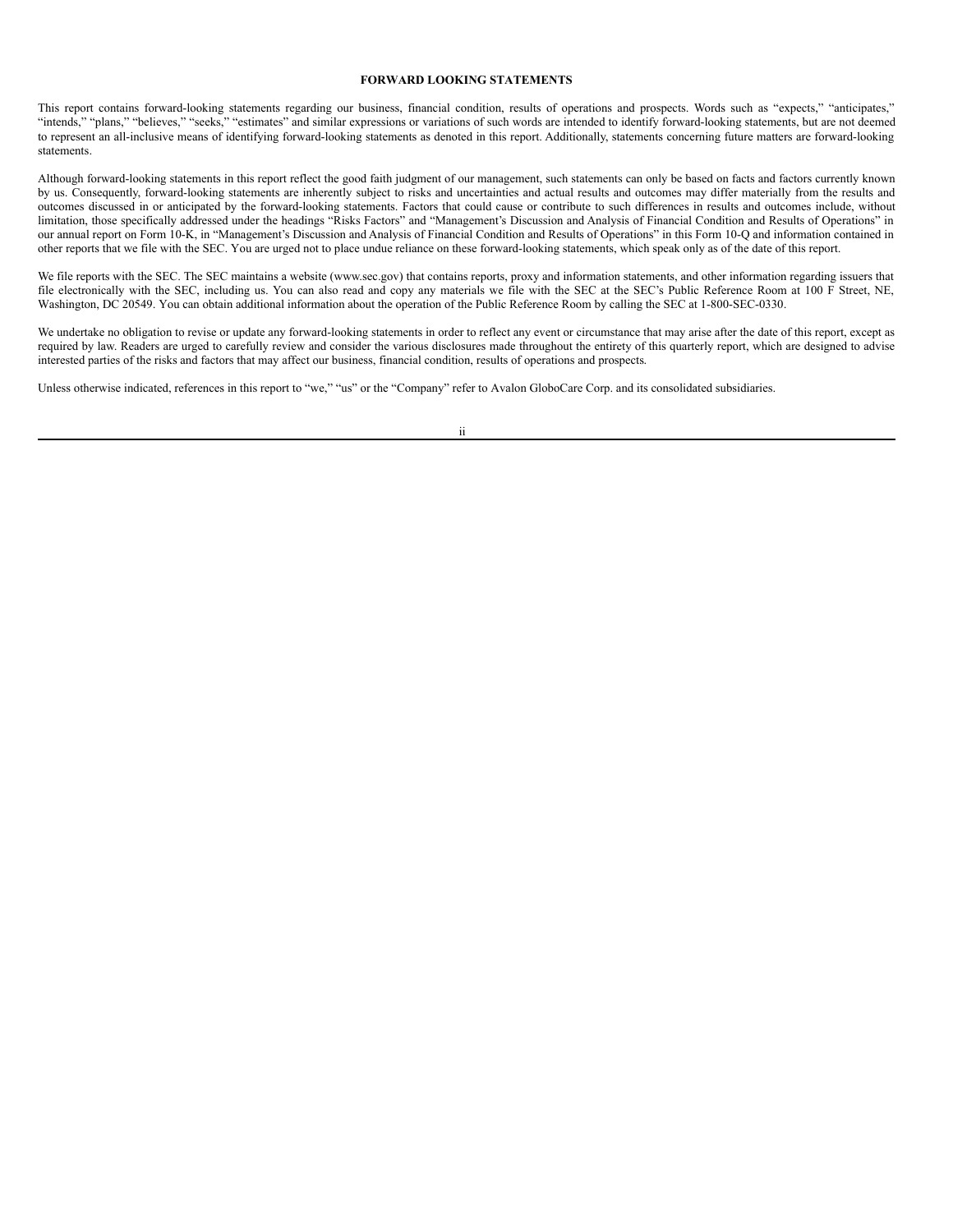# **PART 1 - FINANCIAL INFORMATION**

# Item 1. Financial Statements.

#### AVALON GLOBOCARE CORP. AND SUBSIDIARIES CONDENSED CONSOLIDATED BALANCE SHEETS

|                                                                                                                                               |              | As of                    |               |              |  |
|-----------------------------------------------------------------------------------------------------------------------------------------------|--------------|--------------------------|---------------|--------------|--|
|                                                                                                                                               |              | June 30,                 |               | December 31, |  |
|                                                                                                                                               |              | 2019                     |               | 2018         |  |
|                                                                                                                                               |              | (Unaudited)              |               |              |  |
| <b>ASSETS</b>                                                                                                                                 |              |                          |               |              |  |
|                                                                                                                                               |              |                          |               |              |  |
| <b>CURRENT ASSETS:</b>                                                                                                                        |              |                          |               |              |  |
| Cash                                                                                                                                          | $\mathbb{S}$ | 3,401,304                | $\mathbb{S}$  | 2,252,287    |  |
| Accounts receivable, net of allowance for doubtful accounts                                                                                   |              | 100,788                  |               | 9,739        |  |
| Tenants receivable, net of allowance for doubtful accounts                                                                                    |              | 29,504                   |               | 42,484       |  |
| Security deposit                                                                                                                              |              | 27,309                   |               | 127,263      |  |
| Inventory                                                                                                                                     |              | 13,001                   |               | 12,994       |  |
| Prepaid expenses - related parties                                                                                                            |              |                          |               | 34,190       |  |
| Prepaid expenses and other current assets                                                                                                     |              | 420,473                  |               | 1,146,475    |  |
| <b>Total Current Assets</b>                                                                                                                   |              | 3,992,379                |               | 3,625,432    |  |
|                                                                                                                                               |              |                          |               |              |  |
| <b>NON-CURRENT ASSETS:</b>                                                                                                                    |              |                          |               |              |  |
| Property and equipment, net                                                                                                                   |              | 374,906                  |               | 249,555      |  |
| Investment in real estate, net                                                                                                                |              | 7,810,549                |               | 7,879,885    |  |
| Intangible assets, net                                                                                                                        |              | 1,091,903                |               | 1,255,689    |  |
| Equity method investment                                                                                                                      |              | 363,002                  |               | 385,162      |  |
|                                                                                                                                               |              |                          |               |              |  |
| <b>Total Non-current Assets</b>                                                                                                               |              | 9,640,360                |               | 9,770,291    |  |
|                                                                                                                                               |              |                          |               |              |  |
| <b>Total Assets</b>                                                                                                                           |              | 13,632,739               | <sup>\$</sup> | 13,395,723   |  |
|                                                                                                                                               |              |                          |               |              |  |
| <b>LIABILITIES AND EQUITY</b>                                                                                                                 |              |                          |               |              |  |
|                                                                                                                                               |              |                          |               |              |  |
| <b>CURRENT LIABILITIES:</b>                                                                                                                   |              |                          |               |              |  |
| Accounts payable                                                                                                                              | $\mathbb{S}$ | 47,508                   | - \$          | 6.695        |  |
| Advance from customer - related party                                                                                                         |              |                          |               | 14,829       |  |
| Accrued liabilities and other payables                                                                                                        |              | 747,346                  |               | 859,350      |  |
| Accrued liabilities and other payables - related parties                                                                                      |              | 36,806                   |               |              |  |
| Deferred rental income                                                                                                                        |              | 13,786                   |               | 14,136       |  |
| Interest payable                                                                                                                              |              |                          |               | 75,342       |  |
|                                                                                                                                               |              |                          |               |              |  |
| Interest payable - related party                                                                                                              |              | 14,583                   |               |              |  |
| VAT and other taxes payable                                                                                                                   |              | 10,727                   |               | 4,668        |  |
| Tenants' security deposit                                                                                                                     |              | 64,037                   |               | 66,700       |  |
| Due to related party                                                                                                                          |              | 100,000                  |               | 100,000      |  |
| <b>Total Current Liabilities</b>                                                                                                              |              |                          |               |              |  |
|                                                                                                                                               |              | 1,034,793                |               | 1,141,720    |  |
| <b>NON-CURRENT LIABILITIES:</b>                                                                                                               |              |                          |               |              |  |
| Loan payable - noncurrent portion                                                                                                             |              | $\overline{\phantom{a}}$ |               | 1,000,000    |  |
| Note payable - related party                                                                                                                  |              |                          |               |              |  |
| Derivative liabilities                                                                                                                        |              | 1,000,000                |               |              |  |
|                                                                                                                                               |              | 3,055,748                |               |              |  |
| <b>Total Non-current Liabilities</b>                                                                                                          |              |                          |               |              |  |
|                                                                                                                                               |              | 4,055,748                |               | 1,000,000    |  |
| <b>Total Liabilities</b>                                                                                                                      |              | 5,090,541                |               | 2,141,720    |  |
|                                                                                                                                               |              |                          |               |              |  |
| Commitments and Contingencies - (Note 18)                                                                                                     |              |                          |               |              |  |
|                                                                                                                                               |              |                          |               |              |  |
| EQUITY:                                                                                                                                       |              |                          |               |              |  |
| Preferred stock, \$0.0001 par value; 10,000,000 shares authorized; no shares issued and outstanding at June 30, 2019 and December<br>31, 2018 |              |                          |               |              |  |
| Common stock, \$0.0001 par value; 490,000,000 shares authorized; 76,175,639 shares issued and 75,655,639 shares outstanding at                |              |                          |               |              |  |
| June 30, 2019; 73,830,751 shares issued and 73,310,751 shares outstanding at December 31, 2018                                                |              | 7,618                    |               | 7,383        |  |
| Additional paid-in capital                                                                                                                    |              | 30,375,711               |               | 24, 153, 378 |  |
| Less: common stock held in treasury, at cost;                                                                                                 |              |                          |               |              |  |
| 520,000 shares at June 30, 2019 and December 31, 2018                                                                                         |              | (522, 500)               |               | (522, 500)   |  |
| Accumulated deficit                                                                                                                           |              | (20,054,816)             |               | (11,291,776) |  |
| Statutory reserve                                                                                                                             |              | 6,578                    |               | 6,578        |  |
| Accumulated other comprehensive loss - foreign currency translation adjustment                                                                |              | (228, 183)               |               | (236, 860)   |  |
| Total Avalon GloboCare Corp. stockholders' equity                                                                                             |              | 9,584,408                |               | 12,116,203   |  |
| Non-controlling interest                                                                                                                      |              |                          |               |              |  |
|                                                                                                                                               |              | (1,042,210)              |               | (862,200)    |  |
|                                                                                                                                               |              |                          |               |              |  |
| <b>Total Equity</b>                                                                                                                           |              | 8,542,198                |               | 11,254,003   |  |
| Total Liabilities and Equity                                                                                                                  |              |                          |               |              |  |
|                                                                                                                                               |              | 13,632,739               | \$            | 13,395,723   |  |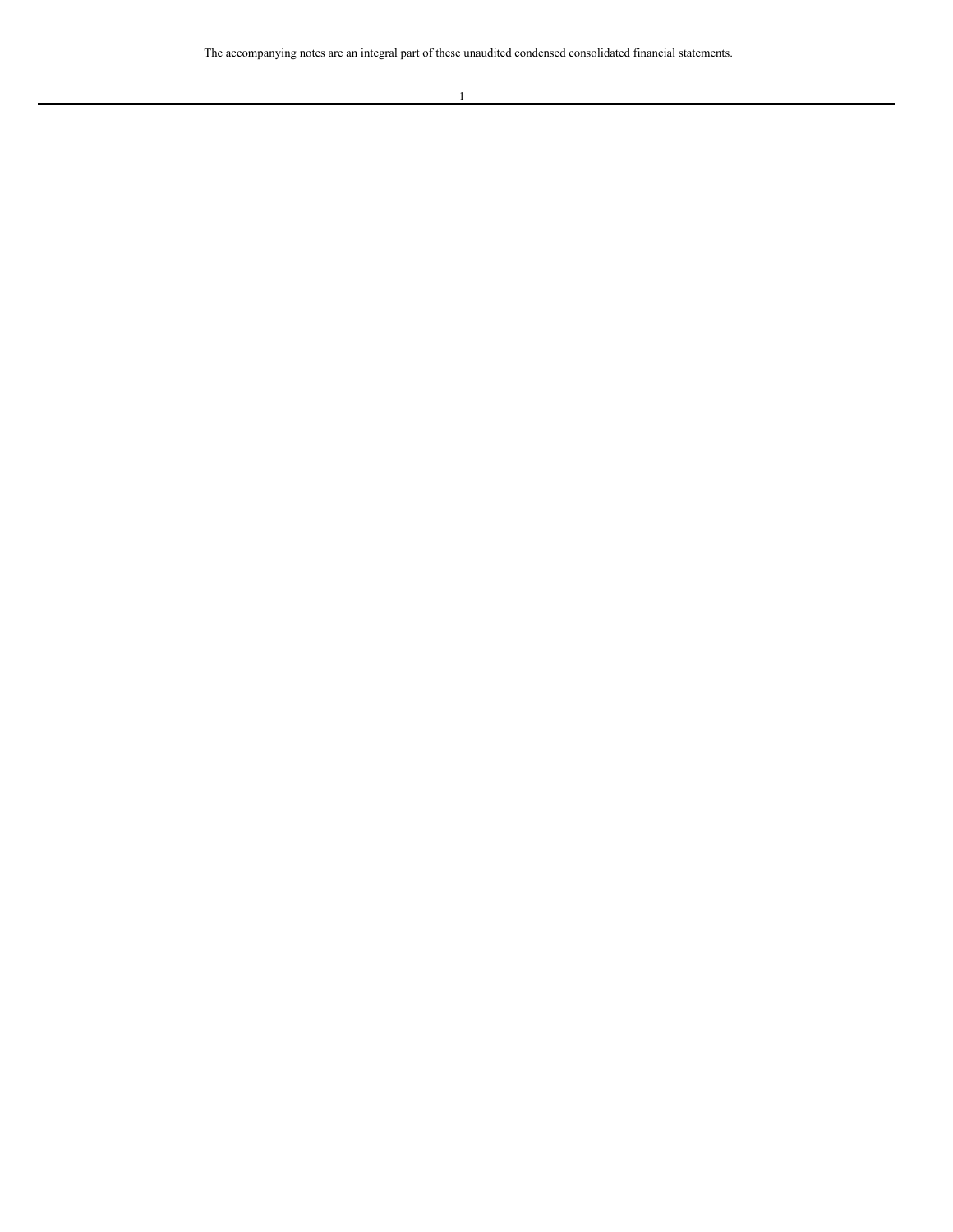## AVALON GLOBOCARE CORP. AND SUBSIDIARIES UNAUDITED CONDENSED CONSOLIDATED STATEMENTS OF OPERATIONS AND COMPREHENSIVE LOSS

|                                                                                          | For the Three<br>Months Ended<br>June 30,<br>2019 | For the Three<br>Months Ended<br>June 30,<br>2018 | For the Six Months For the Six Months<br>Ended<br>June 30,<br>2019 | Ended<br>June 30,<br>2018    |
|------------------------------------------------------------------------------------------|---------------------------------------------------|---------------------------------------------------|--------------------------------------------------------------------|------------------------------|
|                                                                                          |                                                   |                                                   |                                                                    |                              |
| <b>REVENUES</b><br>Real property rental                                                  | $\mathbb{S}$<br>264,889                           | $\mathsf{\$}$<br>278,872                          | $\mathbb{S}$<br>531,515                                            | $\mathbb{S}$<br>575,495      |
| Medical related consulting services - related party                                      | 111,434                                           | 141,996                                           | 125,694                                                            | 141,996                      |
| Development services and sales of developed products                                     | 23,404                                            | 75,225                                            | 26,682                                                             | 86,515                       |
| <b>Total Revenues</b>                                                                    | 399,727                                           | 496,093                                           | 683,891                                                            | 804,006                      |
|                                                                                          |                                                   |                                                   |                                                                    |                              |
| <b>COSTS AND EXPENSES</b><br>Real property operating expenses                            | 192,676                                           | 195,941                                           | 423,435                                                            | 406,215                      |
| Medical related consulting services - related party                                      | 95,375                                            | 124,715                                           | 108,466                                                            | 124,715                      |
| Development services and sales of developed products                                     | 31,784                                            | 42,093                                            | 62,091                                                             | 58,613                       |
| <b>Total Costs and Expenses</b>                                                          | 319,835                                           | 362,749                                           | 593,992                                                            | 589,543                      |
|                                                                                          |                                                   |                                                   |                                                                    |                              |
| REAL PROPERTY OPERATING INCOME                                                           | 72,213                                            | 82,931                                            | 108,080                                                            | 169,280                      |
| GROSS PROFIT FROM MEDICAL RELATED CONSULTING SERVICES                                    | 16,059                                            | 17,281                                            | 17,228                                                             | 17,281                       |
| GROSS (LOSS) PROFIT FROM DEVELOPMENT SERVICES AND SALES OF<br>DEVELOPED PRODUCTS         | (8,380)                                           | 33,132                                            | (35, 409)                                                          | 27,902                       |
|                                                                                          |                                                   |                                                   |                                                                    |                              |
| <b>OTHER OPERATING EXPENSES:</b>                                                         |                                                   |                                                   |                                                                    |                              |
| Advertising expenses                                                                     | 221,222                                           | L.                                                | 465,822                                                            |                              |
| Compensation and related benefits<br>Professional fees                                   | 2,100,178                                         | 487,452<br>593,025                                | 4,200,333<br>2,260,712                                             | 1,026,266<br>1,164,797       |
| Research and development expenses                                                        | 792,486<br>949,711                                | 263                                               | 1,102,171                                                          | 263                          |
| Other general and administrative                                                         | 360,047                                           | 265,858                                           | 869,926                                                            | 551,110                      |
|                                                                                          |                                                   |                                                   |                                                                    |                              |
| <b>Total Other Operating Expenses</b>                                                    | 4,423,644                                         | 1,346,598                                         | 8,898,964                                                          | 2,742,436                    |
| <b>LOSS FROM OPERATIONS</b>                                                              | (4,343,752)                                       | (1,213,254)                                       | (8,809,065)                                                        | (2,527,973)                  |
| <b>OTHER INCOME (EXPENSE)</b>                                                            |                                                   |                                                   |                                                                    |                              |
| Interest income                                                                          | 433                                               | 1,300                                             | 1,201                                                              | 1,708                        |
| Interest expense                                                                         | (8, 822)                                          | (24, 932)                                         | (34, 519)                                                          | (261,918)                    |
| Interest expense - related party                                                         | (12, 639)                                         | $\overline{\phantom{a}}$                          | (14, 583)                                                          |                              |
| Change in fair value of warrants liability                                               | 461,493                                           |                                                   | 461,493                                                            |                              |
| Financing expense<br>Loss from equity-method investment                                  | (525, 418)<br>(10, 344)                           |                                                   | (525, 418)<br>(23,087)                                             |                              |
| Foreign currency transaction loss                                                        |                                                   | (106, 929)                                        |                                                                    | (106, 929)                   |
| Other income                                                                             | 226                                               |                                                   | 226                                                                | 328                          |
|                                                                                          |                                                   |                                                   |                                                                    |                              |
| Total Other Expense, net                                                                 | (95,071)                                          | (130, 561)                                        | (134, 687)                                                         | (366, 811)                   |
| <b>LOSS BEFORE INCOME TAXES</b>                                                          | (4,438,823)                                       | (1,343,815)                                       | (8,943,752)                                                        | (2,894,784)                  |
| <b>INCOME TAXES</b>                                                                      |                                                   |                                                   |                                                                    |                              |
| <b>NET LOSS</b>                                                                          |                                                   |                                                   |                                                                    |                              |
|                                                                                          | (4,438,823)                                       | (1,343,815)<br><sup>\$</sup>                      | (8,943,752)<br>$\mathbb{S}$                                        | (2,894,784)<br><sup>\$</sup> |
| LESS: NET LOSS ATTRIBUTABLE TO NON-CONTROLLING INTEREST                                  | (81, 599)                                         | (49, 421)                                         | (180, 712)                                                         | (118, 811)                   |
| NET LOSS ATTRIBUTABLE TO AVALON GLOBOCARE CORP. COMMON<br><b>SHAREHOLDERS</b>            | (4,357,224)<br>\$                                 | (1,294,394)<br><sup>\$</sup>                      | (8,763,040)<br><sup>\$</sup>                                       | (2,775,973)<br><sup>\$</sup> |
| <b>COMPREHENSIVE LOSS:</b>                                                               |                                                   |                                                   |                                                                    |                              |
| <b>NET LOSS</b><br>OTHER COMPREHENSIVE INCOME                                            | (4, 438, 823)                                     | (1,343,815)                                       | (8,943,752)                                                        | (2,894,784)                  |
| Unrealized foreign currency translation gain (loss)                                      | (34, 103)                                         | (96,207)                                          | 9,379                                                              | (43,369)                     |
| <b>COMPREHENSIVE LOSS</b>                                                                | (4,472,926)<br>S                                  | $\mathsf{\$}$<br>(1,440,022)                      | (8,934,373)<br>\$                                                  | (2,938,153)<br>$\mathbb{S}$  |
| LESS: COMPREHENSIVE GAIN (LOSS) ATTRIBUTABLE TO NON-                                     |                                                   |                                                   |                                                                    |                              |
| <b>CONTROLLING INTEREST</b><br>COMPREHENSIVE LOSS ATTRIBUTABLE TO AVALON GLOBOCARE CORP. | (79, 699)                                         | (49, 540)                                         | (180, 010)                                                         | (118,770)                    |
| <b>COMMON SHAREHOLDERS</b>                                                               | \$<br>(4,393,227)                                 | (1,390,482)<br>\$                                 | (8, 754, 363)                                                      | (2,819,383)<br><sup>\$</sup> |
| NET LOSS PER COMMON SHARE ATTRIBUTABLE TO AVALON GLOBOCARE<br>CORP. COMMON SHAREHOLDERS: |                                                   |                                                   |                                                                    |                              |
| Basic and diluted                                                                        | (0.06)<br>S                                       | (0.02)<br>\$                                      | (0.12)<br>\$                                                       | (0.04)<br>\$                 |
|                                                                                          |                                                   |                                                   |                                                                    |                              |
| WEIGHTED AVERAGE COMMON SHARES OUTSTANDING:                                              |                                                   |                                                   |                                                                    |                              |
| Basic and diluted                                                                        | 75,183,354                                        | 71,979,678                                        | 74,437,336                                                         | 71,122,356                   |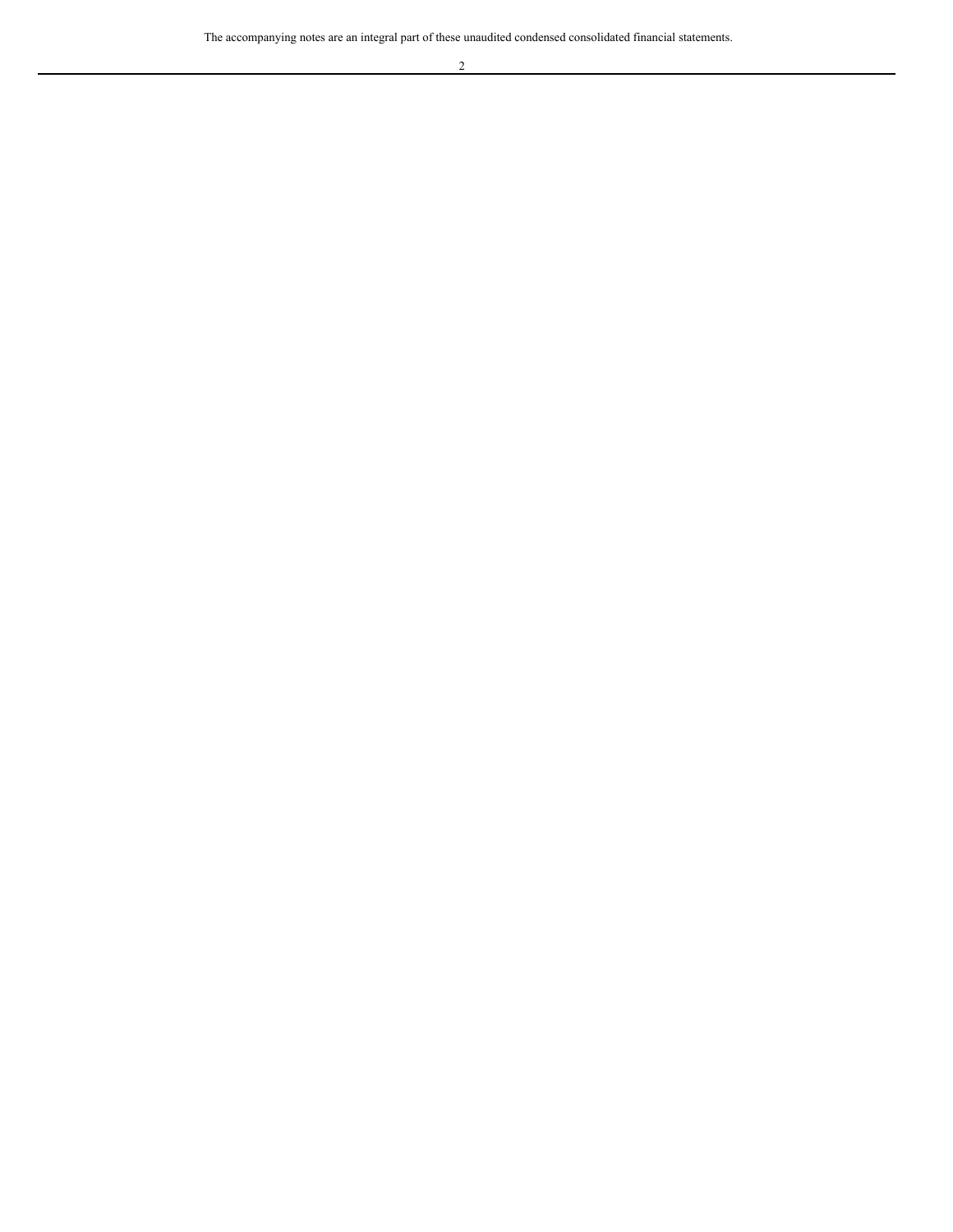#### AVALON GLOBOCARE CORP. AND SUBSIDIARIES UNAUDITED CONDENSED CONSOLIDATED STATEMENTS OF CHANGES IN EQUITY For the Six Months Ended June 30, 2018 and 2019

|                                                                                                     |                     | Preferred Stock | Common Stock           |        | Avalon GloboCare Corp. Stockholders' Equity | <b>Treasury Stock</b> |            |                                                 |                      | Accumulated                    |                                 |                            |
|-----------------------------------------------------------------------------------------------------|---------------------|-----------------|------------------------|--------|---------------------------------------------|-----------------------|------------|-------------------------------------------------|----------------------|--------------------------------|---------------------------------|----------------------------|
|                                                                                                     | Number of<br>Shares | Amount          | Number<br>of<br>Shares | Amount | Additional<br>Paid-in<br>Capital            | Number of<br>Shares   | Amount     | Accumulated<br>Deficit                          | Statutory<br>Reserve | Other<br>Comprehensive<br>Loss | Non-<br>controlling<br>Interest | Total<br>Equity            |
| Balance,<br>December 31,<br>2017                                                                    |                     |                 | $-70,278,622$ \$       |        | 7,028 \$11,490,285                          | $-$ \$                |            | $-$ \$ $(3,517,654)$ \$                         | 6,578 \$             | $(91, 994)$ \$                 |                                 | $(585,394)$ \$7,308,849    |
| <b>Treasury stock</b><br>purchase                                                                   |                     |                 |                        |        |                                             | (520,000)             | (522, 500) |                                                 |                      |                                |                                 | (522, 500)                 |
| Stock-based<br>compensation<br>and service<br>fees                                                  |                     |                 |                        |        | 526,348                                     |                       |            |                                                 |                      |                                |                                 | 526,348                    |
| Foreign<br>currency<br>translation<br>adjustment                                                    |                     |                 |                        |        |                                             |                       |            |                                                 |                      | 52,678                         | 160                             | 52,838                     |
| Net loss for the<br>three months<br>ended March<br>31, 2018                                         |                     |                 |                        |        |                                             |                       |            | (1,481,579)                                     |                      |                                | (69,390)                        | (1,550,969)                |
| Balance,<br>March 31,<br>2018                                                                       |                     |                 | 70,278,622 \$          |        | 7,028 \$12,016,633                          |                       |            | $(520,000)$ \$ $(522,500)$ \$ $(4,999,233)$ \$  | 6,578 \$             | $(39,316)$ \$                  | $(654, 624)$ \$ 5,814,566       |                            |
| Common<br>shares issued<br>in equity<br>raise, net of<br>fees<br>associated<br>with equity<br>raise |                     |                 | 3,107,000              | 311    | 4,529,984                                   |                       |            |                                                 |                      |                                |                                 | 4,530,295                  |
| Common<br>shares issued<br>for services                                                             |                     |                 | 175,000                | 17     | 466,983                                     |                       |            |                                                 |                      |                                |                                 | 467,000                    |
| Stock-based<br>compensation                                                                         |                     |                 |                        |        | 1,021,173                                   |                       |            |                                                 |                      |                                |                                 | 1,021,173                  |
| Foreign<br>currency<br>translation<br>adjustment                                                    |                     |                 |                        |        |                                             |                       |            |                                                 |                      | (96,088)                       | (119)                           | (96,207)                   |
| Net loss for the<br>three months<br>ended June<br>30, 2018                                          |                     |                 |                        |        |                                             |                       |            | (1,294,394)                                     |                      |                                | (49, 421)                       | (1,343,815)                |
| Balance, June<br>30, 2018                                                                           |                     |                 | 73,560,622 \$          |        | 7,356 \$18,034,773                          |                       |            | $(520,000)$ \$ $(522,500)$ \$ $(6,293,627)$ \$  | 6,578 \$             | $(135, 404)$ \$                |                                 | $(704, 164)$ \$ 10,393,012 |
| Balance,<br>December 31,<br>2018                                                                    |                     | $-$ \$          | $-73,830,751$ \$       |        | 7,383 \$ 24,153,378                         |                       |            | $(520,000)$ \$ $(522,500)$ \$ $(11,291,776)$ \$ | 6,578 \$             | $(236, 860)$ \$                |                                 | $(862,200)$ \$ 11,254,003  |
| Issuance of<br>common<br>stock upon<br>cashless<br>exercise of<br>stock<br>warrants                 |                     |                 | 350,856                | 35     | (35)                                        |                       |            |                                                 |                      |                                |                                 |                            |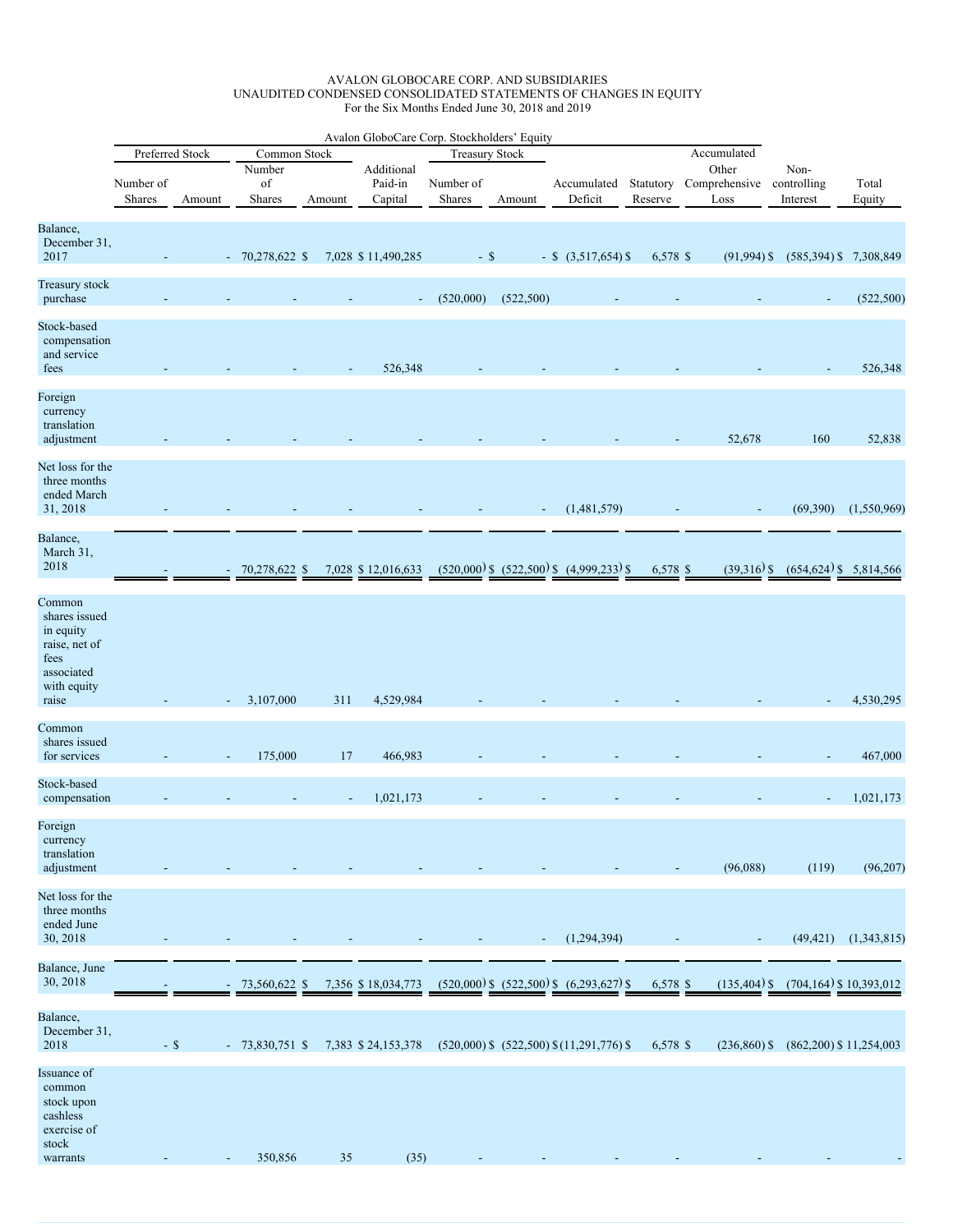| Issuance of<br>common<br>stock upon<br>cashless<br>excercise of<br>options |      | $\blacksquare$           | 158,932       | 16  | (16)               |  |                                                 |          |                 |                                           |                            |
|----------------------------------------------------------------------------|------|--------------------------|---------------|-----|--------------------|--|-------------------------------------------------|----------|-----------------|-------------------------------------------|----------------------------|
| Stock-based<br>compensation                                                |      |                          |               |     | 2,272,747          |  |                                                 |          |                 |                                           | 2,272,747                  |
| Foreign<br>currency<br>translation<br>adjustment                           |      |                          |               |     |                    |  |                                                 |          | 44,680          | (1, 198)                                  | 43,482                     |
| Net loss for the<br>three months<br>ended March<br>31, 2019                |      |                          |               |     |                    |  | (4,405,816)                                     |          |                 | (99, 113)                                 | (4,504,929)                |
| Balance,<br>March 31,<br>2019                                              | - \$ |                          | 74,340,539 \$ |     | 7,434 \$26,426,074 |  | $(520,000)$ \$ $(522,500)$ \$ $(15,697,592)$ \$ | 6,578 \$ | $(192, 180)$ \$ |                                           | $(962,511)$ \$ $9,065,303$ |
| Stock-based<br>compensation                                                |      |                          |               |     | 1,524,139          |  |                                                 |          |                 |                                           | 1,524,139                  |
| Issuance of<br>common<br>stock for<br>service                              |      | $\blacksquare$           | 120,812       | 13  | 313,788            |  |                                                 |          |                 | $\overline{\phantom{a}}$                  | 313,801                    |
| S-3 financing                                                              |      | $\blacksquare$           | 1,714,288     | 171 | 2,111,710          |  |                                                 |          |                 | ÷.                                        | 2,111,881                  |
| Foreign<br>currency<br>translation<br>adjustment                           |      |                          |               |     |                    |  |                                                 |          | (36,003)        | 1,900                                     | (34, 103)                  |
| Net loss for the<br>three months<br>ended June<br>30, 2019                 |      |                          |               |     |                    |  | (4,357,224)                                     |          |                 | (81, 599)                                 | (4,438,823)                |
| Balance, June<br>30, 2019                                                  | - \$ | $\overline{\phantom{a}}$ | 76,175,639 \$ |     | 7,618 \$30,375,711 |  | $(520,000)$ \$ $(522,500)$ \$ $(20,054,816)$ \$ | 6,578 \$ |                 | $(228,183)$ \$ $(1,042,210)$ \$ 8,542,198 |                            |

The accompanying notes are an integral part of these unaudited condensed consolidated financial statements.

3

<u> 1980 - Johann Barbara, martxa amerikan per</u>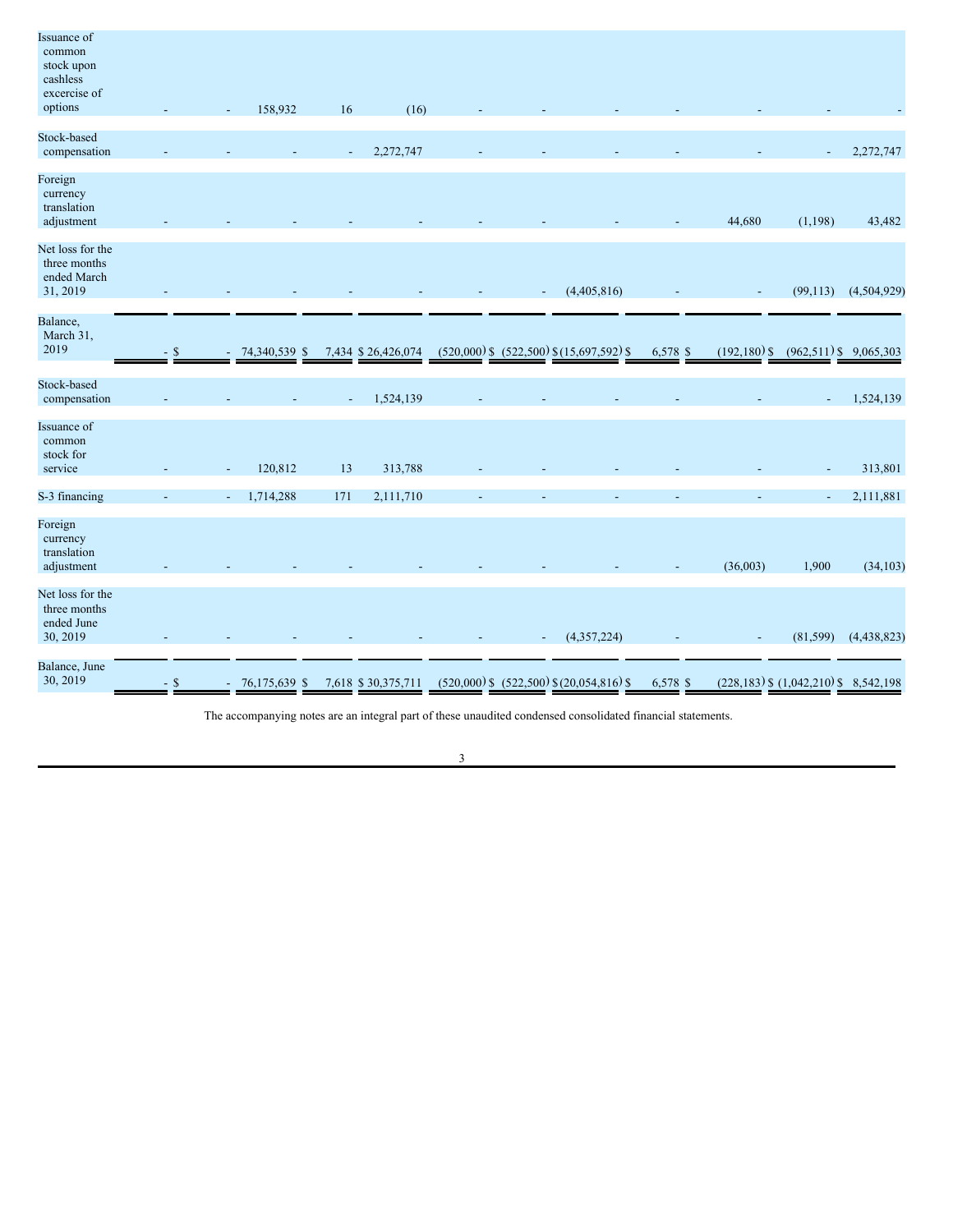# AVALON GLOBOCARE CORP. AND SUBSIDIARIES UNAUDITED CONDENSED CONSOLIDATED STATEMENTS OF CASH FLOWS

|                                                                                                         | For the Six<br>Months<br>Ended<br>June 30,<br>2019 | For the Six<br>Months<br>Ended<br>June 30,<br>2018 |
|---------------------------------------------------------------------------------------------------------|----------------------------------------------------|----------------------------------------------------|
| CASH FLOWS FROM OPERATING ACTIVITIES:                                                                   |                                                    |                                                    |
| Net loss<br>Adjustments to reconcile net loss from operations to net cash used in operating activities: | $\mathbb{S}$<br>(8,943,752)<br>- \$                | (2,894,784)                                        |
| Depreciation and amortization                                                                           | 284,494                                            | 247,975                                            |
| Stock-based compensation and service expense                                                            | 4,717,907                                          | 1,082,923                                          |
| Loss on equity method investment                                                                        | 23.087                                             |                                                    |
| Changes in warrants derivative liabilities                                                              | (461, 493)                                         | $\overline{\phantom{a}}$                           |
| Allocation of financing expense                                                                         | 525,418                                            | $\blacksquare$                                     |
| Chang in operating assets and liabilities:<br>Accounts receivable                                       |                                                    |                                                    |
| Accounts receivable-related parties                                                                     | (92, 113)                                          | (67, 542)<br>(150, 516)                            |
| Tenants receivable                                                                                      | 12,980                                             | (58)                                               |
| Inventory                                                                                               | (74)                                               | (19,892)                                           |
| Prepaid expenses - related parties                                                                      | 34,629                                             |                                                    |
| Prepaid expenses and other current assets                                                               | 379,070                                            | (153, 785)                                         |
| Security deposit                                                                                        | 100,000                                            | (308, 694)                                         |
| Accounts payable                                                                                        | 41,286                                             | 1,740                                              |
| Advance from customer - related party                                                                   | (15,030)                                           |                                                    |
| Accrued liabilities and other payables                                                                  | (472, 671)                                         | 176,584                                            |
| Accrued liabilities and other payables - related parties                                                | 3,633                                              | 9,811                                              |
| Deferred rental income<br>Interest payable                                                              | (350)                                              | (1, 587)<br>(113, 179)                             |
| Interest payable - related party                                                                        | (75, 342)<br>14,583                                |                                                    |
|                                                                                                         | 6,143                                              | 9,850                                              |
| VAT and other taxes payable                                                                             |                                                    |                                                    |
| Tenants' security deposit                                                                               | (2,663)                                            | (18, 888)                                          |
| NET CASH USED IN OPERATING ACTIVITIES                                                                   | (3,920,258)                                        | (2,200,042)                                        |
|                                                                                                         |                                                    |                                                    |
| CASH FLOWS FROM INVESTING ACTIVITIES:                                                                   |                                                    |                                                    |
| Purchase of property and equipment                                                                      | (140, 400)                                         | (10, 192)                                          |
| Prepayment for purchase of long-term assets                                                             |                                                    | (22,606)                                           |
| Improvement of commercial real estate                                                                   | (10, 588)                                          | (165, 155)                                         |
| NET CASH USED IN INVESTING ACTIVITIES                                                                   | (150,988)                                          | (197, 953)                                         |
| CASH FLOWS FROM FINANCING ACTIVITIES                                                                    |                                                    |                                                    |
| Proceeds received from note payable - related party                                                     | 1,000,000                                          |                                                    |
| Refund deposit in connection with Share Subscription Agreement-                                         |                                                    | (1,000,000)                                        |
| Proceeds received from equity offering                                                                  | 6,000,008                                          | 5,437,250                                          |
| Disbursements for equity offering costs                                                                 | (896, 304)                                         | (380, 607)                                         |
| Repayment of loan payable                                                                               | (1,000,000)                                        | (500,000)                                          |
| Repurchase of common stock                                                                              | $\overline{\phantom{a}}$                           | (522, 500)                                         |
| NET CASH PROVIDED BY FINANCING ACTIVITIES                                                               | 5,103,704                                          | 3,034,143                                          |
|                                                                                                         |                                                    |                                                    |
| EFFECT OF EXCHANGE RATE ON CASH                                                                         | 116,559                                            | (19, 865)                                          |
| <b>NET INCREASE IN CASH</b>                                                                             | 1,149,017                                          | 616,283                                            |
| CASH AND CASH EQUIVALENTS AND RESTRICTED CASH - beginning of period                                     | 2,252,287                                          | 3,027,033                                          |
| CASH AND CASH EQUIVALENTS AND RESTRICTED CASH - end of period                                           | 3,401,304                                          | 3,643,316                                          |
| SUPPLEMENTAL DISCLOSURE OF CASH FLOW INFORMATION:                                                       |                                                    |                                                    |
| Cash paid for:                                                                                          |                                                    |                                                    |
| Interest                                                                                                | 1,039<br>\$                                        | 375,096                                            |
| Income taxes                                                                                            |                                                    |                                                    |
| NON-CASH INVESTING AND FINANCING ACTIVITIES:                                                            |                                                    |                                                    |
| Property and equipment acquired on credit as payable                                                    |                                                    |                                                    |
|                                                                                                         | 25,896                                             |                                                    |
| Acquisition of equipment by decreasing prepayment for long-term assets                                  | S                                                  | 109,889                                            |
| Common stock issued for future services                                                                 | \$                                                 | 405,250                                            |

The accompanying notes are an integral part of these unaudited condensed consolidated financial statements.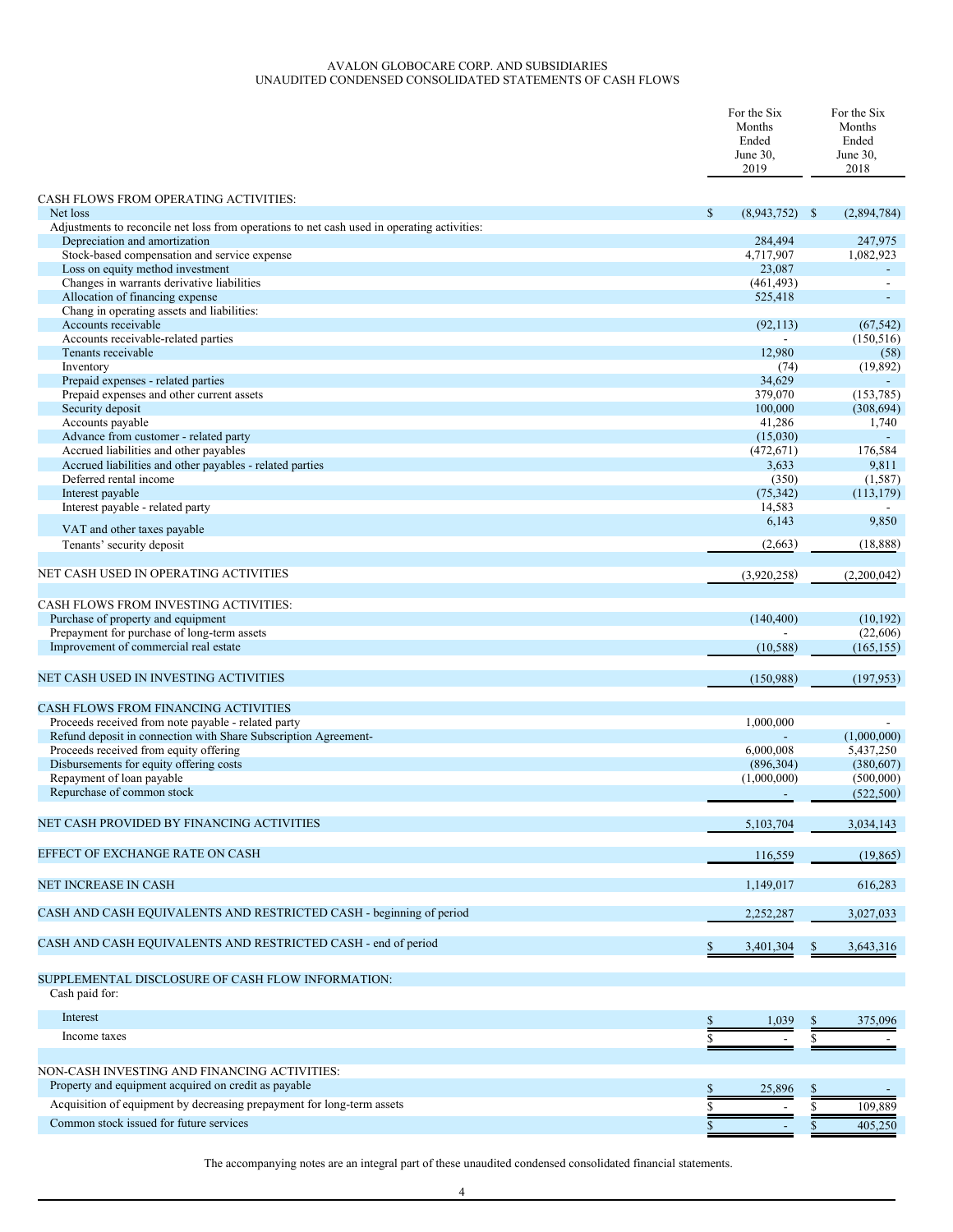## **NOTE 1 – ORGANIZATION AND NATURE OF OPERATIONS**

Avalon GloboCare Corp. (f/k/a Global Technologies Corp.) (the "Company" or "AVCO") is a Delaware corporation. The Company was incorporated under the laws of the State of Delaware on July 28, 2014. On October 18, 2016, the Company changed its name to Avalon GloboCare Corp. and completed a reverse split its shares of common stock at a ratio of 1:4. On October 19, 2016, the Company entered into and closed a Share Exchange Agreement with the shareholders of Avalon Healthcare System, Inc., a Delaware corporation ("AHS"), each of which are accredited investors ("AHS Shareholders") pursuant to which we acquired 100% of the outstanding securities of AHS in exchange for 50,000,000 shares of our common stock (the "AHS Acquisition"). AHS was incorporated on May 18, 2015 under the laws of the State of Delaware. As a result of such acquisition, the Company's operations now are focused on integrating and managing global healthcare services and resources, as well as empowering high-impact biomedical innovations and technologies to accelerate their clinical applications. We are dedicated to advancing cell-based technologies and therapeutics, as well as empowering highimpact biomedical innovations to accelerate their clinical applications. Our ecosystem covers the areas of exosome technology (including liquid biopsy and regenerative therapeutics) and cellular immunotherapy. We plan to integrate technologies and services through joint venture and subsidiary structures that bring shareholder value both in the short term, through operational entities and long term, through biomedical innovation development, such as our recent joint venture for the advancement of exosome isolation systems and related products. AHS owns 100% of the capital stock of Avalon (Shanghai) Healthcare Technology Co., Ltd. ("Avalon Shanghai"), which is a wholly foreignowned enterprise organized under the laws of the People's Republic of China ("PRC"). Avalon Shanghai was incorporated on April 29, 2016 and is engaged in medical related consulting services for customers.

For accounting purposes. AHS was the surviving entity. The transaction was accounted for as a recapitalization of AHS pursuant to which AHS was treated as the accounting acquirer, surviving and continuing entity although the Company is the legal acquirer. The Company did not recognize goodwill or any intangible assets in connection with this transaction. Accordingly, the Company's historical financial statements are those of AHS and its wholly-owned subsidiary, Avalon Shanghai immediately following the consummation of this reverse merger transaction.

On January 23, 2017, the Company incorporated Avalon (BVI) Ltd., a British Virgin Island company. There was no activity for the subsidiary since its incorporation through June 30, 2019. Avalon (BVI) Ltd. is dormant and is in process of being dissolved.

On February 7, 2017, the Company formed Avalon RT 9 Properties, LLC ("Avalon RT 9"), a New Jersey limited liability company. On May 5, 2017, Avalon RT 9 purchased a real property located in Township of Freehold, County of Monmouth, State of New Jersey, having a street address of 4400 Route 9 South, Freehold, NJ 07728. This property was purchased to serve as the Company's world-wide headquarters for all corporate administration and operation. In addition, the property generates rental income. Avalon RT 9 owns this office building. Currently, Avalon RT 9's business consists of the ownership and operation of the income-producing real estate property in New Jersey.

On July 31, 2017, the Company formed GenExosome Technologies Inc. ("GenExosome") in Nevada.

On October 25, 2017, GenExosome and the Company entered into a Securities Purchase Agreement pursuant to which the Company acquired 600 shares of GenExosome in consideration of \$1,326,087 in cash and 500,000 shares of common stock of the Company.

On October 25, 2017, GenExosome entered into and closed an Asset Purchase Agreement with Yu Zhou, MD, PhD, pursuant to which the Company acquired all assets, including all intellectual property, held by Dr. Zhou pertaining to the business of researching, developing and commercializing exosome technologies including, but not limited to, patent application number CN 2016 1 0675107.5 (application of an Exosomal MicroRNA in plasma as biomaker to diagnosis liver cancer), patent application number CN 2016 1 0675110.7 (clinical application of circulating exosome carried miRNA-33b in the diagnosis of liver cancer), patent application number CN 2017 1 0330847.X (saliva exosome based methods and composition for the diagnosis, staging and prognosis of oral cancer) and patent application number CN 2017 1 0330835.7 (a novel exosome-based therapeutics against proliferative oral diseases). In consideration of the assets, GenExosome agreed to pay Dr. Zhou \$876,087 in cash, transfered 500,000 shares of common stock of the Company to Dr. Zhou and issued Dr. Zhou 400 shares of common stock of GenExosome.

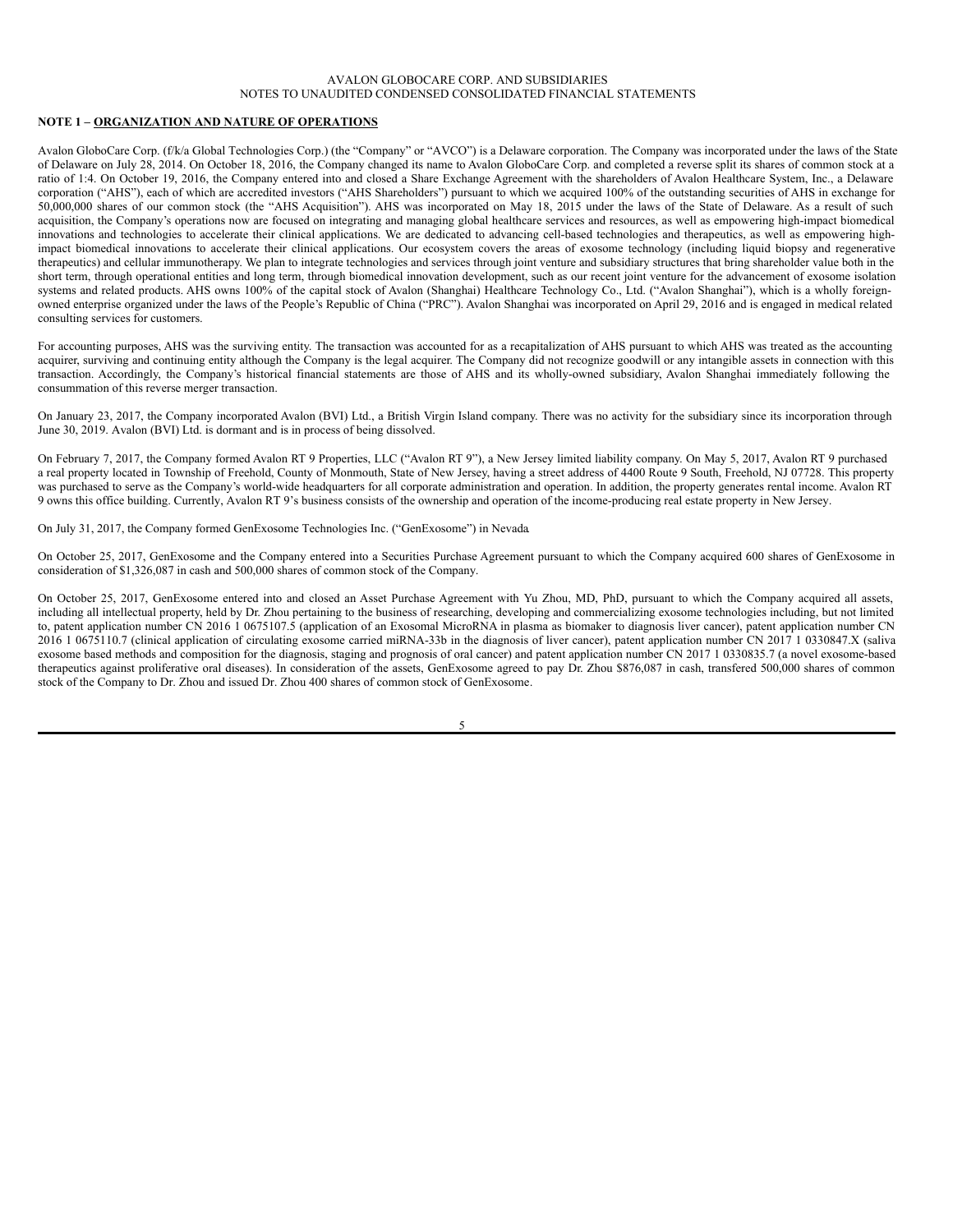# **NOTE 1 – ORGANIZATION AND NATURE OF OPERATIONS (continued)**

As a result of the above transactions, effective October 25, 2017, the Company holds 60% of GenExosome and Dr. Zhou holds 40% of GenExosome. GenExosome is engaged in developing proprietary diagnostic and therapeutic products leveraging its exosome technology.

On October 25, 2017, GenExosome entered into and closed a Stock Purchase Agreement with Beijing Jieteng (GenExosome) Biotech Co. Ltd., a corporation incorporated in the People's Republic of China on August 7, 2015 ("Beijing GenExosome") and Dr. Zhou, the sole shareholder of Beijing GenExosome, pursuant to which GenExosome acquired all of the issued and outstanding securities of Beijing GenExosome in consideration of a cash payment in the amount of \$450,000.

Beijing GenExosome is engaged in the development of exosome technology to improve diagnosis and management of diseases. Exosomes are tiny, subcellular, membranebound vesicles in diameter of 30-150 nm that are released by almost all cell types and that can carry membrane and cellular proteins, as well as genetic materials that are representative of the cell of origin. Profiling various bio-molecules in exosomes may serve as useful biomarkers for a wide variety of diseases. Beijing GenExosome is seeking to decode proteomic and genomic alterations underlying a wide-range of pathologies, thus allowing for the introduction of novel non-invasive "liquid biopsies". Its mission is focused toward diagnostic advancements in the fields of oncology, infectious diseases and fibrotic diseases, and discovery of disease-specific exosomes to provide disease origin insight necessary to enable personalized clinical management.

On July 18, 2018, the Company formed a wholly owned subsidiary, Avactis Biosciences Inc., a Nevada corporation, which will focus on accelerating commercial activities related to cellular therapies, including regenerative medicine with stem/progenitor cells as well as cellular immunotherapy including CAR-T, CAR-NK, TCR-T and others. The subsidiary is designed to integrate and optimize our global scientific and clinical resources to further advance the use of cellular therapies to treat certain cancers. There was no activity for the subsidiary since its incorporation through June 30, 2019.

On June 13, 2019, the Company formed a wholly owned subsidiary, International Exosome Association LLC, a Delaware company. There was no activity for the subsidiary since its incorporation through June 30, 2019.

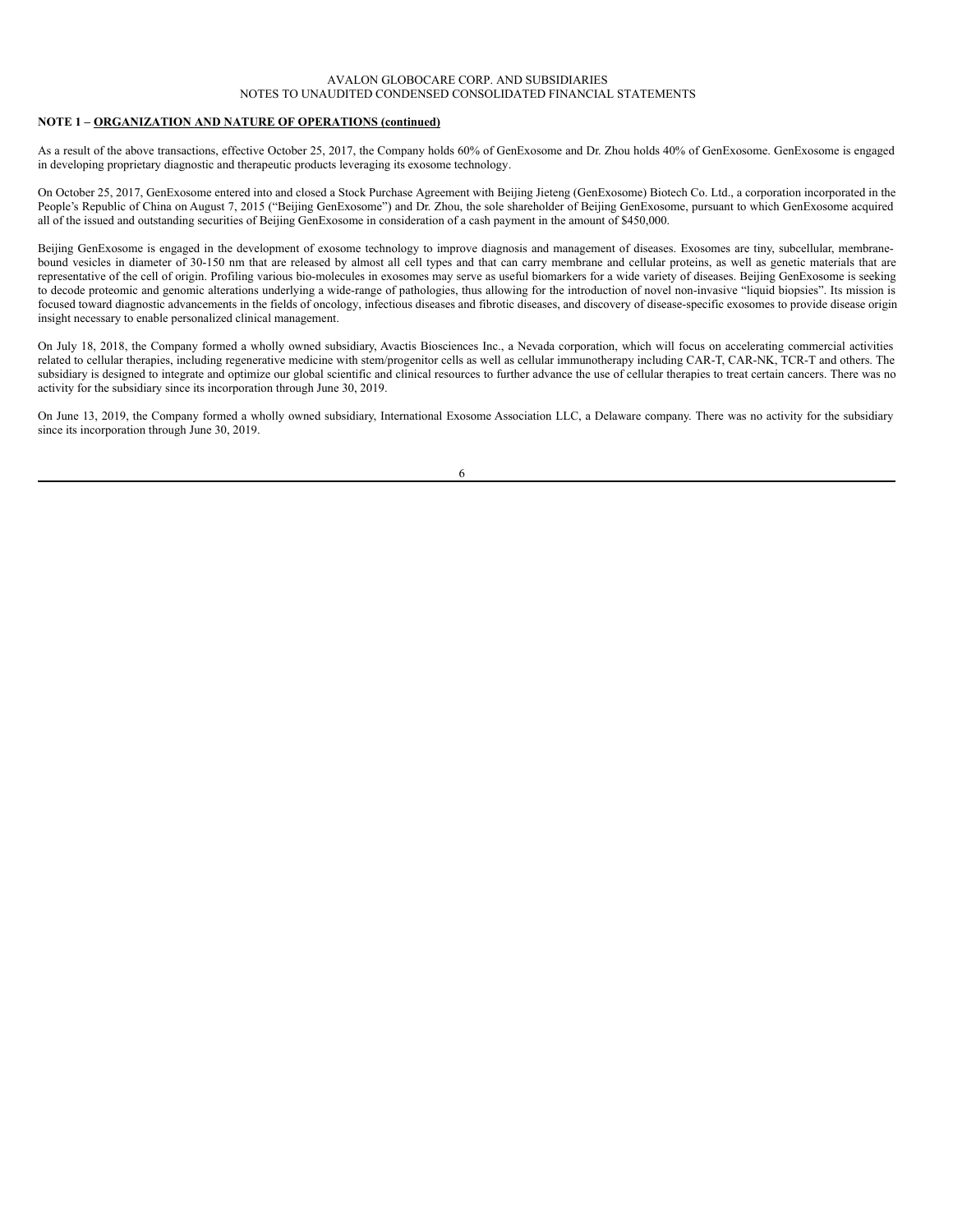# **NOTE 1 – ORGANIZATION AND NATURE OF OPERATIONS (continued)**

Details of the Company's subsidiaries which are included in these consolidated financial statements as of June 30, 2019 are as follows:

| Name of Subsidiaries<br>Avalon Healthcare System, Inc.<br>("AHS")           | Place and date of<br>Incorporation<br>Delaware<br>May 18, 2015 | Percentage of<br>Ownership<br>$100\%$ held by<br><b>AVCO</b> | Principal Activities<br>Provides medical related consulting services and developing Avalon Cell                                                                                                                                                                                  |
|-----------------------------------------------------------------------------|----------------------------------------------------------------|--------------------------------------------------------------|----------------------------------------------------------------------------------------------------------------------------------------------------------------------------------------------------------------------------------------------------------------------------------|
|                                                                             |                                                                |                                                              | and Avalon Rehab in United States of America ("USA")                                                                                                                                                                                                                             |
| Avalon (BVI) Ltd.<br>("Avalon BVI")                                         | <b>British Virgin Island</b><br>January 23, 2017               | $100\%$ held by<br><b>AVCO</b>                               | Dormant.<br>is in process of being dissolved                                                                                                                                                                                                                                     |
| Avalon RT 9 Properties LLC<br>("Avalon RT $9"$ )                            | New Jersey<br>February 7, 2017                                 | $100\%$ held by<br><b>AVCO</b>                               | Owns and operates an income-producing real property and holds and<br>manages the corporate headquarters                                                                                                                                                                          |
| Avalon (Shanghai) Healthcare Technology                                     |                                                                |                                                              |                                                                                                                                                                                                                                                                                  |
| Co., Ltd.<br>("Avalon Shanghai")                                            | <b>PRC</b><br>April 29, 2016                                   | 100% held by AHS                                             | Provides medical related consulting services and developing Avalon Cell<br>and Avalon Rehab in China                                                                                                                                                                             |
| GenExosome Technologies Inc.<br>("GenExosome")                              | Nevada<br>July 31, 2017                                        | 60% held by<br><b>AVCO</b>                                   | Develops proprietary diagnostic and therapeutic products leveraging<br>exosome technology and markets                                                                                                                                                                            |
|                                                                             |                                                                |                                                              |                                                                                                                                                                                                                                                                                  |
| Beijing Jieteng (GenExosome) Biotech Co.,<br>Ltd.<br>("Beijing GenExosome") | <b>PRC</b><br>August 7, 2015                                   | $100\%$ held by<br>GenExosome                                | Provides development services for hospitals and other customers and<br>sells developed items to hospitals and other customers in China                                                                                                                                           |
| Avactis Biosciences Inc.<br>("Avactis")                                     | Nevada<br>July 18, 2018                                        | 100% held by<br><b>AVCO</b>                                  | Integrate and optimize global scientific and clinical resources to further<br>advance cellular therapies, including regenerative medicine with<br>stem/progenitor cells as well as cellular immunotherapy including CAR-<br>T, CAR-NK, TCR-T and others to treat certain cancers |
| International Exosome Association LLC                                       | Delaware<br>June 13, 2019                                      | $100\%$ held by<br><b>AVCO</b>                               | Provides development services for hospitals and other customers and<br>sells developed items in USA                                                                                                                                                                              |
|                                                                             |                                                                |                                                              |                                                                                                                                                                                                                                                                                  |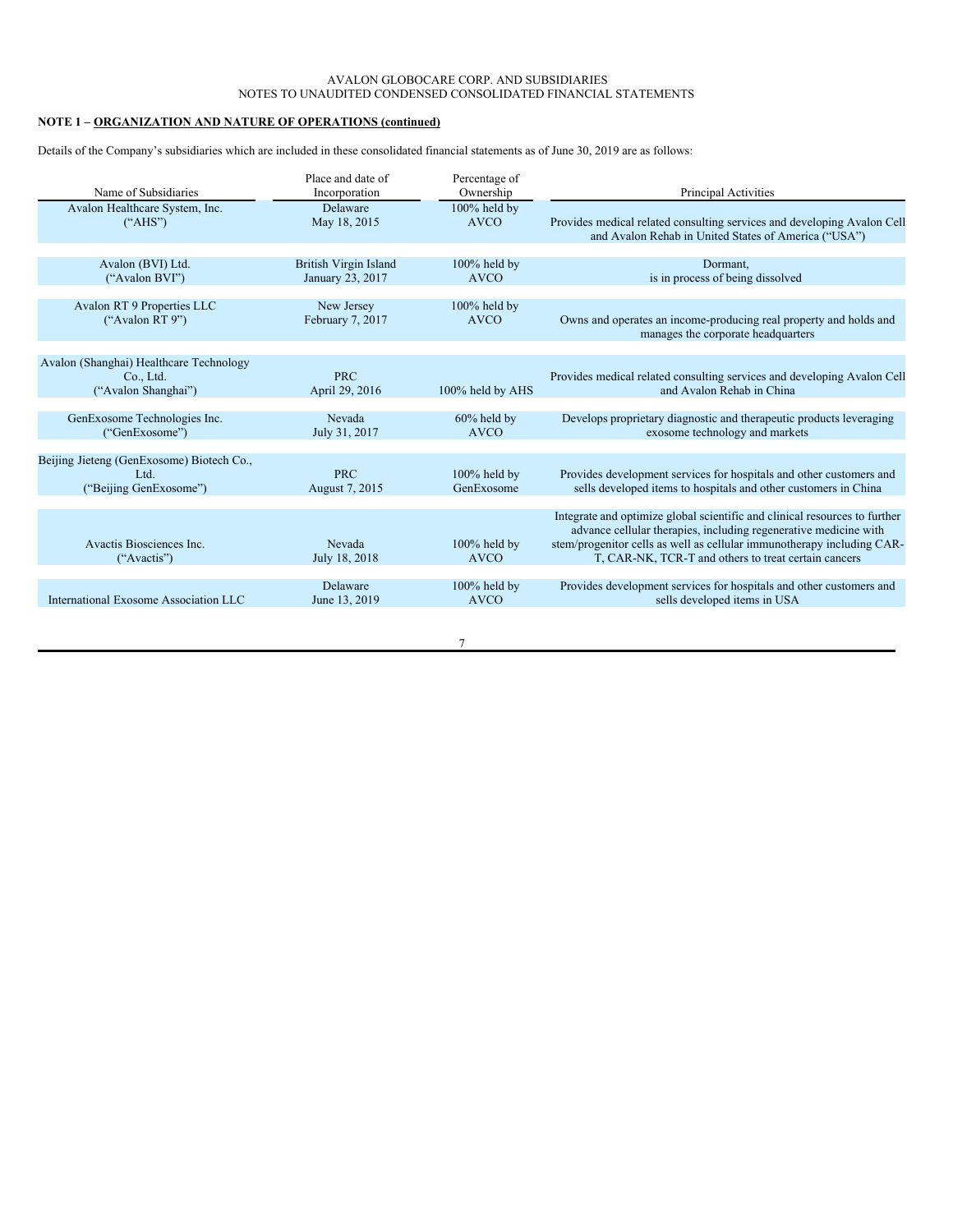# **NOTE 2 – BASIS OF PRESENTATION AND GOING CONCERN**

These interim condensed consolidated financial statements of the Company and its subsidiaries are unaudited. In the opinion of management, all adjustments (consisting of normal recurring accruals) and disclosures necessary for a fair presentation of these interim condensed consolidated financial statements have been included. The results reported in the unaudited condensed consolidated financial statements for any interim periods are not necessarily indicative of the results that may be reported for the entire year. The accompanying unaudited condensed consolidated financial statements have been prepared in accordance with the rules and regulations of the Securities and Exchange Commission and do not include all information and footnotes necessary for a complete presentation of financial statements in conformity with accounting principles generally accepted in the United States ("U.S. GAAP"). The Company's unaudited condensed consolidated financial statements include the accounts of the Company and its subsidiaries. All significant intercompany accounts and transactions have been eliminated in consolidation.

Certain information and footnote disclosures normally included in the annual consolidated financial statements prepared in accordance with U.S. GAAP have been condensed or omitted. These unaudited condensed consolidated financial statements should be read in conjunction with the Company's audited consolidated financial statements and notes thereto included in the Company's Annual Report on Form 10-K for the year ended December 31, 2018 filed with the Securities and Exchange Commission on March 26, 2019.

## **Going Concern**

The Company currently has limited operations. Currently, the Company's operations are focused on: (i) real estate property ownership and operation in the United States; (ii) providing outsourced, customized international healthcare services to the rapidly changing health care industry primarily focused in the People's Republic of China; (iii) performing development services for hospitals and other customers and sales of developed products to hospitals and other customers. The Company is also pursuing the provision of healthcare services in the United States. These consolidated financial statements have been prepared assuming that the Company will continue as a going concern, which contemplates, among other things, the realization of assets and the satisfaction of liabilities in the normal course of business.

As reflected in the accompanying consolidated financial statements, the Company had an accumulated deficit of \$20,054,816 at June 30, 2019, and has incurred recurring net loss and negative cash flow from operating activities of \$8,943,752 and \$3,920,258 for the six months ended June 30, 2019, respectively. The Company has a limited operating history and its continued growth is dependent upon the continuation of providing medical consulting services to its only four clients who are related parties and generating rental revenue from its income-producing real estate property in New Jersey and performing development services for hospitals and other customers and sales of developed products to hospitals and other customers; hence generating revenues, and obtaining additional financing to fund future obligations and pay liabilities arising from normal business operations. In addition, the current cash balance cannot be projected to cover the operating expenses for the next twelve months from the release date of this report. These matters raise substantial doubt about the Company's ability to continue as a going concern. The ability of the Company to continue as a going concern is dependent on the Company's ability to raise additional capital, implement its business plan, and generate significant revenues. There are no assurances that the Company will be successful in its efforts to generate significant revenues, maintain sufficient cash balance or report profitable operations or to continue as a going concern. The Company plans on raising capital through the sale of equity or debt instruments to implement its business plan. However, there is no assurance these plans will be realized and that any additional financings will be available to the Company on satisfactory terms and conditions, if any.

The accompanying consolidated financial statements do not include any adjustments related to the recoverability or classification of asset-carrying amounts or the amounts and classification of liabilities that may result should the Company be unable to continue as a going concern.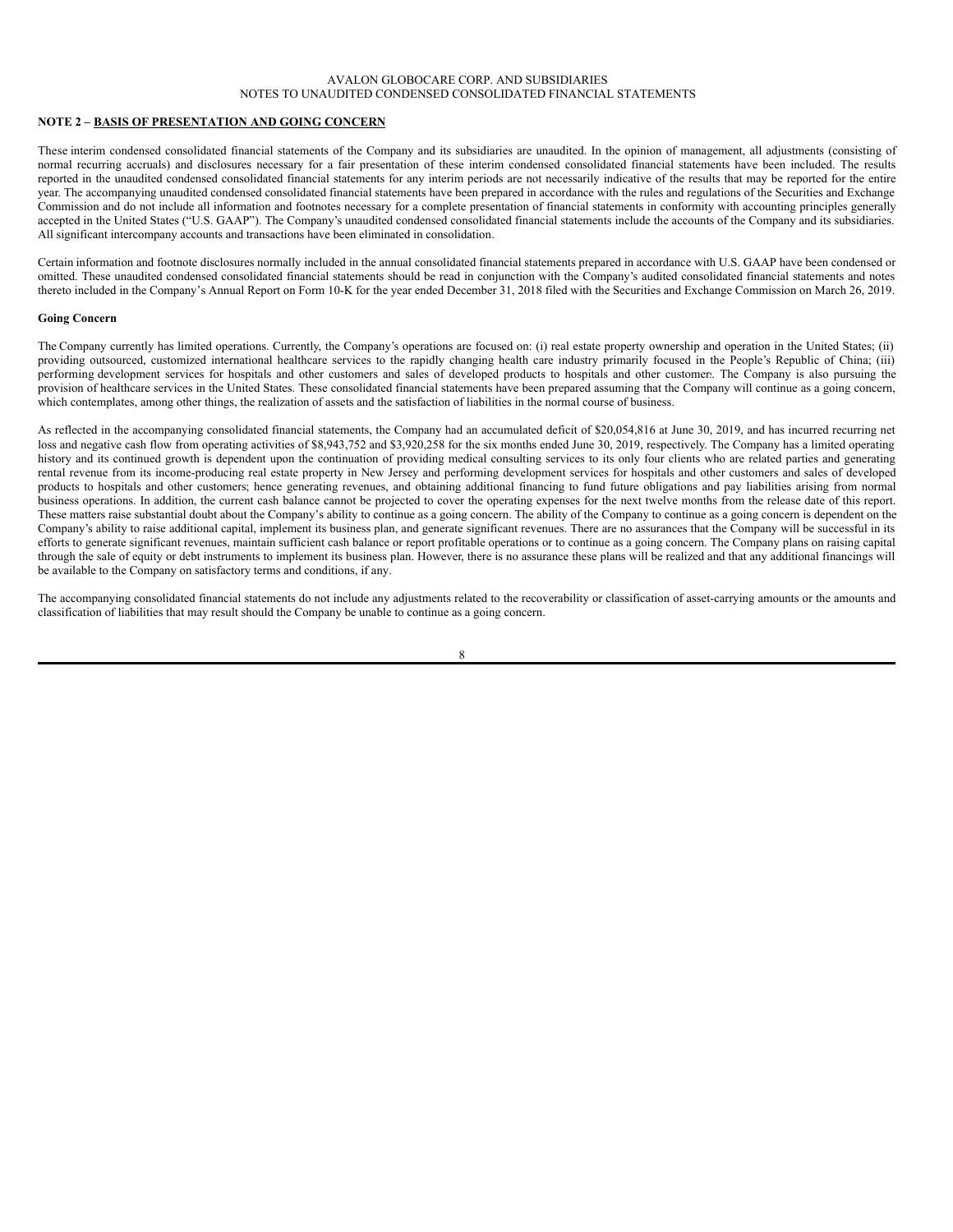# **NOTE 3 – SUMMARY OF SIGNIFICANT ACCOUNTING POLICIES**

#### **Use of Estimates**

The preparation of the unaudited condensed consolidated financial statements in conformity with generally accepted accounting principles in the United States of America requires management to make estimates and assumptions that affect the reported amounts of assets and liabilities and disclosure of contingent assets and liabilities at the date of the financial statements and the reported amounts of revenues and expenses during the reporting period. Actual results could differ from these estimates. Significant estimates during the three and six months ended June 30, 2019 and 2018 include the allowance for doubtful accounts, reserve for obsolete inventory, the useful life of property and equipment and investment in real estate and intangible assets, assumptions used in assessing impairment of long-term assets, valuation of deferred tax assets and the associated valuation allowances, and valuation of stock-based compensation.

### **Fair Value of Financial Instruments and Fair Value Measurements**

The Company adopted the guidance of Accounting Standards Codification ("ASC") 820 for fair value measurements which clarifies the definition of fair value, prescribes methods for measuring fair value, and establishes a fair value hierarchy to classify the inputs used in measuring fair value as follows:

- Level 1-Inputs are unadjusted quoted prices in active markets for identical assets or liabilities available at the measurement date.
- Level 2-Inputs are unadjusted quoted prices for similar assets and liabilities in active markets, quoted prices for identical or similar assets and liabilities in markets that are not active, inputs other than quoted prices that are observable, and inputs derived from or corroborated by observable market data.
- Level 3-Inputs are unobservable inputs which reflect the reporting entity's own assumptions on what assumptions the market participants would use in pricing the asset or liability based on the best available information.

The carrying amounts reported in the unaudited condensed consolidated balance sheets for cash, accounts receivable, tenants receivable, security deposit, inventory, prepaid expenses and other current assets, accounts payable, accrued liabilities and other payables, accrued liabilities and other payables – related parties, deferred rental income, loan payable, interest payable, interest payable – related party, Value Added Tax ("VAT") and other taxes payable, tenants' security deposit, and due to related party, approximate their fair market value based on the short-term maturity of these instruments.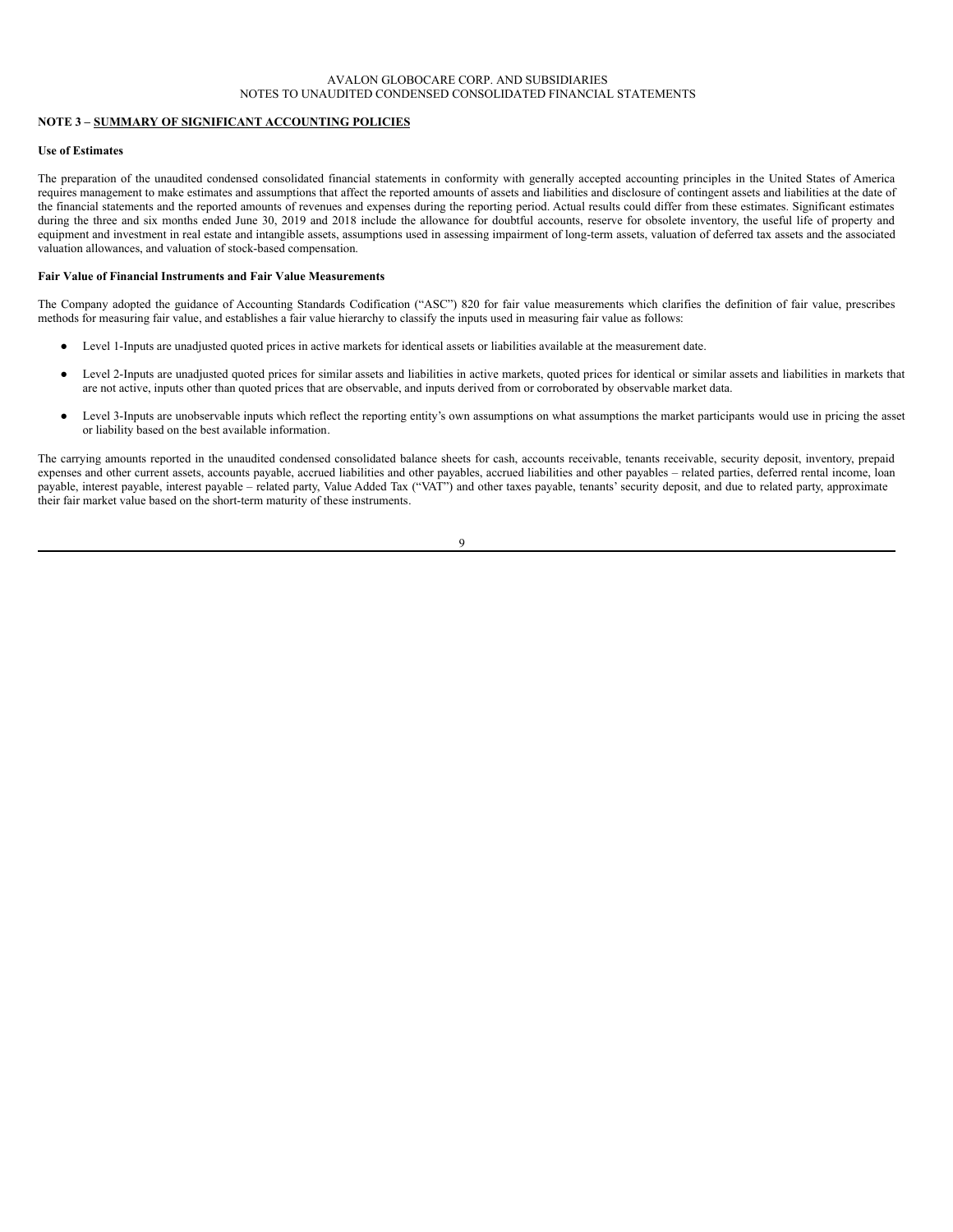## **NOTE 3 – SUMMARY OF SIGNIFICANT ACCOUNTING POLICIES (continued)**

## **Fair Value of Financial Instruments and Fair Value Measurements (continued)**

At June 30, 2019 and December 31, 2018, intangible assets were measured at fair value on a nonrecurring basis as shown in the following tables.

|                                | <b>Ouoted Price in</b><br>Active Markets for<br><b>Identical Assets</b><br>(Level 1) | Significant Other<br>Observable Inputs<br>(Level 2) | Significant<br>Unobservable<br>Inputs<br>(Level 3) | Balance at<br>June 30, 2019 | <b>Impairment Loss</b> |
|--------------------------------|--------------------------------------------------------------------------------------|-----------------------------------------------------|----------------------------------------------------|-----------------------------|------------------------|
| Patents and other technologies | $\overline{\phantom{0}}$                                                             |                                                     | 1,091,903<br>$\overline{\phantom{a}}$              | 1,091,903                   |                        |
|                                | Ouoted Price in<br>Active Markets for<br><b>Identical Assets</b>                     | Significant Other<br>Observable Inputs              | Significant<br>Unobservable<br>Inputs              | Balance at<br>December 31,  | Impairment             |
| Patents and other technologies | (Level 1)                                                                            | (Level 2)                                           | (Level 3)                                          | 2018                        | Loss                   |
|                                | -                                                                                    |                                                     | 1,255,689                                          | 1,255,689                   |                        |

#### **Cash**

Cash consists of cash on hand and cash in banks. The Company maintains cash with various financial institutions in the PRC and United States. At June 30, 2019 and December 31, 2018, cash balances in PRC are \$640,253 and \$1,216,485, respectively. Since March 31, 2015, balances at financial institutions and state-owned banks within the PRC are covered by insurance up to RMB 500,000 (USD 73,678) per bank. At June 30, 2019 and December 31, 2018, cash balances in United States are \$2,761,051 and \$1,035,802, respectively. The Company has not experienced any losses in bank accounts and believes it is not exposed to any risks on its cash in bank accounts.

# **Concentrations of Credit Risk**

Currently, a portion of the Company's operations are carried out in PRC. Accordingly, the Company's business, financial condition and results of operations may be influenced by the political, economic and legal environment in the PRC, and by the general state of the PRC's economy. The Company's operations in PRC are subject to specific considerations and significant risks not typically associated with companies in North America. The Company's results may be adversely affected by changes in governmental policies with respect to laws and regulations, anti-inflationary measures, currency conversion and remittance abroad, and rates and methods of taxation, among other things.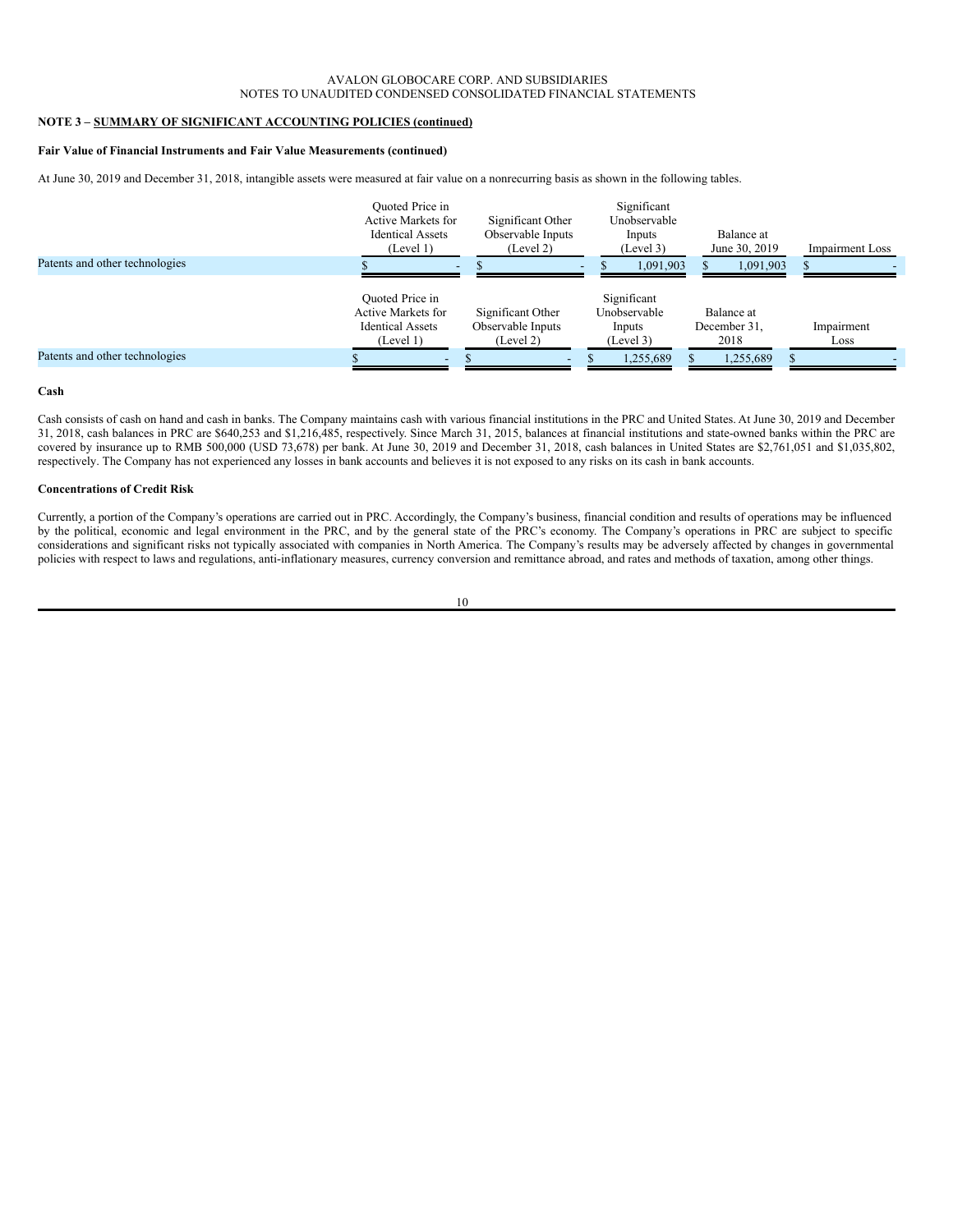# **NOTE 3 – SUMMARY OF SIGNIFICANT ACCOUNTING POLICIES (continued)**

Financial instruments which potentially subject the Company to concentrations of credit risk consist principally of cash, trade accounts receivable and tenants receivable. A portion of the Company's cash is maintained with state-owned banks within the PRC, and none of these deposits are covered by insurance. The Company has not experienced any losses in such accounts and believes it is not exposed to any risks on its cash in bank accounts. A portion of the Company's sales are credit sales which is to the customer whose ability to pay is dependent upon the industry economics prevailing in these areas; however, concentrations of credit risk with respect to trade accounts receivable and tenants receivable is limited due to generally short payment terms. The Company also performs ongoing credit evaluations of its customers to help further reduce credit risk.

At June 30, 2019 and December 31, 2018, the Company's cash balances by geographic area were as follows:

| Country:             | June 30, 2019 |           |           | 2018<br>December 31. |           |           |
|----------------------|---------------|-----------|-----------|----------------------|-----------|-----------|
| <b>United States</b> |               | 2,761,051 | 81.2%     |                      | .035,802  | 46.0%     |
| China                |               | 640,253   | 18.8%     |                      | .216.485  | 54.0%     |
| Total cash           |               | 5,401,304 | $100.0\%$ |                      | 2,252,287 | $100.0\%$ |

#### **Accounts Receivable and Allowance for Doubtful Accounts**

Accounts receivable are presented net of an allowance for doubtful accounts. The Company maintains allowances for doubtful accounts for estimated losses. The Company reviews the accounts receivable on a periodic basis and makes general and specific allowances when there is doubt as to the collectability of individual balances. In evaluating the collectability of individual receivable balances, the Company considers many factors, including the age of the balance, a customer's historical payment history, its current credit-worthiness and current economic trends. Accounts are written off after exhaustive efforts at collection.

Management believes that the accounts receivable are fully collectable. Therefore, no allowance for doubtful accounts is deemed to be required on its accounts receivable at June 30, 2019 and December 31, 2018. The Company historically has not experienced uncollectible accounts from customers granted with credit sales.

# **Tenants Receivable and Allowance for Doubtful Accounts**

Tenants receivable are presented net of an allowance for doubtful accounts. Tenants receivable balance consist of base rents, tenant reimbursements and receivables arising from straight-lining of rents primarily represent amounts accrued and unpaid from tenants in accordance with the terms of the respective leases, subject to the Company's revenue recognition policy. An allowance for the uncollectible portion of tenant receivable is determined based upon an analysis of the tenant's payment history, the financial condition of the tenant, business conditions in the industry in which the tenant operates and economic conditions in Freehold, New Jersey in which the property is located.

Management believes that the tenants receivable are fully collectable. Therefore, no allowance for doubtful accounts is deemed to be required on its tenants receivable at June 30, 2019 and December 31, 2018.

#### **Inventory**

Inventory is stated at the lower of cost and net realizable value. Cost is determined using the first-in, first-out (FIFO) method. A reserve is established when management determines that certain inventory may not be saleable. If inventory costs exceed expected market value due to obsolescence or quantities in excess of expected demand, the Company will record a write down in inventory for the difference between the cost and the lower of cost or estimated net realizable value. The reserve and write down are recorded based on estimates. The Company determined that certain raw material and finished goods were impaired and has written off a total of \$10,074 in the six months ended June 30, 2019, as compared to none in the six months ended June 30, 2018.

### **Property and Equipment**

Property and equipment are carried at cost and are depreciated on a straight-line basis over the estimated useful lives of the assets. The cost of repairs and maintenance is expensed as incurred; major replacements and improvements are capitalized. When assets are retired or disposed of, the cost and accumulated depreciation are removed from the accounts, and any resulting gains or losses are included in income in the period of disposition. The Company examines the possibility of decreases in the value of fixed assets when events or changes in circumstances reflect the fact that their recorded value may not be recoverable.

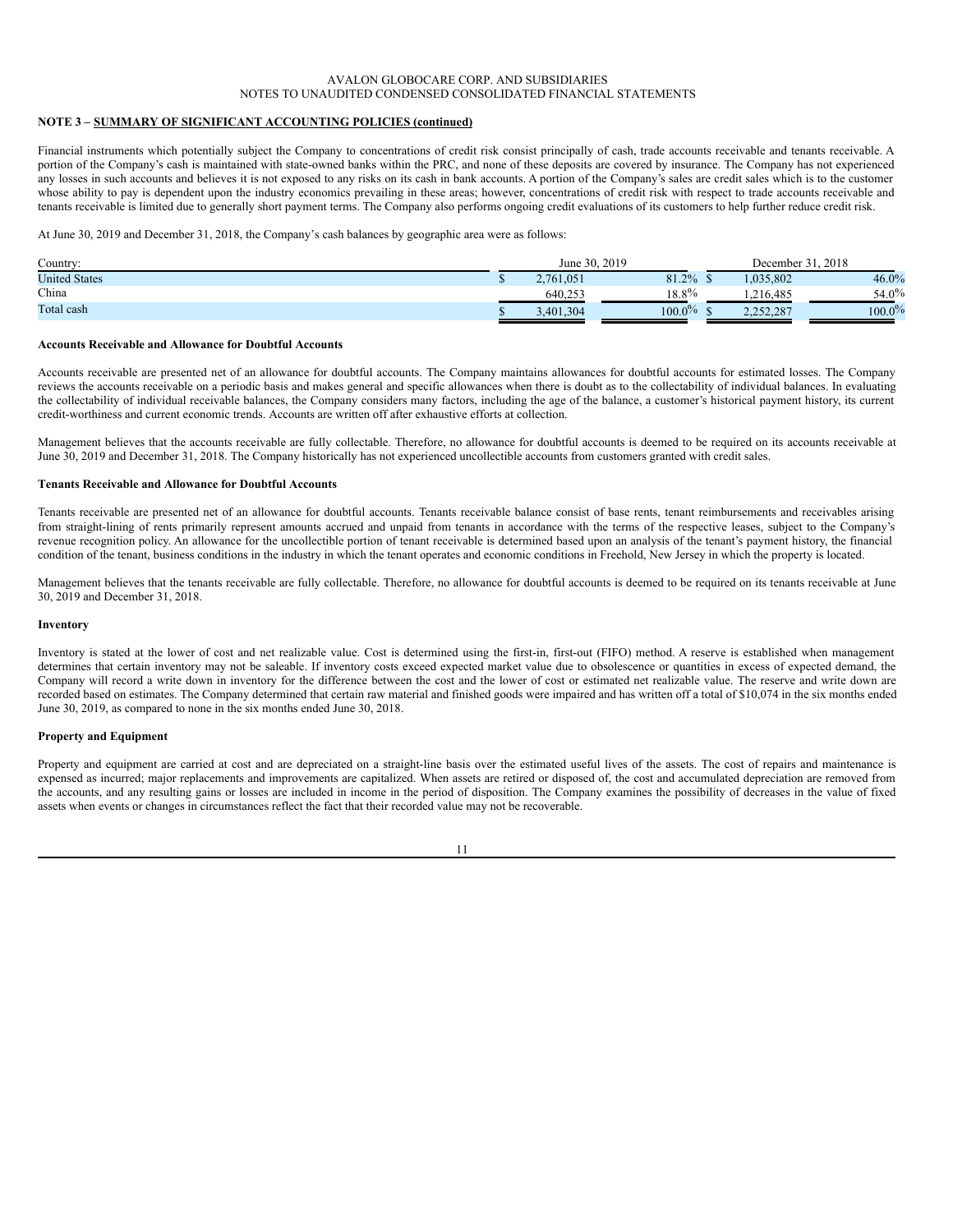# **NOTE 3 – SUMMARY OF SIGNIFICANT ACCOUNTING POLICIES (continued)**

#### **Investment in Real Estate and Depreciation**

Investment in real estate is carried at cost less accumulated depreciation and consists of building and improvement. The Company depreciates real estate building and improvement on a straight-line basis over estimated useful life. Expenditures for ordinary repair and maintenance costs are charged to expense as incurred. Expenditure for improvements, renovations, and replacements of real estate asset is capitalized and depreciated over its estimated useful life if the expenditure qualifies as betterment. Real estate depreciation expense was \$39,962 and \$31,806 for the three months ended June 30, 2019 and 2018, respectively. Real estate depreciation expense was \$79,923 and \$63,611 for the six months ended June 30, 2019 and 2018, respectively.

#### **Intangible Assets**

Intangible assets consist of patents and other technologies. Patents and other technologies are being amortized on a straight-line method over the estimated useful life of 5 years.

## **Investment in Unconsolidated Company – Epicon Biotech Co., Ltd.**

The Company uses the equity method of accounting for its investment in, and earning or loss of, company that it does not control but over which it does exert significant influence. The Company considers whether the fair value of its equity method investment has declined below its carrying value whenever adverse events or changes in circumstances indicate that recorded value may not be recoverable. If the Company considers any decline to be other than temporary (based on various factors, including historical financial results and the overall health of the investee), then a write-down would be recorded to estimated fair value. See Note 9 for discussion of equity method investment.

#### **Impairment of Long-lived Assets**

In accordance with ASC Topic 360, the Company reviews long-lived assets for impairment whenever events or changes in circumstances indicate that the carrying amount of the assets may not be fully recoverable, or at least annually. The Company recognizes an impairment loss when the sum of expected undiscounted future cash flows is less than the carrying amount of the asset. The amount of impairment is measured as the difference between the asset's estimated fair value and its book value. The Company did not record any impairment charge for the three and six months ended June 30, 2019 and 2018 as there was no impairment indicator noted as of the filing date of this report.

#### **Deferred Rental Income**

Deferred rental income represents rental income collected but not earned as of the reporting date. The Company defers the revenue related to lease payments received from tenants in advance of their due dates. As of June 30, 2019 and December 31, 2018, deferred rental income totaled \$13,786 and \$14,136, respectively.

#### **Value Added Tax**

Avalon Shanghai and Beijing GenExosome are subject to a value added tax ("VAT") for providing medical related consulting services and performing development services and sales of developed products. The amount of VAT liability is determined by applying the applicable tax rates to the invoiced amount of medical related consulting services provided and the invoiced amount of development services provided and sales of developed products (output VAT) less VAT paid on purchases made with the relevant supporting invoices (input VAT). The Company reports revenue net of PRC's value added tax for all the periods presented in the consolidated statements of operations.

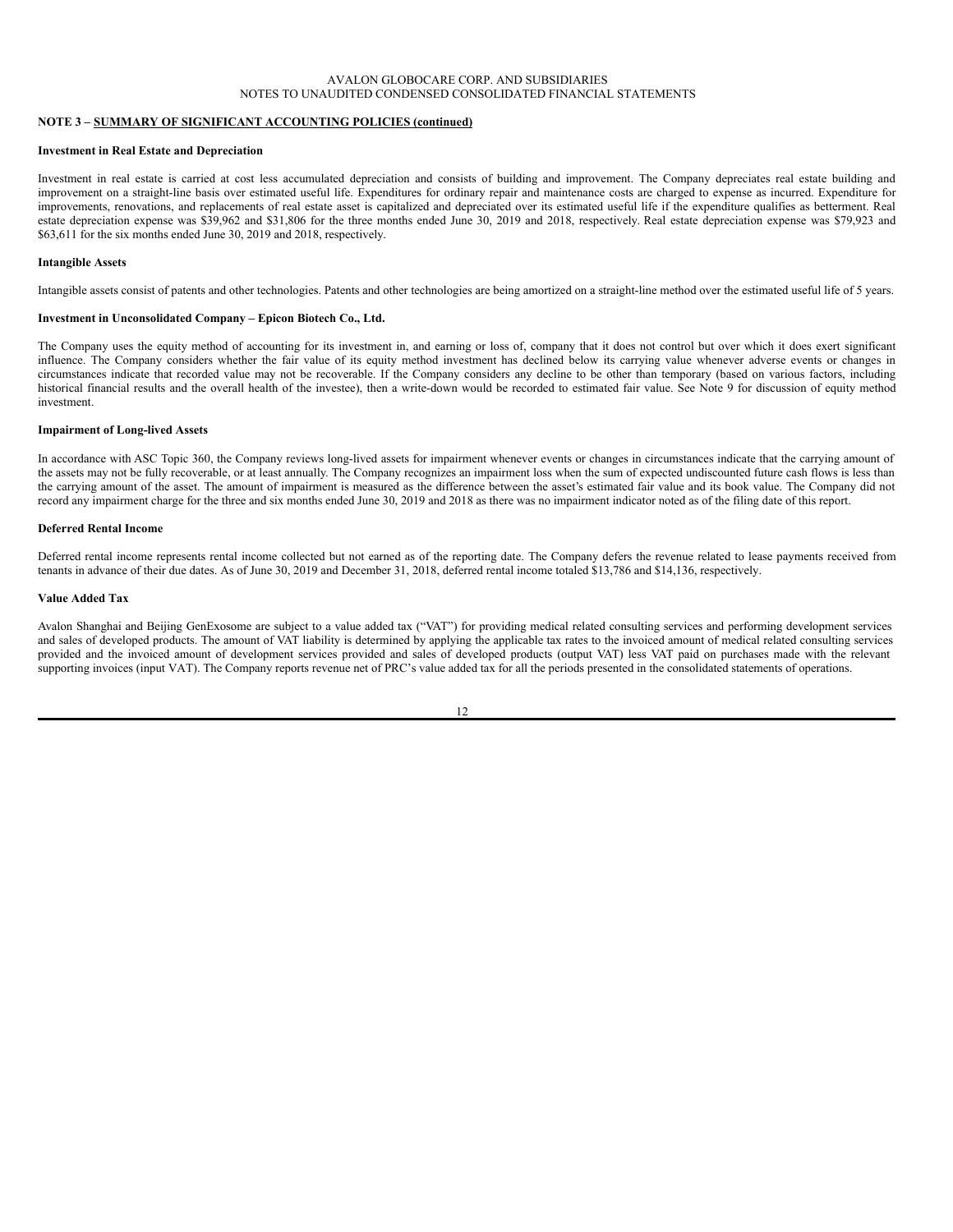# **NOTE 3 – SUMMARY OF SIGNIFICANT ACCOUNTING POLICIES (continued)**

#### **Revenue Recognition**

Effective January 1, 2018, the Company began recognizing revenue under Accounting Standards Codification ("ASC") Topic 606, Revenue from Contracts with Customers ("ASC 606"), using the modified retrospective transition method. The impact of adopting the new revenue standard was not material to the Company's consolidated financial statements and there was no adjustment to beginning accumulated deficit on January 1, 2018. The core principle of this new revenue standard is that a company should recognize revenue to depict the transfer of promised goods or services to customers in an amount that reflects the consideration to which the company expects to be entitled in exchange for those goods or services. The following five steps are applied to achieve that core principle:

- Step 1: Identify the contract with the customer
- Step 2: Identify the performance obligations in the contract
- Step 3: Determine the transaction price
- Step 4: Allocate the transaction price to the performance obligations in the contract
- Step 5: Recognize revenue when the company satisfies a performance obligation

In order to identify the performance obligations in a contract with a customer, a company must assess the promised goods or services in the contract and identify each promised goods or service that is distinct. A performance obligation meets ASC 606's definition of a "distinct" goods or service (or bundle of goods or services) if both of the following criteria are met:

- The customer can benefit from the goods or service either on its own or together with other resources that are readily available to the customer (i.e., the goods or service is capable of being distinct).
- The entity's promise to transfer the goods or service to the customer is separately identifiable from other promises in the contract (i.e., the promise to transfer the goods or service is distinct within the context of the contract).

If a goods or service is not distinct, the goods or service is combined with other promised goods or services until a bundle of goods or services is identified that is distinct.

The transaction price is the amount of consideration to which an entity expects to be entitled in exchange for transferring promised goods or services to a customer, excluding amounts collected on behalf of third parties (for example, some sales taxes). The consideration promised in a contract with a customer may include fixed amounts, variable amounts, or both. Variable consideration is included in the transaction price only to the extent that it is probable that a significant reversal in the amount of cumulative revenue recognized will not occur when the uncertainty associated with the variable consideration is subsequently resolved.

The transaction price is allocated to each performance obligation on a relative standalone selling price basis. The transaction price allocated to each performance obligation is recognized when that performance obligation is satisfied, at a point in time or over time as appropriate.

## *Types of revenue:*

- Rental revenue from leasing commercial property under operating leases with terms of generally three years or more.
- Service fees under consulting agreements with related parties to provide medical related consulting services to its clients. The Company is paid for its services by its clients pursuant to the terms of the written consulting agreements. Each contract calls for a fixed payment.
- Service fees under agreements to perform development services for hospitals and other customers. The Company does not perform contracts that are contingent upon successful results.
- Sales of developed products to hospitals and other customers.

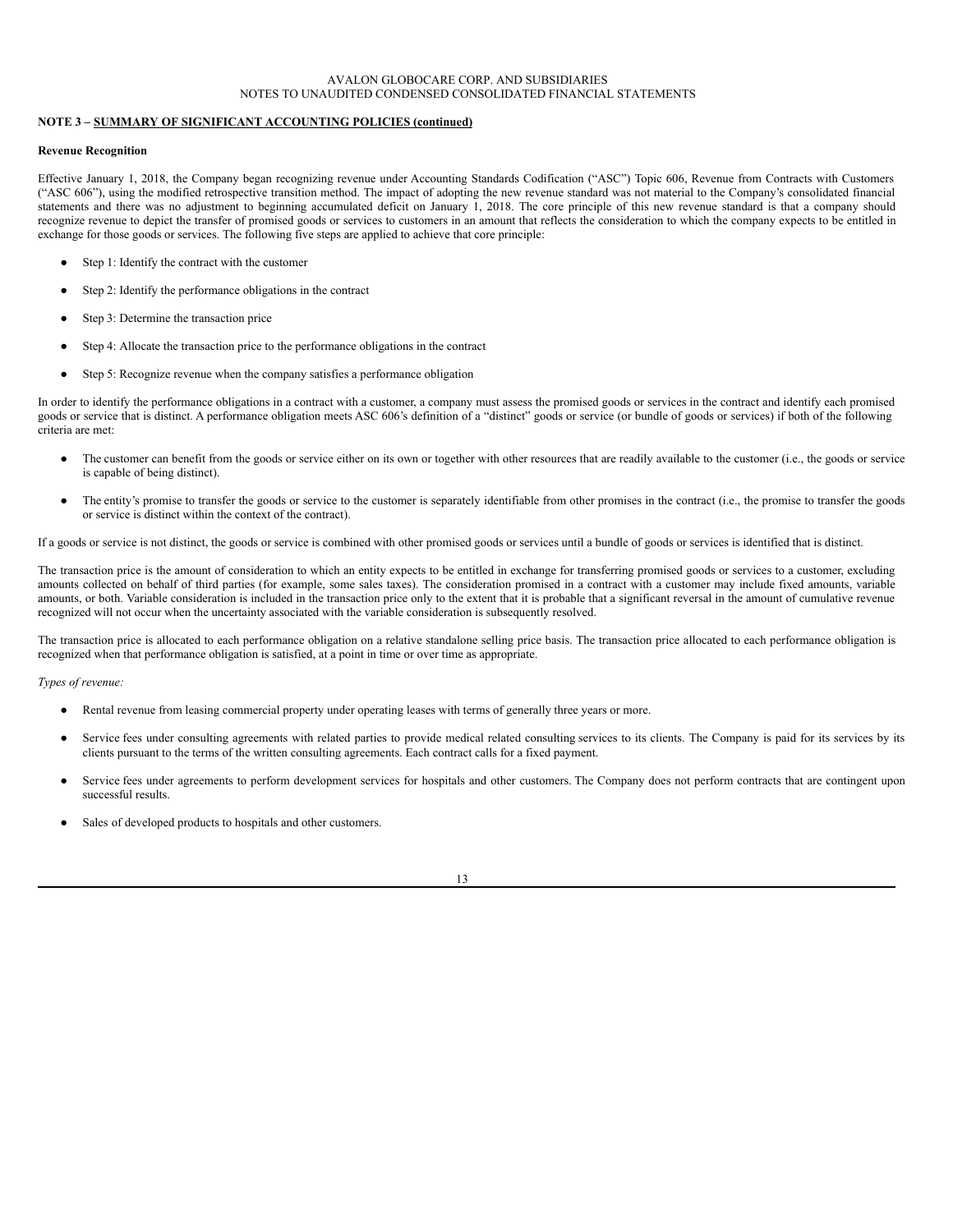## **NOTE 3 – SUMMARY OF SIGNIFICANT ACCOUNTING POLICIES (continued)**

*Revenue recognition criteria:*

- The Company recognizes rental revenue from its commercial leases on a straight-line basis over the life of the lease including rent holidays, if any. Straight-line rent receivable consists of the difference between the tenants' rents calculated on a straight-line basis from the date of lease commencement over the remaining terms of the related leases and the tenants' actual rents due under the lease agreements and is included in tenants receivable in the accompanying consolidated balance sheets. Revenues associated with operating expense recoveries are recognized in the period in which the expenses are incurred.
- The Company recognizes revenue by providing medical related consulting services under written service contracts with its customers. Revenue related to its service offerings is recognized as the services are performed.
- Revenue from development services performed under written contracts is recognized as services are provided.
- Revenue from sales of developed items to hospitals and other customers is recognized when items are shipped to customers and titles are transferred.

The Company does not offer promotional payments, customer coupons, rebates or other cash redemption offers to its customers.

#### **Office Lease**

When a lease contains "rent holidays", the Company records rental expense on a straight-line basis over the term of the lease and the difference between the average rental amount charged to expense and the amount payable under the lease is recorded as prepaid expenses in the consolidated balance sheets. The Company begins recording rent expense on the lease possession date.

#### **Real Property Operating Expenses**

Real property operating expenses consist of property management fees, property insurance, real estate taxes, depreciation, repairs and maintenance fees, utilities and other expenses related to the Company's rental properties.

#### **Medical Related Consulting Services Costs**

Costs of medical related consulting services includes the cost of internal labor and related benefits, travel expenses related to consulting services, subcontractor costs, other related consulting costs, and other overhead costs. Subcontractor costs were costs related to medical related consulting services incurred by our subcontractor, such as medical professional's compensation and travel costs.

#### **Development Services and Sales of Developed Products Costs**

Costs of development services and sales of developed items includes inventory costs, materials and supplies costs, depreciation, internal labor and related benefits, other overhead costs and shipping and handling costs incurred.

## **Shipping and Handling Costs**

Shipping and handling costs are expensed as incurred and are included in cost of sales. For the three months ended June 30, 2019 and 2018, shipping and handling costs amounted to \$0 and \$0, respectively. For the six months ended June 30, 2019 and 2018, shipping and handling costs amounted to \$0 and \$25, respectively.

#### **Research and Development**

Expenditures for research and product development costs are expensed as incurred. The Company incurred research and development expense in the amount of \$949,711 and \$263 for the three months ended June 30, 2019 and 2018, respectively. The Company incurred research and development expense in the amount of \$1,102,171 and \$263 for the six months ended June 30, 2019 and 2018, respectively.

#### **Advertising Costs**

All costs related to advertising are expensed as incurred. For the three and six months ended June 30, 2019, advertising costs amounted to \$221,222 and \$465,822, respectively. We did not incur any advertising expense during the three and six months ended June 30, 2018.

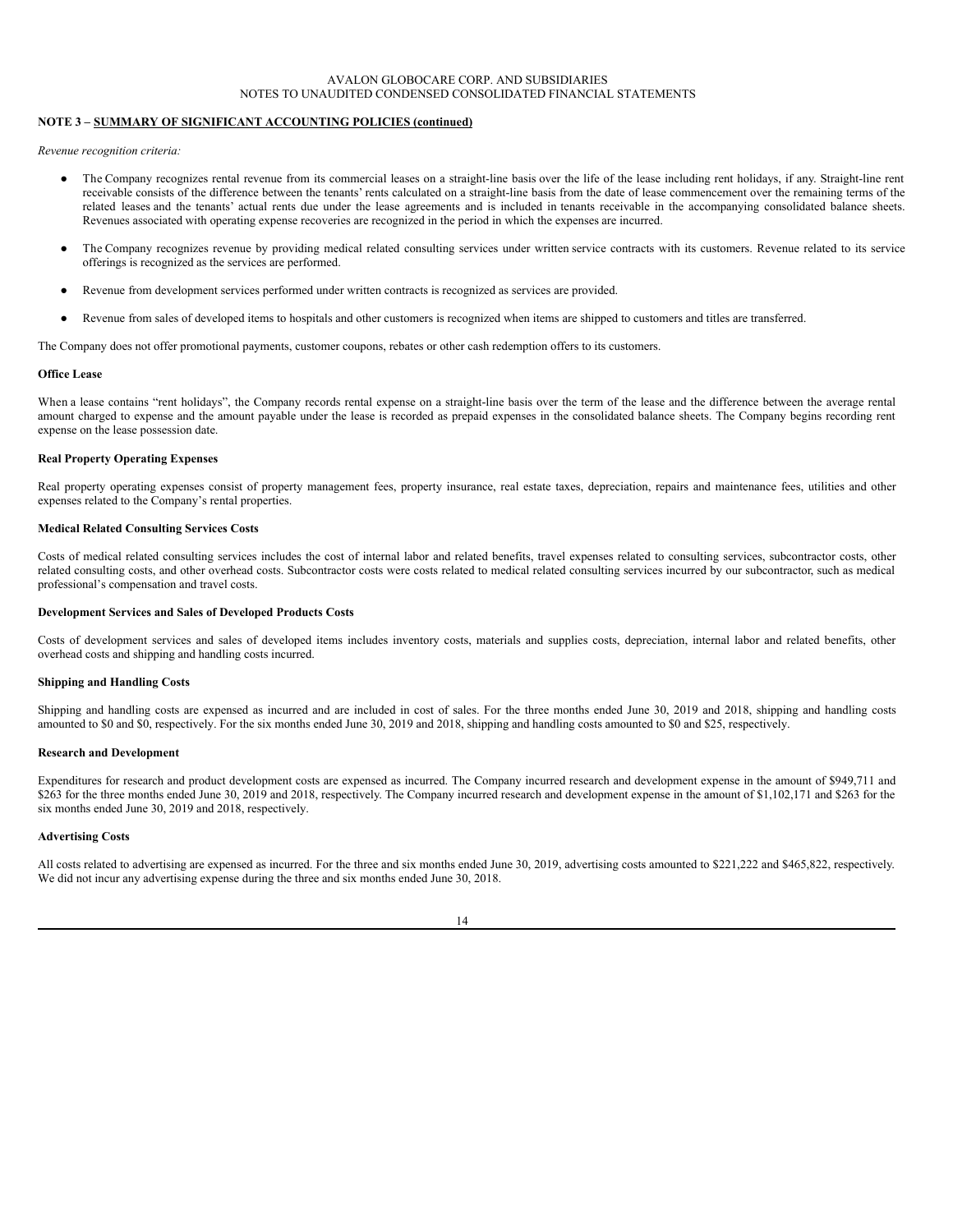## **NOTE 3 – SUMMARY OF SIGNIFICANT ACCOUNTING POLICIES (continued)**

#### **Stock-based Compensation**

The Company accounts for its stock-based compensation awards in accordance with Accounting Standards Codification ("ASC") Topic 718, Compensation—Stock Compensation ("ASC 718"). ASC 718 requires all stock-based payments to employees and non-employees including grants of stock options, to be recognized as expense in the statements of operations based on their grant date fair values. The Company estimates the grant date fair value of each option award using the Black-Scholes option-pricing model. The use of the Black-Scholes option-pricing model requires management to make assumptions with respect to the expected term of the option, the expected volatility of the common stock consistent with the expected life of the option, risk-free interest rates and expected dividend yields of the common stock.

The Company periodically issues common stock, warrants and common stock options to consultants for various services. Costs of these transactions are measured at the fair value of the service received or the fair value of the equity instruments issued, whichever is more reliably measurable. The value of the common stock is measured at the earlier of (i) the date at which a firm commitment for performance by the counterparty to earn the equity instruments is reached or (ii) the date at which the counterparty's performance is complete.

### **Income Taxes**

The Company accounts for income taxes using the asset/liability method prescribed by ASC 740, "Income Taxes." Under this method, deferred tax assets and liabilities are determined based on the difference between the financial reporting and tax bases of assets and liabilities using enacted tax rates that will be in effect in the period in which the differences are expected to reverse. The Company records a valuation allowance to offset deferred tax assets if, based on the weight of available evidence, it is more-likely-thannot that some portion, or all, of the deferred tax assets will not be realized. The effect on deferred taxes of a change in tax rates is recognized as income or loss in the period that includes the enactment date.

The Company follows the accounting guidance for uncertainty in income taxes using the provisions of ASC 740 "Income Taxes". Using that guidance, tax positions initially need to be recognized in the financial statements when it is more likely than not the position will be sustained upon examination by the tax authorities. As of June 30, 2019 and December 31, 2018, the Company had no significant uncertain tax positions that qualify for either recognition or disclosure in the financial statements. Tax year that remains subject to examination is the years ended December 31, 2018, 2017 and 2016. The Company recognizes interest and penalties related to significant uncertain income tax positions in other expense. However, no such interest and penalties were recorded as of June 30, 2019 and December 31, 2018.

In December 2017, the United States Government passed new tax legislation that, among other provisions, lowered the corporate tax rate from 35% to 21%. In addition to applying the new lower corporate tax rate in 2018 and thereafter to any taxable income the Company may have, the legislation affects the way the Company can use and carryforward net operating losses previously accumulated and results in a revaluation of deferred tax assets and liabilities recorded on the balance sheet. Given that current deferred tax assets are offset by a full valuation allowance, these changes will have no net impact on the balance sheet. However, when the Company becomes profitable, the Company will receive a reduced benefit from such deferred tax assets.

#### **Foreign Currency Translation**

The reporting currency of the Company is the U.S. dollar. The functional currency of the parent company, AHS, Avalon RT 9, GenExosome, and Avactis, is the U.S. dollar and the functional currency of Avalon Shanghai and Beijing GenExosome, is the Chinese Renminbi ("RMB"). For the subsidiaries whose functional currency is the RMB, result of operations and cash flows are translated at average exchange rates during the period, assets and liabilities are translated at the unified exchange rate at the end of the period, and equity is translated at historical exchange rates. As a result, amounts relating to assets and liabilities reported on the statements of cash flows may not necessarily agree with the changes in the corresponding balances on the balance sheets. Translation adjustments resulting from the process of translating the local currency financial statements into U.S. dollars are included in determining comprehensive income/loss. Transactions denominated in foreign currencies are translated into the functional currency at the exchange rates prevailing on the transaction dates. Assets and liabilities denominated in foreign currencies are translated into the functional currency at the exchange rates prevailing at the balance sheet date with any transaction gains and losses that arise from exchange rate fluctuations on transactions denominated in a currency other than the functional currency are included in the results of operations as incurred.

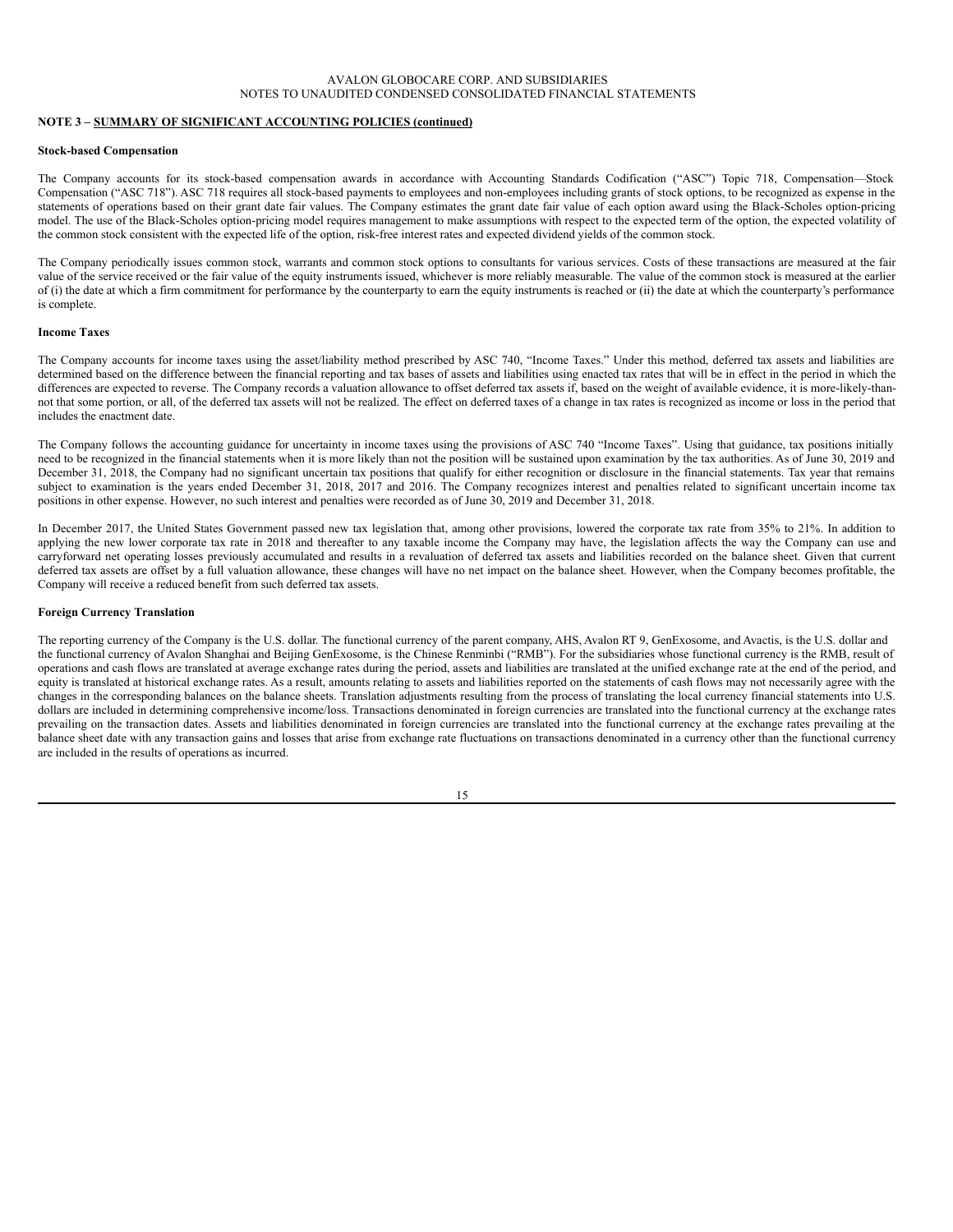## **NOTE 3 – SUMMARY OF SIGNIFICANT ACCOUNTING POLICIES (continued)**

All of the Company's revenue transactions are transacted in the functional currency of the operating subsidiaries. The Company does not enter into any material transaction in foreign currencies. Transaction gains or losses have not had, and are not expected to have, a material effect on the results of operations of the Company.

Asset and liability accounts at June 30, 2019 and December 31, 2018 were translated at 6,8668 RMB to \$1.00 and at 6.8785 RMB to \$1.00, respectively, which were the exchange rates on the balance sheet dates. Equity accounts were stated at their historical rates. The average translation rates applied to the statements of operations for the six months ended June 30, 2019 and 2018 were 6.7863 RMB and 6.3701 RMB to \$1.00, respectively. Cash flows from the Company's operations are calculated based upon the local currencies using the average translation rate.

#### **Comprehensive Loss**

Comprehensive loss is comprised of net loss and all changes to the statements of equity, except those due to investments by stockholders, changes in paid-in capital and distributions to stockholders. For the Company, comprehensive loss for the three and six months ended June 30, 2019 and 2018 consisted of net loss and unrealized gain from foreign currency translation adjustment.

#### **Per Share Data**

ASC Topic 260 "Earnings per Share," requires presentation of both basic and diluted earnings per share ("EPS") with a reconciliation of the numerator and denominator of the basic EPS computation to the numerator and denominator of the diluted EPS computation. Basic EPS excludes dilution. Diluted EPS reflects the potential dilution that could occur if securities or other contracts to issue common stock were exercised or converted into common stock or resulted in the issuance of common stock that then shared in the earnings of the entity.

Basic net loss per share are computed by dividing net loss available to common stockholders by the weighted average number of shares of common stock outstanding during the period. Diluted net loss per share is computed by dividing net loss by the weighted average number of shares of common stock, common stock equivalents and potentially dilutive securities outstanding during each period. Potentially dilutive common shares consist of the common shares issuable upon the exercise of common stock options and warrants (using the treasury stock method). Common stock equivalents are not included in the calculation of diluted net loss per share if their effect would be anti-dilutive. In a period in which the Company has a net loss, all potentially dilutive securities are excluded from the computation of diluted shares outstanding as they would have had an antidilutive impact.

The following table presents a reconciliation of basic and diluted net loss per share:

|                                                                                        | Three Months Ended |             |  |               | Six Months Ended |             |  |             |  |
|----------------------------------------------------------------------------------------|--------------------|-------------|--|---------------|------------------|-------------|--|-------------|--|
|                                                                                        |                    | June 30.    |  |               |                  | June 30.    |  |             |  |
|                                                                                        |                    | 2019        |  | 2018          |                  | 2019        |  | 2018        |  |
| Net loss available to Avalon GloboCare Corp. common shareholders for basic and diluted |                    |             |  |               |                  |             |  |             |  |
| net loss per share of common stock                                                     |                    | (4,357,224) |  | (1, 294, 394) |                  | (8,763,040) |  | (2,775,973) |  |
| Weighted average common stock outstanding - basic and diluted                          |                    | 75,183,354  |  | 71,979,678    |                  | 74,437,336  |  | 71,122,356  |  |
| Net loss per common share attributable to Avalon GloboCare Corp. common shareholders - |                    |             |  |               |                  |             |  |             |  |
| basic and diluted                                                                      |                    | (0.06)      |  | (0.02)        |                  | (0.12)      |  | (0.04)      |  |
|                                                                                        |                    |             |  |               |                  |             |  |             |  |

The following table summarizes the securities that were excluded from the diluted per share calculation because the effect of including these potential shares was antidilutive:

|                                 | Three Months Ended<br>June 30. |           | Six Months Ended<br>June 30. |           |
|---------------------------------|--------------------------------|-----------|------------------------------|-----------|
|                                 | 2019                           | 2018      | 2019                         | 2018      |
| Stock options                   | 5,070,000                      | 2,610,000 | 5,070,000                    | 2,610,000 |
| Warrants                        | .714.288                       | 578.891   | .714.288                     | 578,891   |
| Potentially dilutive securities | 6,784,288                      | 3,188,891 | 6,784,288                    | 3,188,891 |

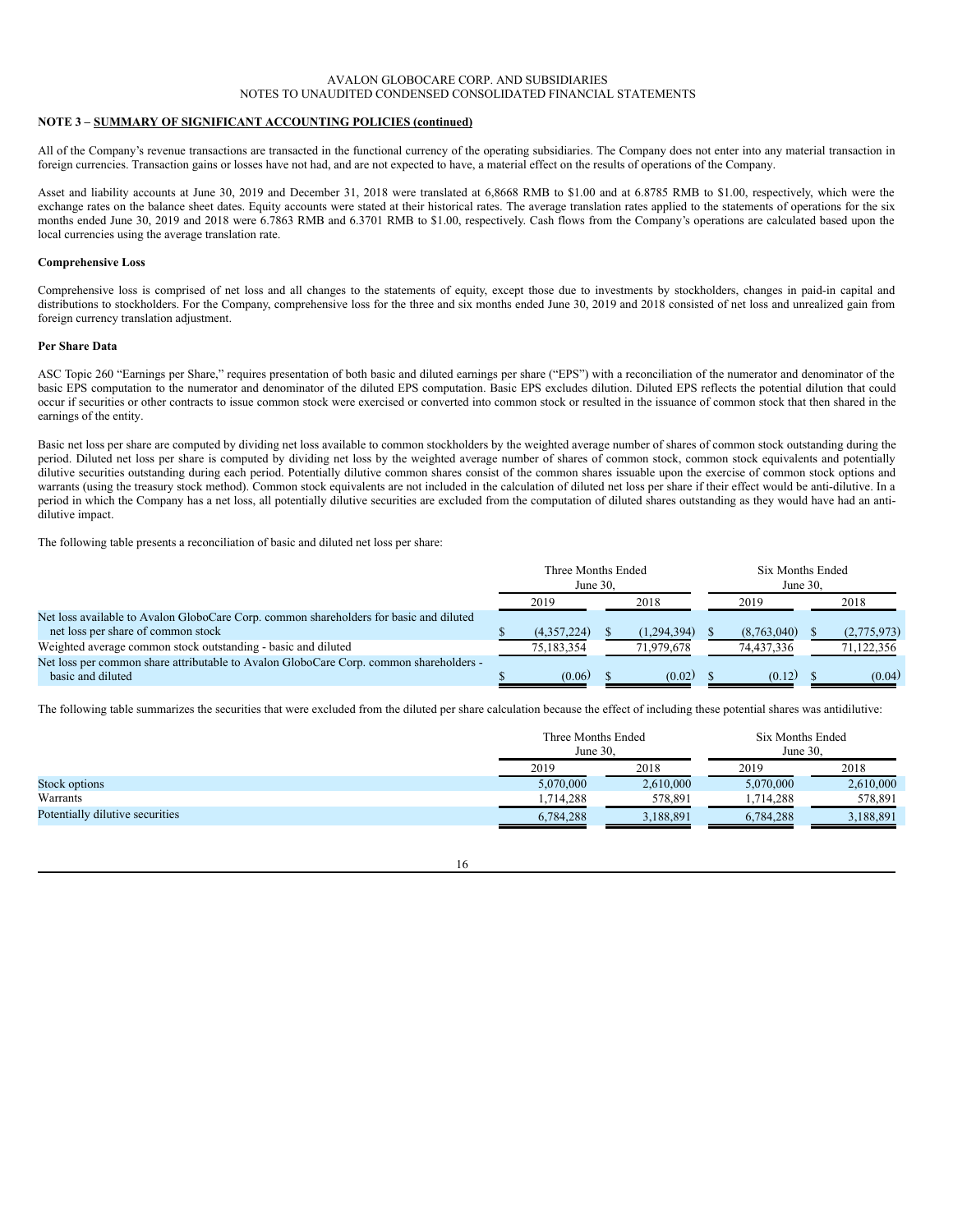# **NOTE 3 – SUMMARY OF SIGNIFICANT ACCOUNTING POLICIES (continued)**

# **Business Acquisition**

The Company accounts for business acquisition in accordance with ASC No. 805, Business Combinations. The assets acquired and liabilities assumed from the acquired business are recorded at fair value, with the residual of the purchase price recorded as goodwill. The result of operations of the acquired business is included in the Company's operating result from the date of acquisition.

## **Non-controlling Interest**

As of June 30, 2019, Dr. Yu Zhou, director and Co-Chief Executive Officer of GenExosome, who owned 40% of the equity interests of GenExosome, which is not under the Company's control.

#### **Segment Reporting**

The Company uses "the management approach" in determining reportable operating segments. The management approach considers the internal organization and reporting used by the Company's chief operating decision maker for making operating decisions and assessing performance as the source for determining the Company's reportable segments. The Company's chief operating decision maker is the chief executive officer ("CEO") and president of the Company, who reviews operating results to make decisions about allocating resources and assessing performance for the entire Company. The Company has determined that it has three reportable business segments: real property operating segment, medical related consulting services segment, and development services and sales of developed products segment. These reportable segments offer different types of services and products, have different types of revenue, and are managed separately as each requires different operating strategies and management expertise.

#### **Related Parties**

Parties are considered to be related to the Company if the parties, directly or indirectly, through one or more intermediaries, control, are controlled by, or are under common control with the Company. Related parties also include principal owners of the Company, its management, members of the immediate families of principal owners of the Company and its management and other parties with which the Company may deal with if one party controls or can significantly influence the management or operating policies of the other to an extent that one of the transacting parties might be prevented from fully pursuing its own separate interests. The Company discloses all significant related party transactions.

## **Reclassification**

Certain prior period amounts have been reclassified to conform to the current period presentation. These reclassifications have no effect on the previously reported financial position, results of operations and cash flows.

#### **Reverse Stock Split**

The Company effected a one-for-four reverse stock split of its common stock on October 18, 2016. All share and per share information has been retroactively adjusted to reflect this reverse stock split.

# **Fiscal Year End**

The Company has adopted a fiscal year end of December 31st.

#### **Recent Accounting Pronouncements**

In February 2016, the Financial Accounting Standards Board ("FASB") issued Accounting Standards Update ("ASU") No. 2016-02, "Leases", ("ASU 842") which amended the existing accounting standards for lease accounting, including requiring lessees to recognize most leases on their balance sheets and making targeted changes to lessor accounting. ASU 842 is effective for public companies during interim and annual reporting periods beginning after December 15, 2018, with early adoption permitted. In July 2018, the FASB issued ASU No. 2018-11, which permits entities to record the right-of-use asset and lease liability on the date of adoption, with no requirement to recast comparative periods.

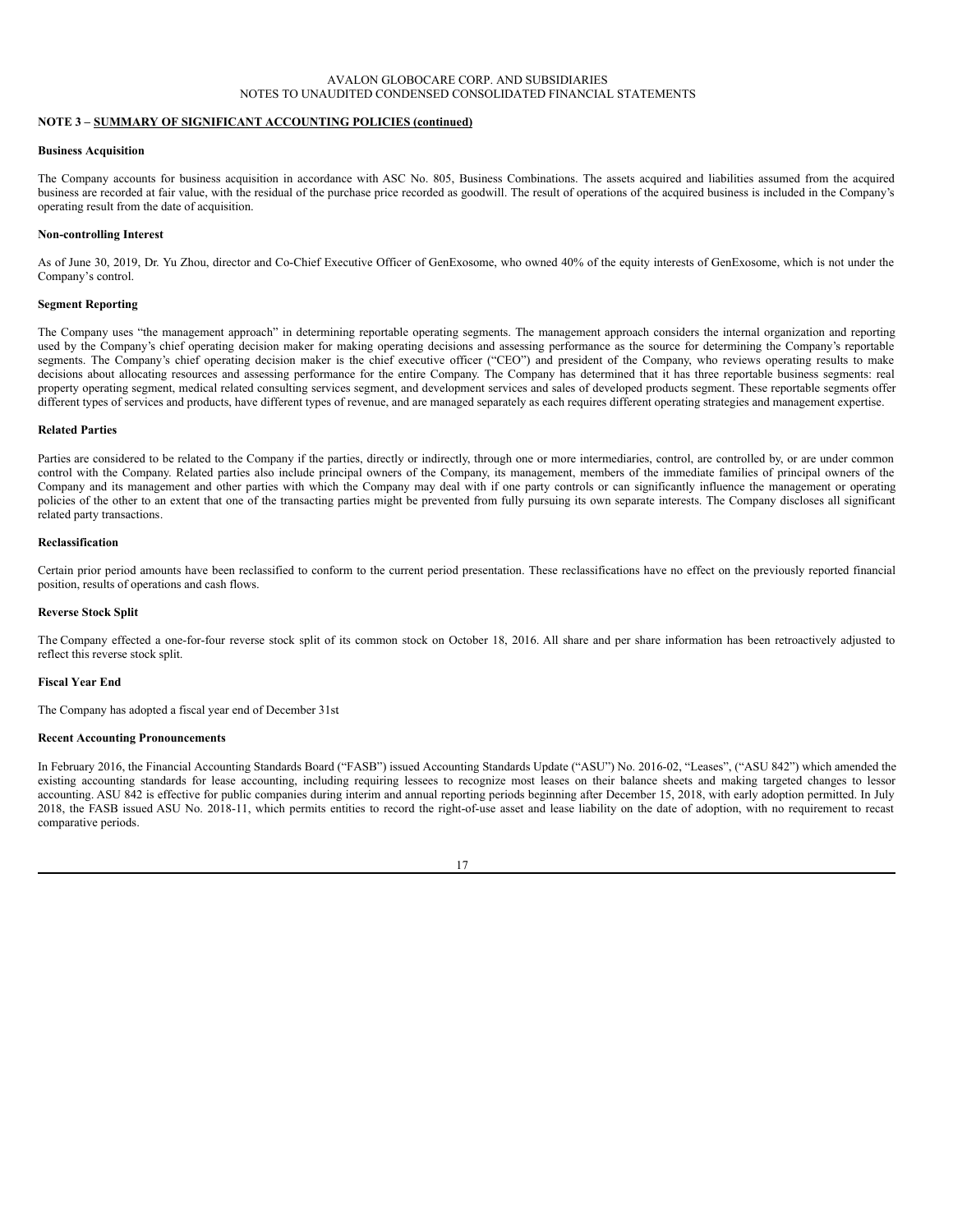# **NOTE 3 – SUMMARY OF SIGNIFICANT ACCOUNTING POLICIES (continued)**

The Company adopted ASU 842 effective January 1, 2019 using the optional transition method of recognizing a cumulative-effect adjustment to the opening balance of accumulated deficit on January 1, 2019. Therefore, comparative financial information was not adjusted and continues to be reported under the prior lease accounting guidance in ASU 840. The Company elected the transition relief package of practical expedients, and as a result, the Company did not assess 1) whether existing or expired contracts contain embedded leases, 2) lease classification for any existing or expired leases, and 3) whether lease origination costs qualified as initial direct costs. The Company elected the short-term lease practical expedient by establishing an accounting policy to exclude leases with a term of 12 months or less, as well as the land easement practical expedient for maintaining its current accounting policy for existing or expired land easements.

In June 2018, the FASB issued ASU 2018-07, Compensation - Stock Compensation (Topic 718): Improvements to Nonemployee Share-Based Payment Accounting, to expand the scope of Topic 718 to include share-based payment transactions for acquiring goods and services from nonemployees and supersedes the guidance in Subtopic 505-50, *Equity - Equity-Based Payments to Non-Employees*. Under ASU 2018-07, equity-classified nonemployee share-based payment awards are measured at the grant date fair value on the grant date. The probability of satisfying performance conditions must be considered for equity-classified nonemployee share-based payment awards with such conditions. ASU 2018-07 is effective for fiscal years beginning after December 15, 2018, with early adoption permitted. The adoption of this ASU did not have a material impact on the Company's consolidated financial statements.

In August 2018, the FASB issued ASU No. 2018-13, Fair Value Measurement (Topic 820): Disclosure Framework-Changes to the Disclosure Requirements for Fair Value *Measurement*. The objective of ASU 2018-13 is to improve the effectiveness of disclosures in the notes to the financial statements by removing, modifying, and adding certain fair value disclosure requirements to facilitate clear communication of the information required by generally accepted accounting principles. The amendments are effective for all entities for fiscal years, and interim periods within those fiscal years, beginning after December 15, 2019 with early adoption permitted upon issuance of this ASU. The Company is currently evaluating the potential impact of this new guidance.

Other accounting standards that have been issued or proposed by FASB that do not require adoption until a future date are not expected to have a material impact on the consolidated financial statements upon adoption. The Company does not discuss recent pronouncements that are not anticipated to have an impact on or are unrelated to its consolidated financial condition, results of operations, cash flows or disclosures.

# **NOTE 4 – INVENTORY**

At June 30, 2019 and December 31, 2018, inventory consisted of the following:

|                                      | June 30,<br>2019         | December 31,<br>2018 |
|--------------------------------------|--------------------------|----------------------|
| Raw material                         | 12,553                   | 12,953               |
| Finished goods                       | 448                      | -41                  |
|                                      | 13,001                   | 12,994               |
| Less: reserve for obsolete inventory | $\overline{\phantom{0}}$ |                      |
|                                      | 13,001                   | 12,994               |

# **NOTE 5 – PREPAID EXPENSES AND OTHER CURRENT ASSETS**

At June 30, 2019 and December 31, 2018, prepaid expenses and other current assets consisted of the following:

|                                               | June 30, | December 31, |
|-----------------------------------------------|----------|--------------|
|                                               | 2019     | 2018         |
| Prepaid professional fees                     | 279,433  | 607,833      |
| Prepaid research and development service fees | 3,609    | 300,000      |
| Prepaid insurance expense                     | 4.640    | 72,352       |
| Prepaid listing fee                           | 61,667   |              |
| Prepaid dues and subscriptions                | 12.500   | 70,000       |
| Other                                         | 58,624   | 96,290       |
|                                               | 420,473  | 1,146,475    |
|                                               |          |              |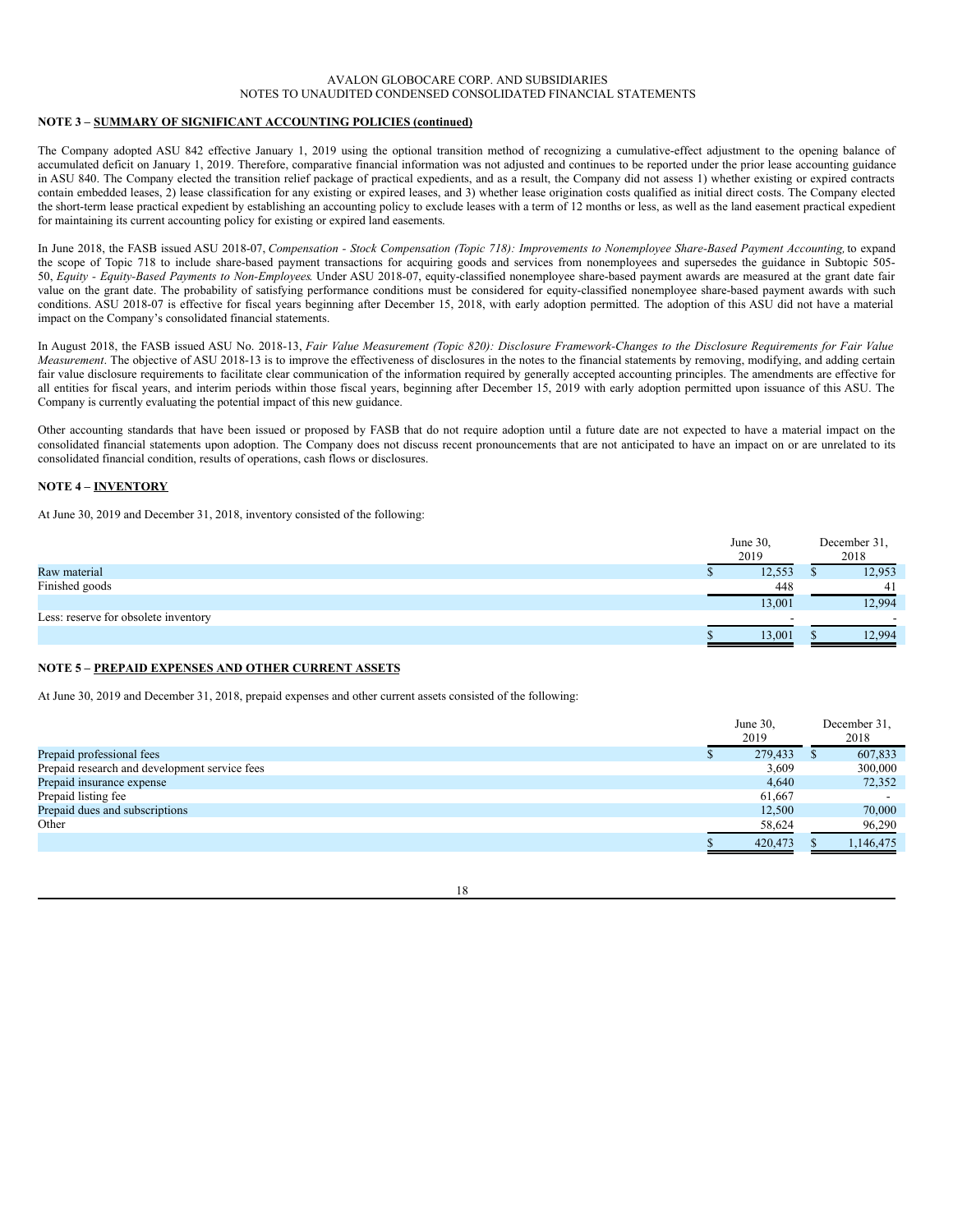# **NOTE 6 – PROPERTY AND EQUIPMENT**

At June 30, 2019 and December 31, 2018, property and equipment consisted of the following:

|                                | Useful life                          | June 30,<br>2019 |  | December 31,<br>2018 |
|--------------------------------|--------------------------------------|------------------|--|----------------------|
| Laboratory equipment           | 5 Years                              | 422,976          |  | 258,345              |
| Office equipment and furniture | $3 - 10$ Years                       | 36,791           |  | 35,627               |
| Leasehold improvement          | Shorter of useful life or lease term |                  |  | 24,446               |
|                                |                                      | 459,767          |  | 318,418              |
| Less: accumulated depreciation |                                      | (84, 861)        |  | (68, 863)            |
|                                |                                      | 374,906          |  | 249,555              |

For the three months ended June 30, 2019 and 2018, depreciation expense of property and equipment amounted to \$23,508 and \$10,897, respectively, of which, \$818 and \$819 was included in real property operating expenses, \$17,130 and \$5,864 was included in costs of development services and sales of developed products, and \$5,560 and \$4,214 was included in other operating expenses, respectively.

For the six months ended June 30, 2019 and 2018, depreciation expense of property and equipment amounted to \$40,785 and \$20,578, respectively, of which, \$1,637 and \$1,638 was included in real property operating expenses, \$30,485 and \$9,632 was included in costs of development services and sales of developed products, and \$8,662 and \$9,308 was included in other operating expenses, respectively.

# **NOTE 7 – INVESTMENT IN REAL ESTATE**

At June 30, 2019 and December 31, 2018, investment in real estate consisted of the following:

|                                   |             |               |            | December 31, |
|-----------------------------------|-------------|---------------|------------|--------------|
|                                   | Useful life | June 30, 2019 |            | 2018         |
| Commercial real property building | 39 Years    | Φ             | 7,708,571  | 7,708,571    |
| Improvement                       | 12 Years    |               | 402,094    | 391,506      |
|                                   |             |               | 8,110,665  | 8,100,077    |
| Less: accumulated depreciation    |             |               | (300, 116) | (220, 192)   |
|                                   |             |               | 7,810,549  | 7,879,885    |

For the three months ended June 30, 2019 and 2018, depreciation expense of this commercial real property amounted to \$39,962 and \$31,806, which was included in real property operating expenses.

For the six months ended June 30, 2019 and 2018, depreciation expense of this commercial real property amounted to \$79,923 and \$63,611, which was included in real property operating expenses.

## **NOTE 8 – INTANGIBLE ASSETS**

At June 30, 2019 and December 31, 2018, intangible assets consisted of the following:

|                                |             |               | December 31. |
|--------------------------------|-------------|---------------|--------------|
|                                | Useful Life | June 30, 2019 | 2018         |
| Patents and other technologies | 5 Years     | .583.260      | .583,260     |
| Less: accumulated amortization |             | (491, 357)    | (327,571)    |
|                                |             | 1,091,903     | .,255,689    |

For the three months ended June 30, 2019 and 2018, amortization expense amounted to \$81,893. For the six months ended June 30, 2019 and 2018, amortization expense amounted to \$163,786.

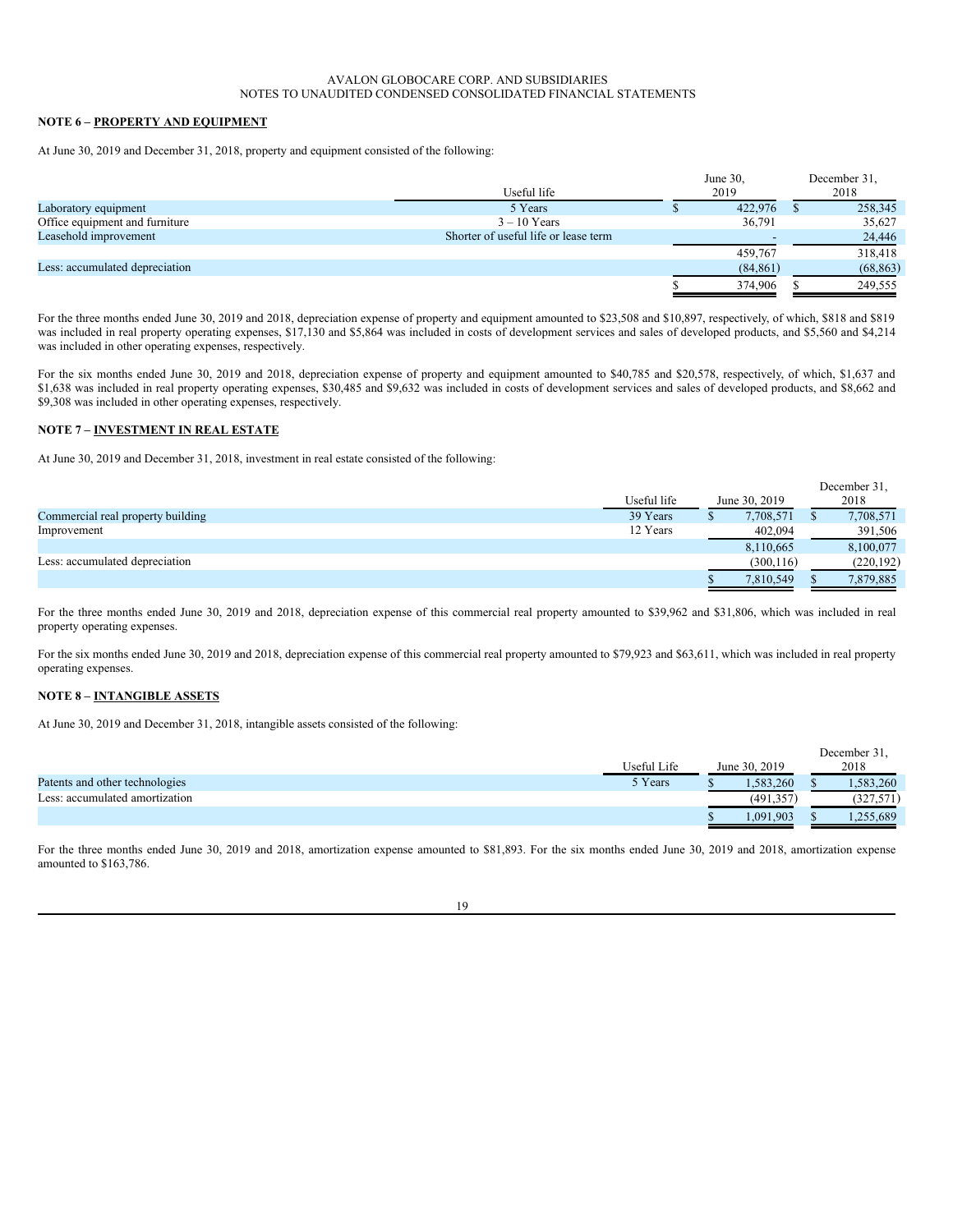## **NOTE 8 – INTANGIBLE ASSETS (continued)**

Amortization of intangible assets attributable to future periods is as follows:

|                      |  | Amortization |
|----------------------|--|--------------|
| Year ending June 30: |  | amount       |
| 2020                 |  | 327,571      |
| 2021<br>2022         |  | 327,571      |
|                      |  | 327,571      |
| 2023                 |  | 109,190      |
|                      |  | 1,091,903    |

# **NOTE 9 – EQUITY METHOD INVESTMENT**

As of June 30, 2019 and December 31, 2018, equity method investment amounted to \$363,002 and \$385,162, respectively. The investment represents the Company's subsidiary, Avalon Shanghai's interest in Epicon Biotech Co., Ltd. ("Epicon"). Epicon was incorporated on August 14, 2018 in PRC. Avalon Shanghai and the other unrelated company, Jiangsu Unicorn Biological Technology Co., Ltd. ("Unicorn"), accounted for 40% and 60% of the total ownership, respectively. Epicon is focused on cell preparation, third party testing, biological sample repository for commercial and scientific research purposes and the clinical transformation of scientific achievements.

The Company treats the equity investment in the consolidated financial statements under the equity method. Under the equity method, the investment is initially recorded at cost, adjusted for any excess of the Company's share of the incorporated-date fair values of the investee's identifiable net assets over the cost of the investment (if any). Thereafter, the investment is adjusted for the post incorporation change in the Company's share of the investee's net assets and any impairment loss relating to the investment. For the three and six months ended June 30, 2019, the Company's share of Epicon's net loss was \$ 10,344 and \$23,087, respectively, which was included in loss from equitymethod investment in the accompanying consolidated statements of operations and comprehensive loss.

The tables below present the summarized financial information, as provided to the Company by the investee, for the unconsolidated company:

|                            |    | June 30,<br>2019                                  |    | December 31,<br>2018                            |
|----------------------------|----|---------------------------------------------------|----|-------------------------------------------------|
| Current assets             | S. | 48,033                                            | S  | 301,714                                         |
| Noncurrent assets          |    | 204,181                                           |    | 7,015                                           |
| <b>Current liabilities</b> |    | 38                                                |    | 38                                              |
| Noncurrent liabilities     |    | $\blacksquare$                                    |    | $\overline{\phantom{a}}$                        |
| Equity                     |    | 252,177                                           |    | 308,691                                         |
|                            |    | For the Three<br>Months Ended<br>June 30,<br>2019 |    | For the Six<br>Months Ended<br>June 30,<br>2019 |
| Net revenue                | ъ  | $\sim$                                            | -S |                                                 |
| Gross profit               |    | $\overline{\phantom{a}}$                          |    | $\overline{\phantom{a}}$                        |
| Loss from operation        |    | 25,861                                            |    | 57,717                                          |
| Net loss                   |    | 25,861                                            |    | 57,717                                          |

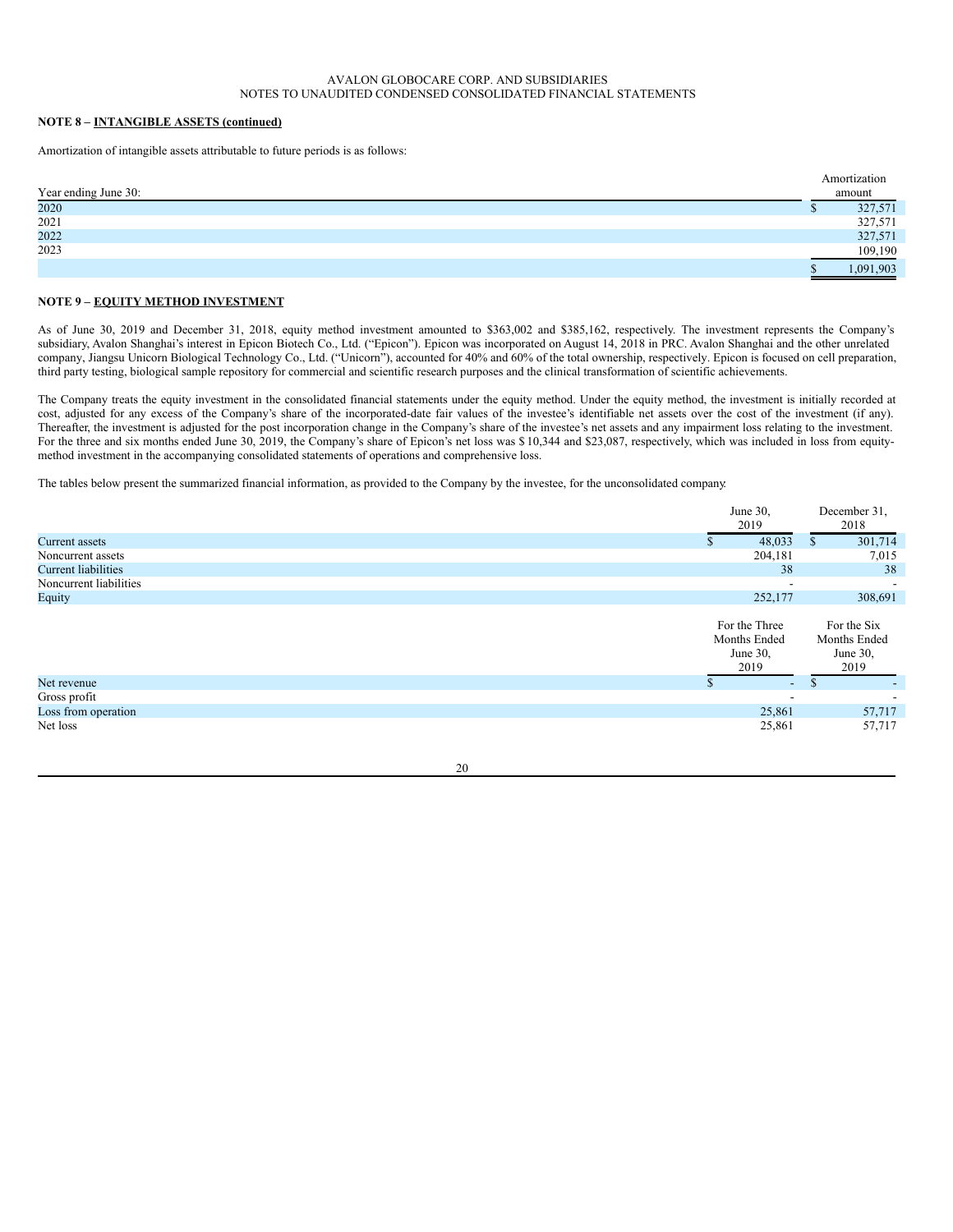# **NOTE 10 – ACCRUED LIABILITIES AND OTHER PAYABLES**

At June 30, 2019 and December 31, 2018, accrued liabilities and other payables consisted of the following:

|                                | June 30,<br>2019 | December 31,<br>2018 |
|--------------------------------|------------------|----------------------|
| Accrued payroll liability      | 109,318          | 529,472              |
| Accrued professional fees      | 484,453          | 166,077              |
| Lab equipment purchase payable |                  |                      |
| Insurance payable              |                  | 45,088               |
| Accrued dues and subscriptions | 82,776           | 42,500               |
| Other                          | 70,799           | 76,213               |
|                                | 747,346          | 859,350              |

# **NOTE 11 – LOAN PAYABLE**

On April 19, 2017, the Company entered into a loan agreement, providing for the issuance of a loan in the principal amount of \$2,100,000. The term of the loan is one year. On May 3, 2018, the Company signed an extension agreement with the maturity date of March 31, 2019. On August 3, 2018, the Company signed an extension agreement for the loan with the maturity date of March 31, 2020. The annual interest rate for the loan is 10%. The loan is guaranteed by the Company's Chairman, Mr. Wenzhao Lu. The Company repaid principal of \$600,000, \$500,000 and \$1,000,000 in November 2017, April 2018 and April 2019, respectively. As of June 30, 2019, the outstanding principal balance of the loan was \$0.

# **NOTE 12 – VAT AND OTHER TAXES PAYABLE**

At June 30, 2019 and December 31, 2018, VAT and other taxes payable amounted to \$10,727 and 4,668, respectively.

## **NOTE 13 – RELATED PARTY TRANSACTIONS**

#### **Medical Related Consulting Services Revenue from Related Party and Accounts Receivable – Related Party**

During the three and six months ended June 30, 2019 and 2018, medical related consulting services revenue from related parties was as follows:

|                                                  | Three Months Ended<br>June 30, |  | Six Months Ended<br>June 30, |      |         |      |         |
|--------------------------------------------------|--------------------------------|--|------------------------------|------|---------|------|---------|
|                                                  | 2019<br>2018                   |  |                              | 2019 |         | 2018 |         |
| Medical related consulting services provided to: |                                |  |                              |      |         |      |         |
| Beijing Daopei (1)                               | 41,648                         |  | 141.996                      |      | 55,908  |      | 141,996 |
| Shanghai Daopei (2)                              | 14,180                         |  | $\overline{\phantom{a}}$     |      | 14,180  |      |         |
| Hebei Daopei (3)                                 | 55,606                         |  |                              |      | 55,606  |      |         |
|                                                  | 111,434                        |  | 141,996                      |      | 125,694 |      | 141,996 |

(1) Beijing Daopei is a subsidiary of an entity whose chairman is Wenzhao Lu, the major shareholder of the Company.

(2) Shanghai Daopei is a subsidiary of an entity whose chairman is Wenzhao Lu, the major shareholder of the Company.

(3) Hebei Daopei is a subsidiary of an entity whose chairman is Wenzhao Lu, the major shareholder of the Company.

Accounts receivable – related party, net of allowance for doubtful accounts, at June 30, 2019 and December 31, 2018 amounted to \$58,251 and \$0, respectively, and no allowance for doubtful accounts is deemed to be required on accounts receivable – related party at June 30, 2019 and December 31, 2018.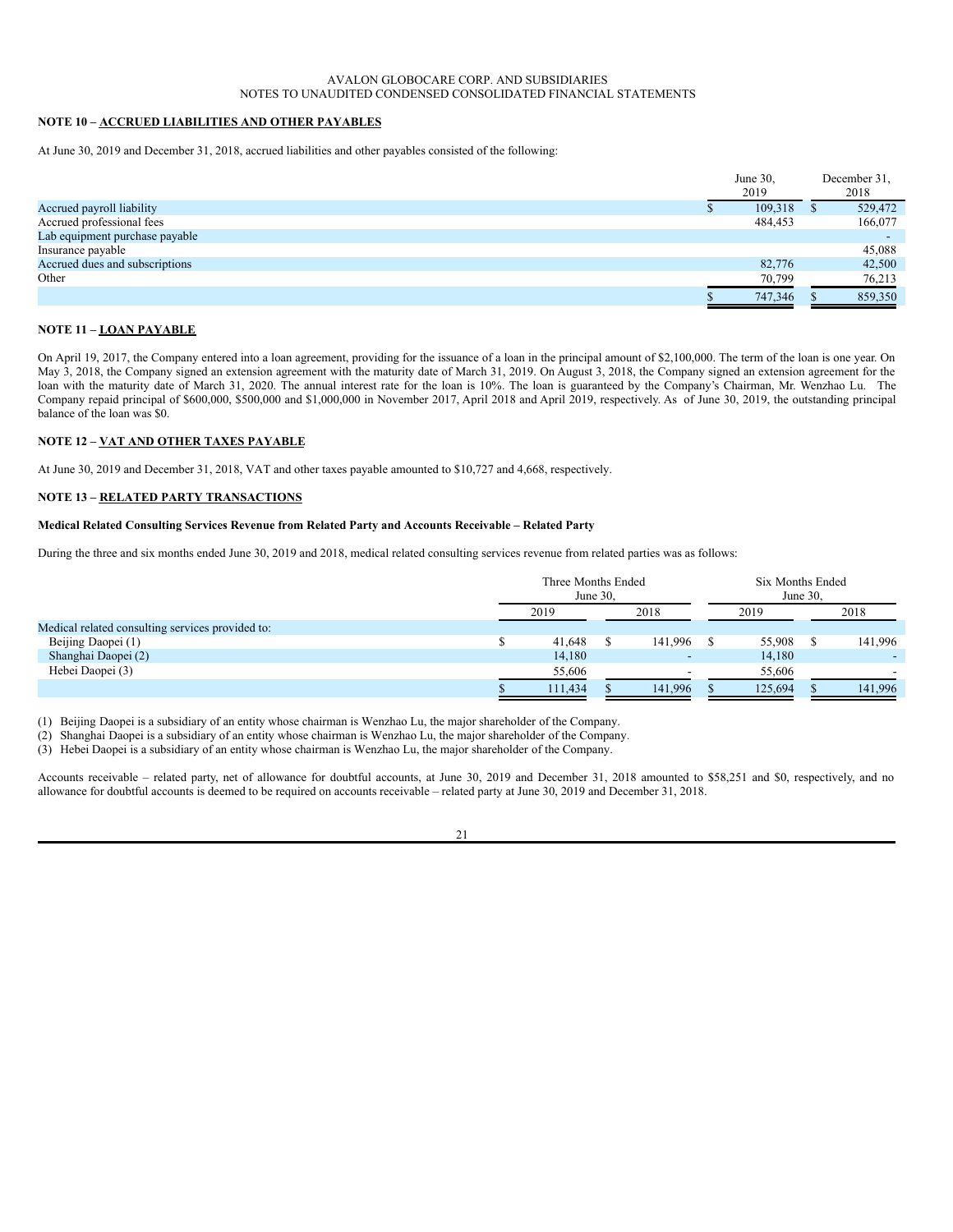## **NOTE 13 – RELATED PARTY TRANSACTIONS (continued)**

## **Prepaid Expenses – Related Parties**

As of June 30, 2019 and December 31, 2018, the Company made prepayment of \$0 and \$1,897, respectively, to David Jin, its shareholder, chief executive officer, president and board member, for business travel reimbursement, which have been included in prepaid expenses – related parties on the accompanying consolidated balance sheets.

As of June 30, 2019 and December 31, 2018, the Company made prepayment of \$0 and \$32,293, respectively, to Meng Li, its shareholder and chief operating officer, for business travel reimbursement, which have been included in prepaid expenses – related parties on the accompanying consolidated balance sheets.

#### **Advance from Customer – Related Party**

At June 30, 2019 and December 31, 2018, advance from customer – related party amounted to \$0 and \$14,829, respectively, which represents prepayment received from our related party, Beijing Daopei, for medical related consulting services. When the services are performed, the amount recorded as advance from customer – related party is recognized as revenue.

#### **Accrued Liabilities and Other Payables – Related Parties**

At June 30, 2019 and December 31, 2018, the Company owed Luisa Ingargiola, its chief financial officer, of \$36,806 and \$0, respectively, for travel and other miscellaneous reimbursements, which have been included in accrued liabilities and other payables – related parties on the accompanying consolidated balance sheets.

#### **Due to Related Party**

In connection with the acquisition discussed elsewhere in this report, the Company acquired Beijing GenExosome in cash payment of \$450,000. On October 25, 2017, Dr. Yu Zhou, the former sole shareholder of Beijing GenExosome, was appointed to the board of directors of GenExosome and served as co-chief executive officer of GenExosome. As of June 30, 2019 and December 31, 2018, the unpaid acquisition consideration of \$100,000, was payable to Dr. Yu Zhou, co-chief executive officer and board member of GenExosome, and reflected as due to related party on the accompanying consolidated balance sheets.

## **Real Property Management Agreement**

The Company pays a company, which is controlled by Wenzhao Lu, the Company's largest shareholder and chairman of the Board of Directors, for the management of its commercial real property located in New Jersey. The property management agreement commenced on May 25, 2017 and expired in March 2019. On March 1, 2019, the Company entered into a contract with a third-party consultant to manage its real property till February 2020. For the three months ended June 30, 2019 and 2018, the management fee related to the property management agreement amounted to \$30,753 and \$16,251, respectively. For the six months ended June 30, 2019 and 2018, the management fee related to the property management agreement amounted to \$54,087 and \$32,502, respectively.

## **Note Payable – Related Party**

On March 18, 2019, the Company issued Wenzhao Lu, the Company's largest shareholder and chairman of the Board of Directors, a Promissory Note in the principal amount of \$1,000,000 ("Promissory Note") in consideration of cash in the amount of \$1,000,000. The Promissory Note accrues interest at the rate of 5% per annum and matures March 19, 2022.

As of June 30, 2019, the outstanding principal balance of the note and related accrued and unpaid interest for the note was \$1,000,000 and \$14,583, respectively.

## **Office Space from Related Party**

Beijing GenExosome uses office space of a related party, free of rent, which is considered immaterial.

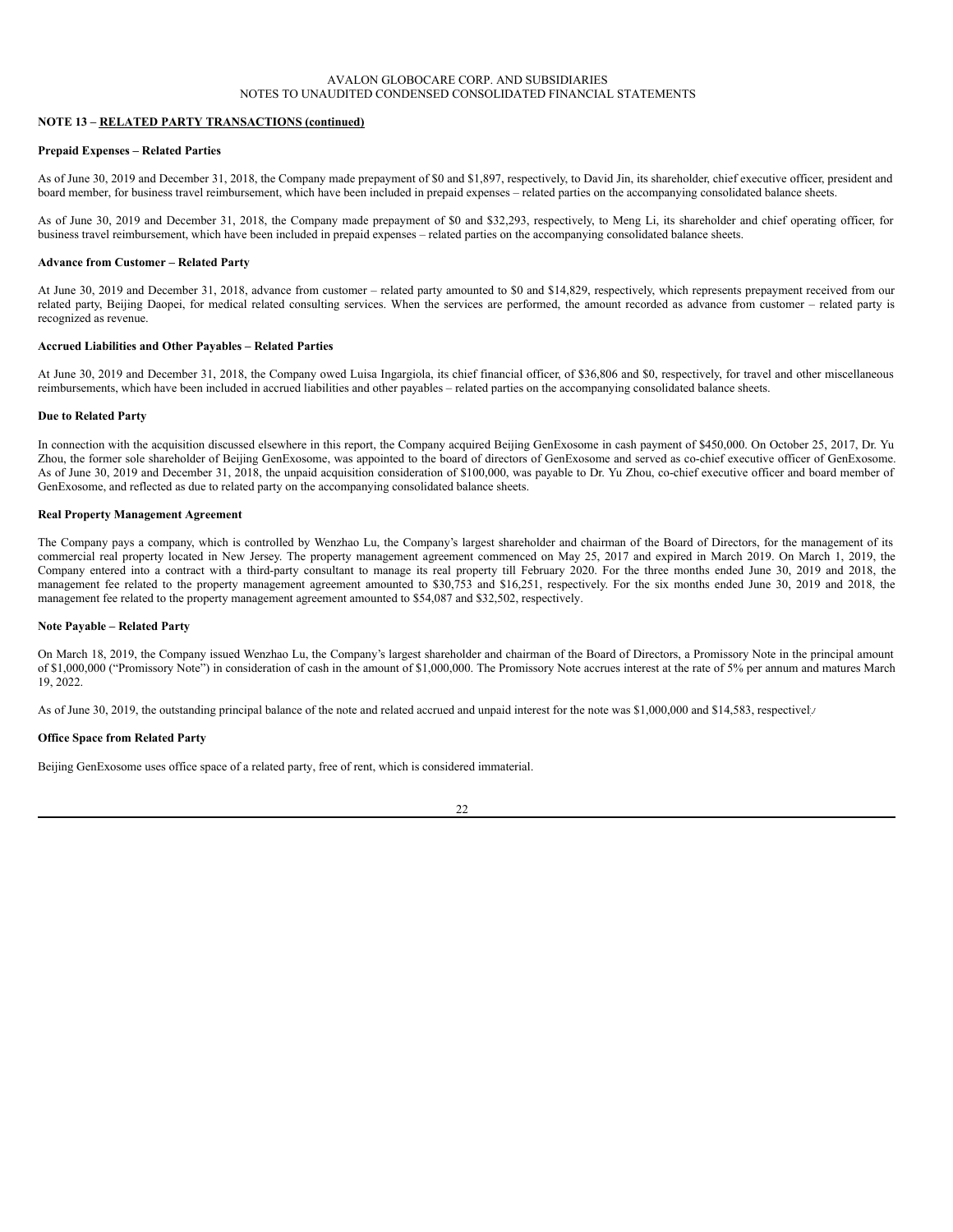## **NOTE 14 – DERIVATIVE LIABILITIES**

On April 25, 2019, the Company issued 1,714,288 five-year warrants to several third party institutional investors in a registered direct offering (see Note 15). The warrants include the fundamental transaction provisions and the exercise price of the warrants is protected against down-round financing throughout the term of the warrants. Upon evaluation, the warrants meet the definition of derivative liabilities under FASB ASC 815, as the Company cannot avoid a net cash settlement under certain circumstances. Accordingly, the fair value of the warrants was classified as derivative liabilities of \$3,517,241 on the issuance date, April 25, 2019. The estimated fair value of the warrants were computed at issuance using Black-Scholes option-pricing model, with the following assumptions: stock price of \$2.82, volatility of 100.87%, risk-free rate of 2.33%, annual dividend yield of 0% and expected life of 5 years.

The estimated fair value of the outstanding warrant as derivative liabilities was \$3,055,748 at June 30, 2019.The estimated fair value of the warrants were computed as of June 30, 2019 using Black-Scholes option-pricing model, with the following assumptions: stock price of \$2.60, volatility of 97.69%, risk-free rate of 1.76%, annual dividend yield of 0% and expected life of 4.82 years.

Increases or decreases in fair value of the derivative liabilities are included as a component of total other income / expenses in the accompanying consolidated statements of operations for the respective period. The changes to the derivative liabilities for the warrants resulted in a decrease of \$461,493 in the derivative liabilities and the corresponding increase in other income as a gain for the three and six months ended June 30, 2019.

# **NOTE 15 – EQUITY**

#### **Shares Authorized**

The Company is authorized to issue 10,000,000 shares of preferred stock and 490,000,000 shares of common shares with a par value of \$0.0001 per share.

There are no shares of its preferred stock issued and outstanding as of June 30, 2019 and December 31, 2018.

There are 76,175,639 and 73,830,751 shares of its common stock issued as of June 30, 2019 and December 31, 2018, respectively.

There are 75,655,639 and 73,310,751 shares of its common stock outstanding as of June 30, 2019 and December 31, 2018, respectively.

#### **Common Shares Issued for Warrant Exercise**

On January 9, 2019, the Company issued 350,856 shares of its common stock upon cashless exercise of warrants to purchase 578,891 shares of common stock

#### **Common Shares Issued for Option Exercise**

On February 27, 2019, the Company issued 158,932 shares of its common stock upon cashless exercise of options to purchase 200,000 shares of common stock.

### **Common Shares Issued for Service Fee**

On April 1, 2019, the Company issued a total of 120,812 shares of its common stock in payment of service fee from certain consultants.

## **Units Sold for Cash**

On April 25, 2019, the Company entered into a purchase agreement with several third party institutional investors for the purchase of 1,714,288 units in a registered direct offering, for gross proceeds of \$6,000,008 before placement agent fees and other offering expenses payable by the Company. Each unit was sold at a public offering price of \$3.50 and consists of one share of common stock and a warrant to purchase one share of common stock. The Company received net cash proceeds of \$5,103,704, net of cash paid for placement agent fees and other offering expenses.

The warrants are exercisable immediately as of the date of issuance (the "Initial Exercise Date"), at an exercise price of \$3.50 per share, subject to adjustment as provided in the warrants, and expire on the fifth  $(5<sup>th</sup>)$  anniversary of the Initial Exercise Date. The warrants include anti-dilution rights, which provide that if at any time the warrants are outstanding, the Company issues or is deemed to have issued any common stock or common stock equivalents for consideration less than the then current exercise price of the warrants, the exercise price of such warrants is automatically reduced to the lowest price per share of consideration provided or deemed to have been provided for such securities (subject to adjustment for reverse and forward stock splits, recapitalizations and similar transactions). The warrants include the fundamental transaction provisions and the exercise price of the warrants is protected against down-round financing throughout the term of the warrants. Upon evaluation, the warrants meet the definition of a derivative under FASB ASC 815, as the Company cannot avoid a net cash settlement under certain circumstances (see Note 14).

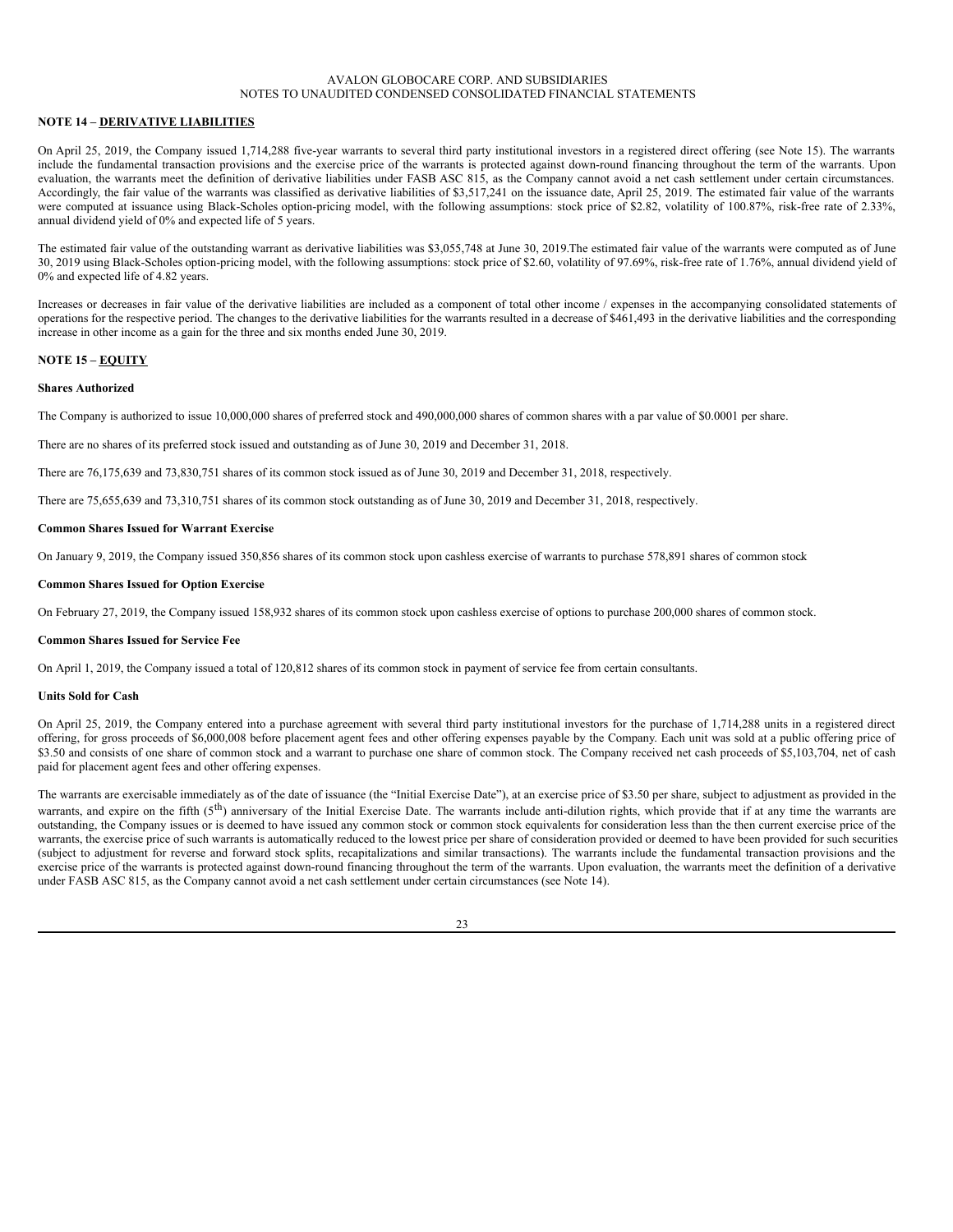# **NOTE 15 – EQUITY (continued)**

# **Options**

The following table summarizes the shares of the Company's common stock issuable upon exercise of options outstanding at June 30, 2019:

|              |                         | <b>Options Outstanding</b>                   |                                                                              |     |                                           | Options Exercisable                    |                                       |
|--------------|-------------------------|----------------------------------------------|------------------------------------------------------------------------------|-----|-------------------------------------------|----------------------------------------|---------------------------------------|
|              | Range of Exercise Price | Number Outstanding<br>at<br>June 30,<br>2019 | Range of Weighted<br><b>Average Remaining</b><br>Contractual Life<br>(Years) |     | Weighted Average<br><b>Exercise Price</b> | Number Exercisable<br>at June 30, 2019 | Weighted Average<br>Exercise<br>Price |
| $\mathbb{S}$ | 0.50                    | 2,000,000                                    | 7.62                                                                         | \$. | 0.50                                      | 1,611,111                              | \$<br>0.50                            |
|              | 1.49                    | 60,000                                       | 2.83                                                                         |     | 1.49                                      | 60,000                                 | 1.49                                  |
|              | 1.00                    | 50,000                                       | 3.34                                                                         |     | 1.00                                      | 50,000                                 | 1.00                                  |
|              | 1.00                    | 80,000                                       | 1.34                                                                         |     | 1.00                                      | 80,000                                 | 1.00                                  |
|              | 2.50                    | 110,000                                      | 3.51                                                                         |     | 2.50                                      | 110,000                                | 2.50                                  |
|              | 1.00                    | 80,000                                       | 1.84                                                                         |     | 1.00                                      | 80,000                                 | 1.00                                  |
|              | 2.30                    | 20,000                                       | 3.93                                                                         |     | 2.30                                      | 20,000                                 | 2.30                                  |
|              | 2.30                    | 20,000                                       | 4.01                                                                         |     | 2.30                                      | 20,000                                 | 2.30                                  |
|              | 2.80                    | 20,000                                       | 4.08                                                                         |     | 2.80                                      | 20,000                                 | 2.80                                  |
|              | 2.80                    | 20,000                                       | 4.12                                                                         |     | 2.80                                      | 20,000                                 | 2.80                                  |
|              | 1.00                    | 180,000                                      | 2.34                                                                         |     | 1.00                                      | 180,000                                | 1.00                                  |
|              | 2.75                    | 240,000                                      | 4.51                                                                         |     | 2.75                                      | 120,000                                | 2.75                                  |
|              | 2.00                    | 1,950,000                                    | 4.51                                                                         |     | 2.00                                      | 975,000                                | 2.00                                  |
|              | 4.76                    | 60,000                                       | 4.77                                                                         |     | 4.76                                      | 20,000                                 | 4.76                                  |
|              | 2.52                    | 180,000                                      | 2.84                                                                         |     | 2.52                                      | 60,000                                 | 2.52                                  |
|              | $0.50 - 4.76$           | 5,070,000                                    | 5.45                                                                         |     | 1.43                                      | 3,426,111                              | 1.25                                  |

# *Stock options granted to employee and director*

Employee and director stock option activities for the six months ended June 30, 2019 were as follows:

|                                      |           | Weighted                 |
|--------------------------------------|-----------|--------------------------|
|                                      | Number of | Average Exercise         |
|                                      | Options   | Price                    |
| Outstanding at December 31, 2018     | 2,280,000 | 0.69                     |
| Granted                              | 2,250,000 | 2.15                     |
| Terminated / Exercised               |           | $\overline{\phantom{a}}$ |
| Outstanding at June 30, 2019         | 4,530,000 | 1.41                     |
| Options exercisable at June 30, 2019 | 3.006.111 | 1.25                     |
| Options expected to vest             | 1,523,889 | 1.75                     |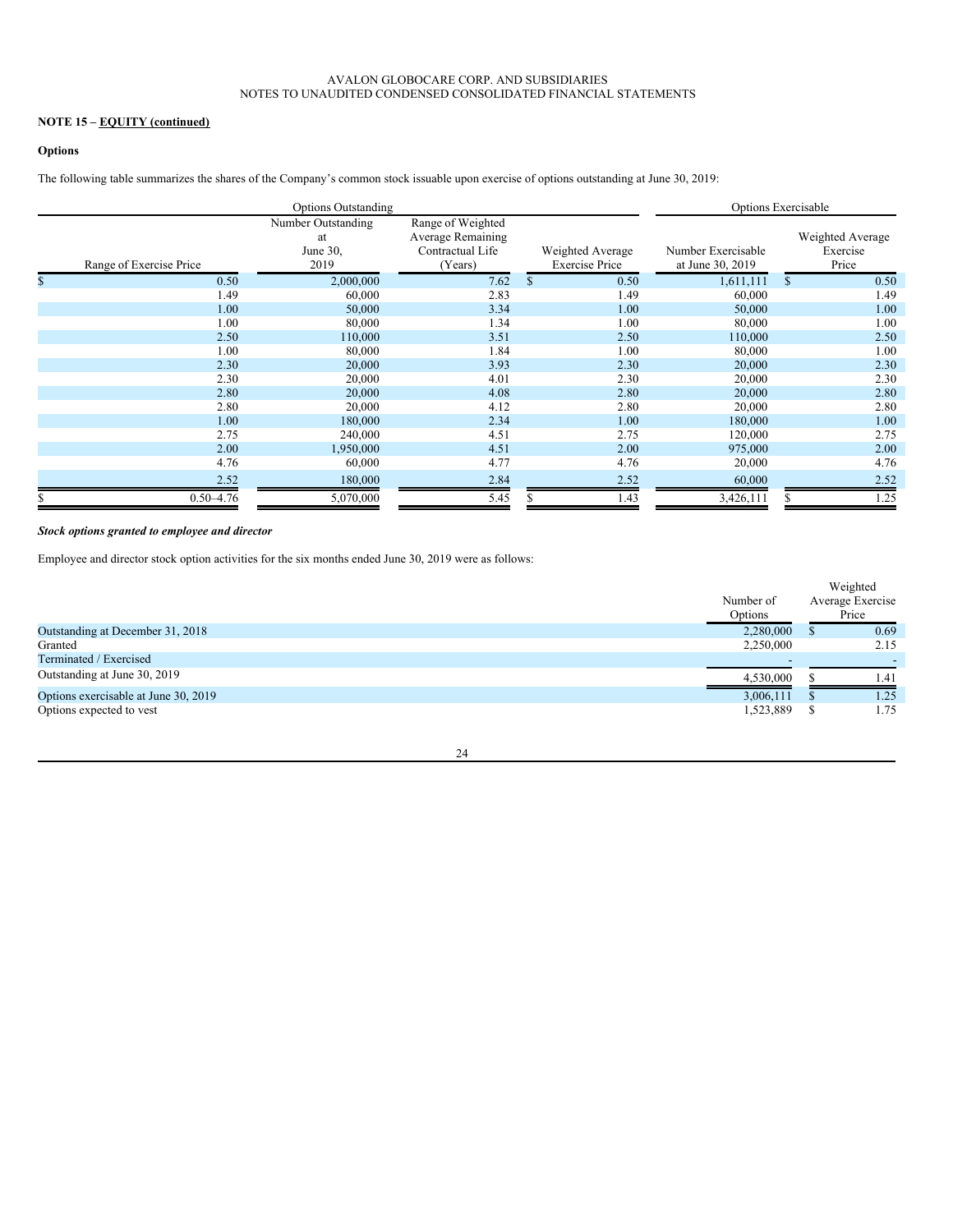# **NOTE 15 – EQUITY (continued)**

#### **Options (continued)**

### *Stock options granted to employee and director (continued)*

The fair values of options granted to employee and director during the six months ended June 30, 2019 and 2018, respectively, were estimated at the date of grant using the Black-Scholes option-pricing model with the following assumptions:

|                         | Six Months        | Six Months        |
|-------------------------|-------------------|-------------------|
|                         | Ended             | Ended             |
|                         | June 30,          | June 30,          |
|                         | 2019              | 2018              |
| Dividend rate           |                   | 0                 |
| Terms (in years)        | 5.0               | 5.0               |
| Volatility              | 149.74% -150.61%  | 175.94% - 185.28% |
| Risk-free interest rate | $2.31\% - 2.49\%$ | $2.25\% - 2.78\%$ |

The aggregate fair value of the options granted to employee and director during the six months ended June 30, 2019 was \$5,956,574, of which, \$1,510,545 and \$2,935,484 for the three and six months ended June 30, 2019, respectively, has been reflected as compensation and related benefits on the accompanying unaudited condensed consolidated statements of operations because the options were fully earned and non-cancellable.

The aggregate fair value of the options granted to employee and director during the six months ended June 30, 2018 was \$337,523, of which, \$79,193 and \$151,480 for the three and six months ended June 30, 2018, respectively, has been reflected as compensation and related benefits on the accompanying unaudited condensed consolidated statements of operations because the options were fully earned and non-cancellable.

As of June 30, 2019, the aggregate value of nonvested employee and director options was \$3,507201, which will be amortized as stock-based compensation expense as the options are vesting, over the remaining 0.58 years.

The aggregate intrinsic values of the employee and director stock options outstanding and the employee and director stock options exercisable at June 30, 2019 was \$5,539,600 and \$4,137,933, respectively.

A summary of the status of the Company's nonvested employee and director stock options granted as of June 30, 2019 and changes during the six months ended June 30, 2019 is presented below:

|                                |                      | Weighted<br>Average |                          |
|--------------------------------|----------------------|---------------------|--------------------------|
|                                | Number of<br>Options | Exercise<br>Price   | Grant Date Fair<br>Value |
| Nonvested at December 31, 2018 | 722,222              | 0.50                | 902,779                  |
| Granted                        | 2,250,000            | 2.15                | 5,956,574                |
| Vested                         | (1,448,333)          | (1.76)              | (3,352,152)              |
| Nonvested at June 30, 2019     | 1,523,889            | 1.75                | 3,507,201                |

## *Stock Options Granted to Non-employee*

Non-employee stock option activities for the six months ended June 30, 2019 were as follows:

|                                      | Number of<br>Options     | Weighted<br>Average<br>Exercise<br>Price |
|--------------------------------------|--------------------------|------------------------------------------|
| Outstanding at December 31, 2018     | 560,000                  | 1.06                                     |
| Granted                              | 180,000                  | 2.52                                     |
| Exercised                            | (200,000)                | 1.00                                     |
| Outstanding at June 30, 2019         | 540,000                  | 1.57                                     |
| Options exercisable at June 30, 2019 | 420,000                  | 1.30                                     |
| Options expected to vest             | $\overline{\phantom{a}}$ |                                          |

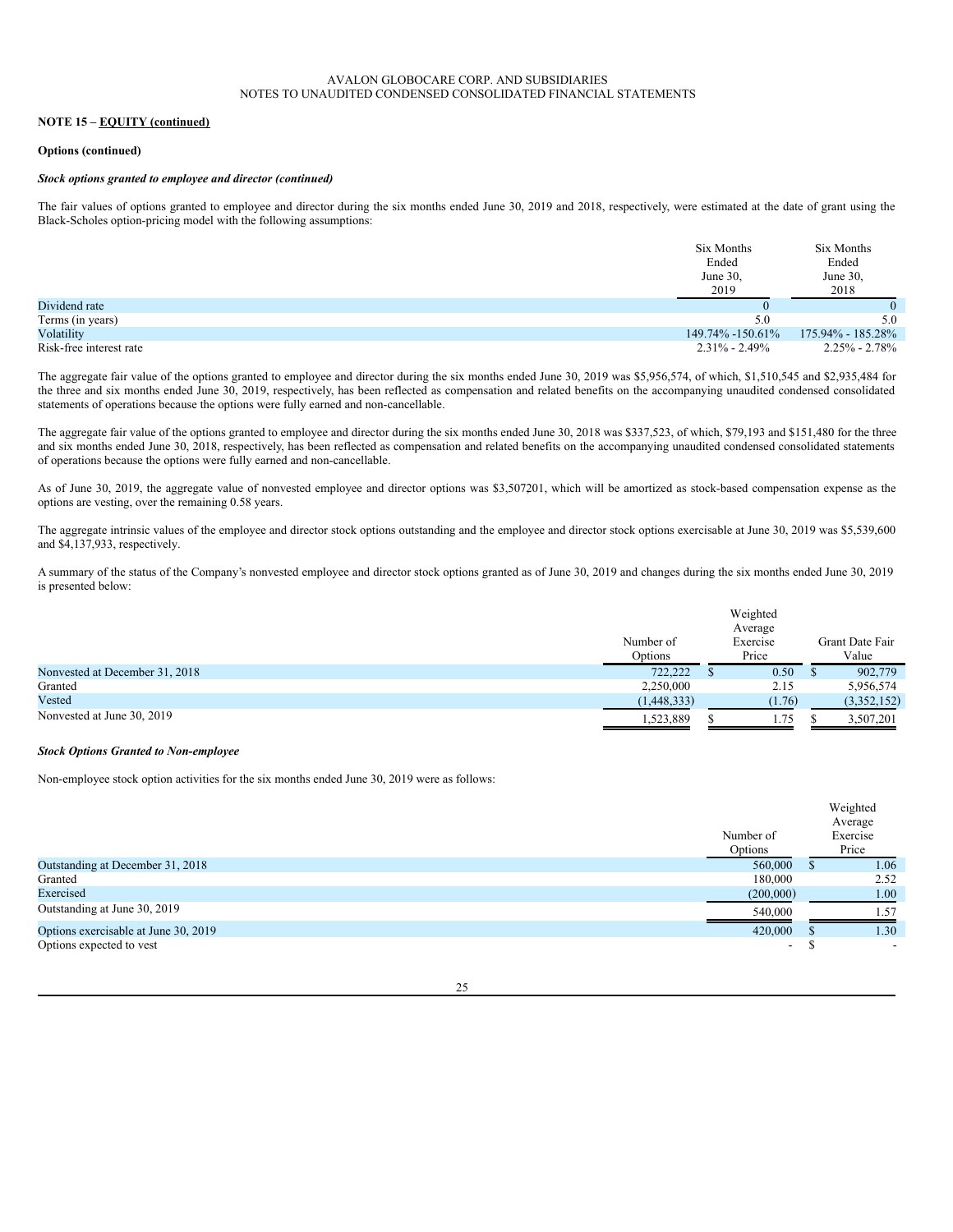# **NOTE 15 – EQUITY (continued)**

## **Options (continued)**

## *Stock Options Granted to Non-employee (continued)*

The fair values of these non-employee options vested in six months ended June 30, 2019 and 2018, and nonvested non-employee options as of June 30, 2019 and 2018, respectively, were estimated using the Black-Scholes option-pricing model with the following assumptions:

|                         | Six Months Ended<br>June 30,<br>2019 | Six Months Ended<br>June 30,<br>2018 |
|-------------------------|--------------------------------------|--------------------------------------|
| Dividend rate           |                                      |                                      |
| Terms (in years)        | $3.00 - 5.00$                        | $2.51 - 3.0$                         |
| Volatility              | $150.35\% - 151.70\%$                | 172.87% - 188.29%                    |
| Risk-free interest rate | $2.28\% - 2.51\%$                    | $2.29\% - 2.66\%$                    |

Stock-based compensation expense associated with stock options granted to non-employee is recognized as the stock options vest. The stock-based compensation expense related to non-employee will fluctuate as the fair value of the Company's common stock fluctuates. Stock-based compensation expense associated with stock options granted to non-employee amounted to \$444,732 and \$383,042 for the six months ended June 30, 2019 and 2018, respectively.

As of June 30, 2019, the aggregate value of vested and nonvested non-employee options was \$905,696, which will be amortized as stock-based compensation expense over the remaining 0.33 years.

The aggregate intrinsic values of the non-employee stock options outstanding and the non-employee stock options exercisable at June 30, 2019 was \$557,900 and \$548,800, respectively.

A summary of the status of the Company's nonvested non-employee stock options granted as of June 30, 2019 and changes during the six months ended June 30, 2019 is presented below:

|                                | Number of<br>Options |   | Weighted<br>Average<br>Exercise<br>Price | Fair Value at<br>June $30$ ,<br>2019 |
|--------------------------------|----------------------|---|------------------------------------------|--------------------------------------|
| Nonvested at December 31, 2018 | 193,333              | S | 1.12                                     |                                      |
| Granted                        | 180,000              |   | 2.52                                     |                                      |
| Vested                         | (193, 333)           |   | (1.12)                                   |                                      |
| Forfeited                      |                      |   | -                                        |                                      |
| Nonvested at June 30, 2019     | 180,000              |   | 2.52                                     |                                      |

In the three months ended June 30, 2019, the overall value of common stock granted at unit price below \$3.50 and stock options granted at exercise price below \$3.50 to nonemployee is \$490,098.

## **NOTE 16 – STATUTORY RESERVE**

Avalon Shanghai and Beijing GenExosome operate in the PRC, are required to reserve 10% of their net profit after income tax, as determined in accordance with the PRC accounting rules and regulations. Appropriation to the statutory reserve by the Company is based on profit arrived at under PRC accounting standards for business enterprises for each year.

The profit arrived at must be set off against any accumulated losses sustained by the Company in prior years, before allocation is made to the statutory reserve. Appropriation to the statutory reserve must be made before distribution of dividends to shareholders. The appropriation is required until the statutory reserve reaches 50% of the registered capital. This statutory reserve is not distributable in the form of cash dividends. The Company did not make any appropriation to statutory reserve for Avalon Shanghai and Beijing GenExosome during the six months ended June 30, 2019 as they incurred net losses in the period.

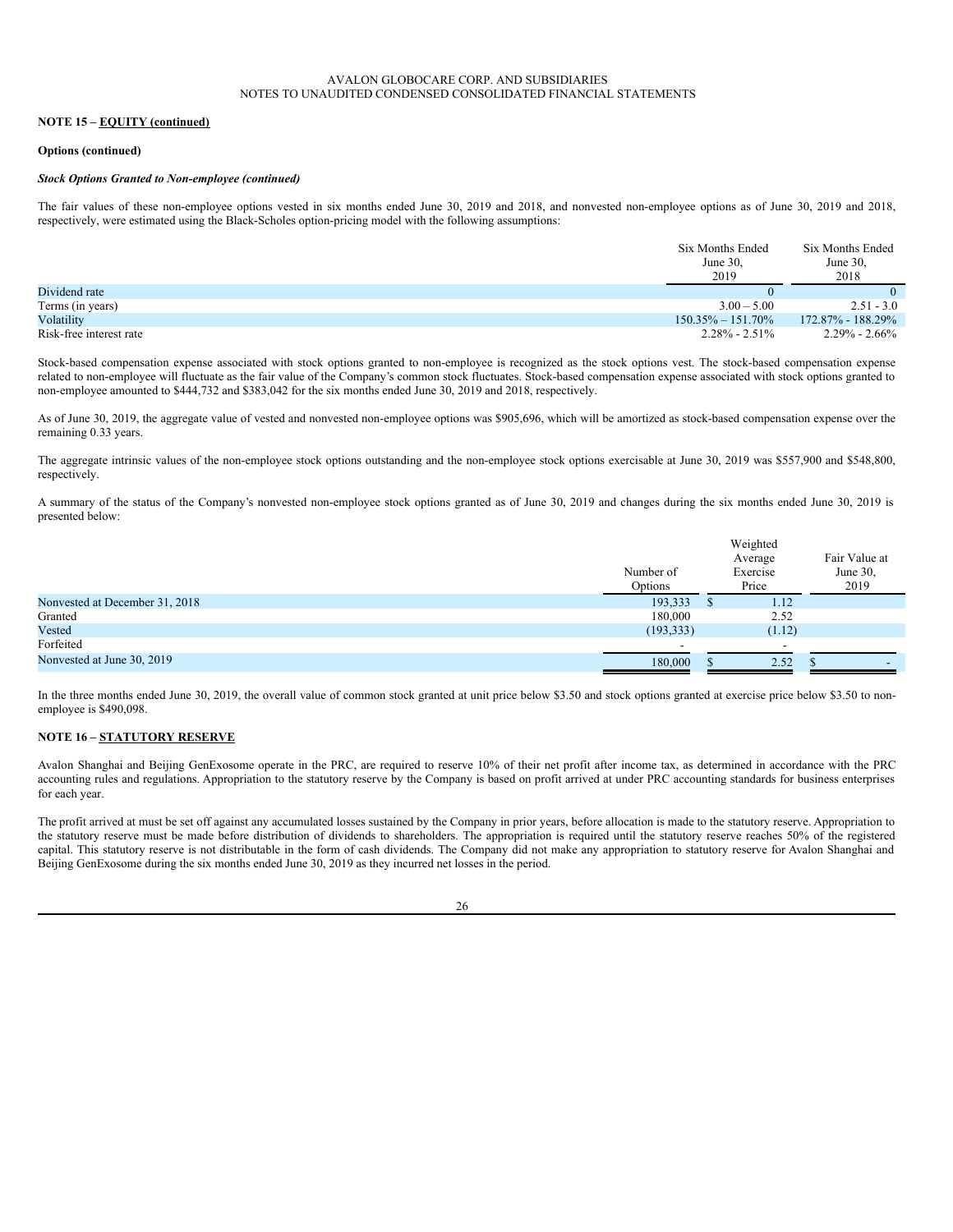## **NOTE 17 – NONCONTROLLING INTEREST**

As of June 30, 2019, Dr. Yu Zhou, director and Co-Chief Executive Officer of GenExsome, who owned 40% of the equity interests of GenExosome, which is not under the Company's control. The following is a summary of noncontrolling interest activities in the six months ended June 30, 2019.

|                                                                                 | Amount      |
|---------------------------------------------------------------------------------|-------------|
| Noncontrolling interest at December 31, 2018                                    | (862,200)   |
| Net loss attributable to noncontrolling interest                                | (180, 712)  |
| Foreign currency translation adjustment attributable to noncontrolling interest | 702         |
| Noncontrolling interest at June 30, 2019                                        | (1.042.210) |

# **NOTE 18 – RESTRICTED NET ASSETS**

A portion of the Company's operations are conducted through its PRC subsidiaries, which can only pay dividends out of their retained earnings determined in accordance with the accounting standards and regulations in the PRC and after they have met the PRC requirements for appropriation to statutory reserve. In addition, a portion of the Company's businesses and assets are denominated in RMB, which is not freely convertible into foreign currencies. All foreign exchange transactions take place either through the People's Bank of China or other banks authorized to buy and sell foreign currencies at the exchange rates quoted by the People's Bank of China. Approval of foreign currency payments by the People's Bank of China or other regulatory institutions requires submitting a payment application form together with suppliers' invoices, shipping documents and signed contracts. These currency exchange control procedures imposed by the PRC government authorities may restrict the ability of the Company's PRC subsidiaries to transfer their net assets to the Parent Company through loans, advances or cash dividends.

Schedule I of Article 5-04 of Regulation S-X requires the condensed financial information of the parent company to be filed when the restricted net assets of consolidated subsidiaries exceed 25 percent of consolidated net assets as of the end of the most recently completed fiscal year. For purposes of this test, restricted net assets of consolidated subsidiaries shall mean that amount of the registrant's proportionate share of net assets of its consolidated subsidiaries (after intercompany eliminations) which as of the end of the most recent fiscal year may not be transferred to the parent company in the form of loans, advances or cash dividends without the consent of a third party.

The Company's PRC subsidiaries' net assets as of June 30, 2019 and December 31, 2018 did not exceed 25% of the Company's consolidated net assets. Accordingly, Parent Company's condensed financial statements have not been required in accordance with Rule 5-04 and Rule 12-04 of SEC Regulation S-X.

## **NOTE 19 – COMMITMENTS AND CONTINCENGIES**

#### **Operating Leases**

## *Beijing GenExosome Beijing Of ice Lease*

In March 2019, Beijing GenExosome signed an agreement to lease its office space under operating lease. Pursuant to the signed lease, the annual rent is RMB 7,000 (approximately \$1,000). The term of this lease is one year commencing on March 15, 2019 and expires on March 14, 2020. For the three and six months ended June 30, 2019, rent expense related to the lease amounted to \$255 and \$510, respectively.

Future minimum rental payment required under this operating lease is as follows:

| Year Ending June 30: | \moun† |
|----------------------|--------|
| 2020                 | 680    |
| Total                | 680    |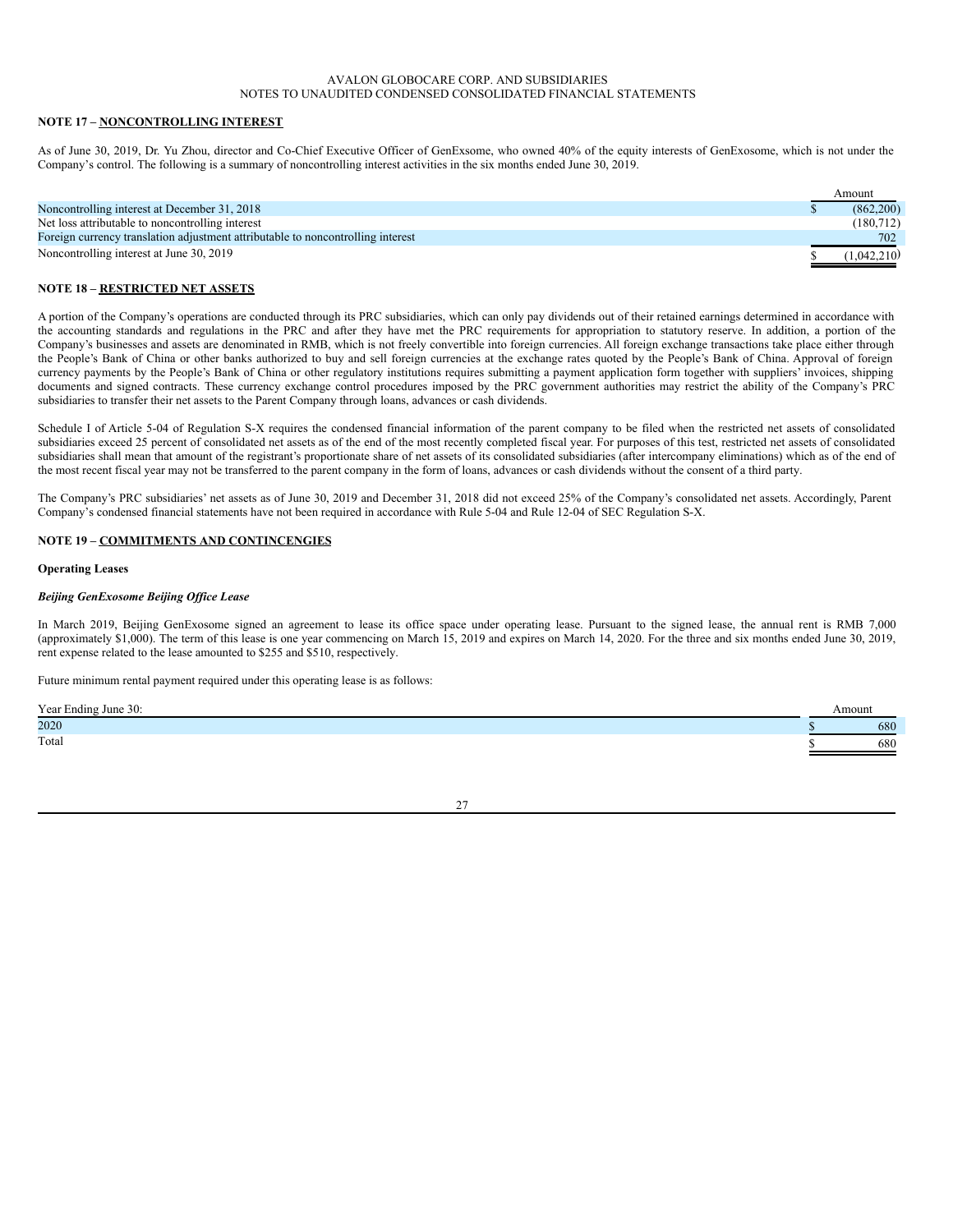## **NOTE 19 – COMMITMENTS AND CONTINCENGIES (continued)**

#### *Avalon Shanghai Of ice Lease*

On January 19, 2017, Avalon Shanghai entered into a lease for office space in Beijing, China, with a third party (the "Beijing Office Lease"). Pursuant to the Beijing Office Lease, the monthly rent is RMB 50,586 (approximately \$7,367) with a required security deposit of RMB 164,764 (approximately \$23,994). In addition, Avalon Shanghai needs to pay monthly maintenance fees of RMB 4,336 (approximately \$631). The term of the Beijing Office Lease is 26 months commencing on January 1, 2017 and expired on February 28, 2019 with two months of free rent in the months of December 2017 and February 2019. On December 27, 2018, Avalon Shanghai signed an extension for the lease with expiration date of February 29, 2020. For the three months ended June 30, 2019 and 2018, rent expense and maintenance fees related to the Beijing Office Lease amounted to approximately \$20,000 and \$23,000, respectively. For the six months ended June 30, 2019 and 2018, rent expense and maintenance fees related to the Beijing Office Lease amounted to approximately \$42,000- and \$49,000, respectively.

Future minimum rental payment required under the Beijing Office Lease is as follows:

| Year Ending.<br>June $30:$ | ⊾mount |
|----------------------------|--------|
| 2020                       | .985   |
| Total                      | .985   |

# **Insurance Premium Financing Agreement**

On July 18, 2018, the Company entered into a financing agreement, providing for the issuance of a loan in the principal amount of \$108,528. The term of the loan is for a period of 10 months from the execution of the agreement. The annual interest rate for the loan is 6.9%. All of financed amount is used to pay for Directors & Officers Insurance premium. At June 30, 2019 and December 31, 2018, the outstanding principal balance of the loan and related unpaid interest was \$0 and \$45,088, respectively, which was included in the accrued liabilities and other payables on the accompanying consolidated balance sheets.

## **Equity Investment Commitment**

On May 29, 2018, Avalon Shanghai entered into a Joint Venture Agreement with Jiangsu Unicorn Biological Technology Co., Ltd. ("Unicorn"), pursuant to which a company named Epicon Biotech Co., Ltd. ("Epicon") was formed on August 14, 2018. Epicon is owned 60% by Unicorn and 40% by Avalon Shanghai. Within two years of execution of the Joint Venture Agreement, Unicorn shall invest cash into Epicon in an amount not less than RMB 8,000,000 (approximately \$1.2 million) and the premises of the laboratories of Nanjing Hospital of Chinese Medicine for exclusive use by Epicon, and Avalon Shanghai shall invest cash into Epicon in an amount not less than RMB 10,000,000 (approximately \$1.5 million). Epicon is focused on cell preparation, third party testing, biological sample repository for commercial and scientific research purposes and the clinical transformation of scientific achievements. As of June 30, 2019, Avalon Shanghai has contributed RMB 3,000,000 (approximately \$0.4 million) that was included in equity method investment on the accompanying consolidated balance sheets. Avalon Shanghai intends to use its present working capital together with loans/borrowings/equity raise to fund the project cost.

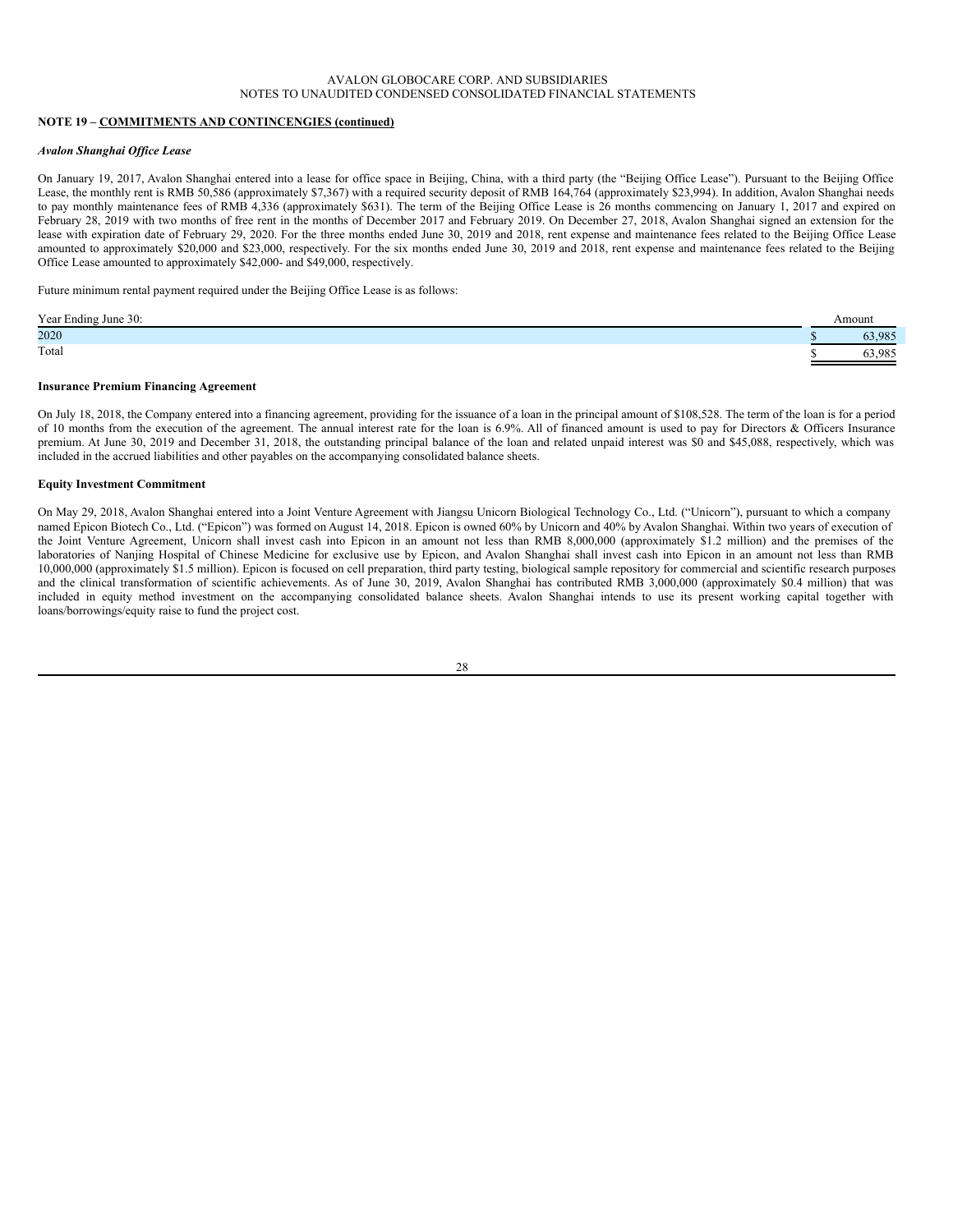# **NOTE 19 – COMMITMENTS AND CONTINCENGIES (continued)**

#### **Joint Venture – AVAR BioTherapeutics (China) Co. Ltd.**

On October 23, 2018, Avactis Biosciences, Inc. ("Avactis"), a wholly-owned subsidiary of the Company, and Arbele Limited ("Arbele") agreed to the establishment of AVAR BioTherapeutics (China) Co. Ltd. ("AVAR"), a Sino-foreign equity joint venture, pursuant to an Equity Joint Venture Agreement (the "AVAR Agreement"), which will be owned 60% by Avactis and 40% by Arbele. The purpose and business scope of the Joint Venture is to research, develop, produce, sell, distribute and generally commercialize CAR-T/CAR-NK/TCR-T/universal cellular immunotherapy in China. Avactis is required to contribute USD \$10 million (or equivalent in RMB) in cash and/or services, which shall be contributed in tranches based on milestones to be determined jointly by AVAR and Avactis in writing subject to Avactis' cash reserves. Within 30 days, Arbele shall make contribution of USD \$6.66 million in the form of entering into a License Agreement with AVAR granting AVAR with an exclusive right and license in China to its technology and intellectual property pertaining to CAR-T/CAR-NK/TCR-T/universal cellular immunotherapy technology and any additional technology developed in the future with terms and conditions to be mutually agreed upon Avactis and AVAR and services.

In addition, Avactis is responsible for:

- Contributing registered capital of RMB 5,000,000 (approximately \$730,000) for working capital purposes as required by local regulation, which is not required to be contributed immediately and will be contributed subject to Avactis' discretion;
- assist AVAR in setting up its business operations and obtaining all required permits and licenses from the Chinese government;
- assisting AVAR in recruiting, hiring and retaining personnel;
- providing AVAR with access to various hospital networks in China to assist in the testing and commercialization of the CAR-T/CAR-NK/TCR-T/universal cellular immunotherapy technology in China;
- assisting AVAR in managing the Good Manufacturing Practices (GMP) facility and clinic to be developed by AVAR;
- providing AVAR with advice pertaining to conducting clinicals in China; and
- Within 6 days of signing the AVAR Agreement, Avactis is required to pay to Arbele \$300,000 as a research and development fee with an additional two payments of \$300,000 (for a total of \$900,000) to be paid upon mutually agreed upon milestones.

Under AVAR Agreement, Arbele shall be responsible for the following:

- Entering into a License Agreement with AVAR; and
- Providing AVAR with research and development expertise pertaining to clinical laboratory medicine when hired by AVAR.

As of the date of this report, Avactis has paid \$600,000 to Arbele as research and development fee, AVAR is in process of being established and the License Agreement has not been finalized.

#### **NOTE 20 – SEGMENT INFORMATION**

For the three and six months ended June 30, 2019 and 2018, the Company operated in three reportable business segments - (1) the real property operating segment, (2) the medical related consulting services segment, and (3) the performing development services for hospitals and other customers and sales of developed products to hospitals and other customers segment. The Company's reportable segments are strategic business units that offer different services and products. They are managed separately based on the fundamental differences in their operations. Information with respect to these reportable business segments for the three and six months ended June 30, 2019 and 2018 was as follows:

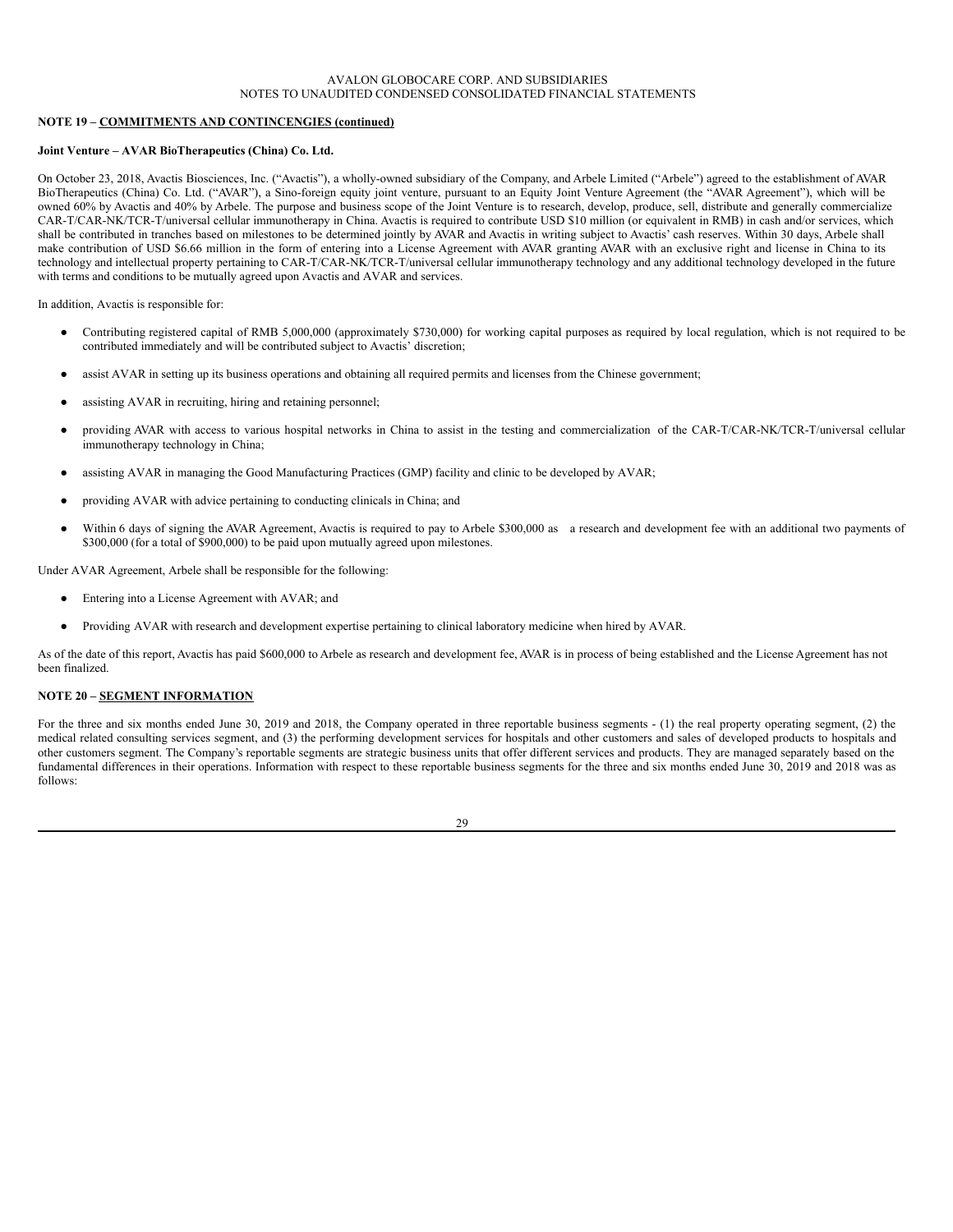# **NOTE 20 – SEGMENT INFORMATION (continued)**

| 2019<br>2019<br>2018                                                                                           |              |
|----------------------------------------------------------------------------------------------------------------|--------------|
| Revenues                                                                                                       |              |
| 264.889<br>\$<br>$\mathbb{S}$<br>278,872<br>$\mathbb{S}$<br>531,515<br>Real property operating<br><sup>S</sup> | 575,495      |
| Medical related consulting services - related party<br>111,434<br>141,996<br>125,694                           | 141,996      |
| Development services and sales of developed products<br>23,404<br>26,682<br>75,225                             | 86,515       |
| 399,727<br>496.093<br>683,891                                                                                  | 804,006      |
| Depreciation and amortization                                                                                  |              |
| 40,780<br>81,561<br>Real property operating<br>32,625                                                          | 65,249       |
| Medical related consulting services<br>4.766<br>3.991<br>7,706                                                 | 7,997        |
| Development services and sales of developed products<br>100,443<br>87,980<br>195,853                           | 174,729      |
| 145,989<br>124,596<br>285,120                                                                                  | 247,975      |
| Interest expense                                                                                               |              |
| 8,819<br>Real property operating<br>24,932<br>32,877                                                           | 261,918      |
| Medical related consulting services                                                                            |              |
| Development services and sales of developed products                                                           |              |
| 8,819<br>24,932<br>32,877                                                                                      | 261,918      |
|                                                                                                                |              |
| Net income (loss)                                                                                              |              |
| Real property operating<br>(102, 379)<br>(3,690)<br>5,617                                                      | (232,083)    |
| Medical related consulting services<br>(54, 627)<br>16,456<br>(244, 697)                                       | (157, 018)   |
| Development services and sales of developed products<br>(230, 406)<br>(196, 896)<br>(478, 188)<br>Other $(a)$  | (297, 028)   |
| (4,150,100)<br>(1,168,992)<br>(8, 118, 488)                                                                    | (2,208,655)  |
| (4, 438, 823)<br>(1,343,815)<br>(8,943,752)<br>S.<br>S<br>S.<br>S                                              | (2,894,784)  |
| June 30,                                                                                                       | December 31, |
| 2019<br>Identifiable long-lived tangible assets at June 30, 2019 and December 31, 2018                         | 2018         |
| Real property operating<br>$\mathbb{S}$<br>7,810,549<br>$\mathbb{S}$                                           | 7.898.224    |
| Medical related consulting services<br>3,417                                                                   | 6,852        |
| Development services and sales of developed products<br>371,489                                                | 224,364      |
| \$<br>8,185,455<br>\$                                                                                          | 8,129,440    |

| Identifiable long-lived tangible assets at June 30, 2019 and December 31, 2018 | June 30,<br>2019 | December 31.<br>2018 |
|--------------------------------------------------------------------------------|------------------|----------------------|
| <b>United States</b>                                                           | 7.907.804        | 7.898.806            |
| China                                                                          | 277.651          | 230.634              |
|                                                                                | 8.185.455        | 8.129.440            |

(a) The Company does not allocate any interest expense and general and administrative expense of its being a public company activities to its reportable segments as these activities are managed at a corporate level.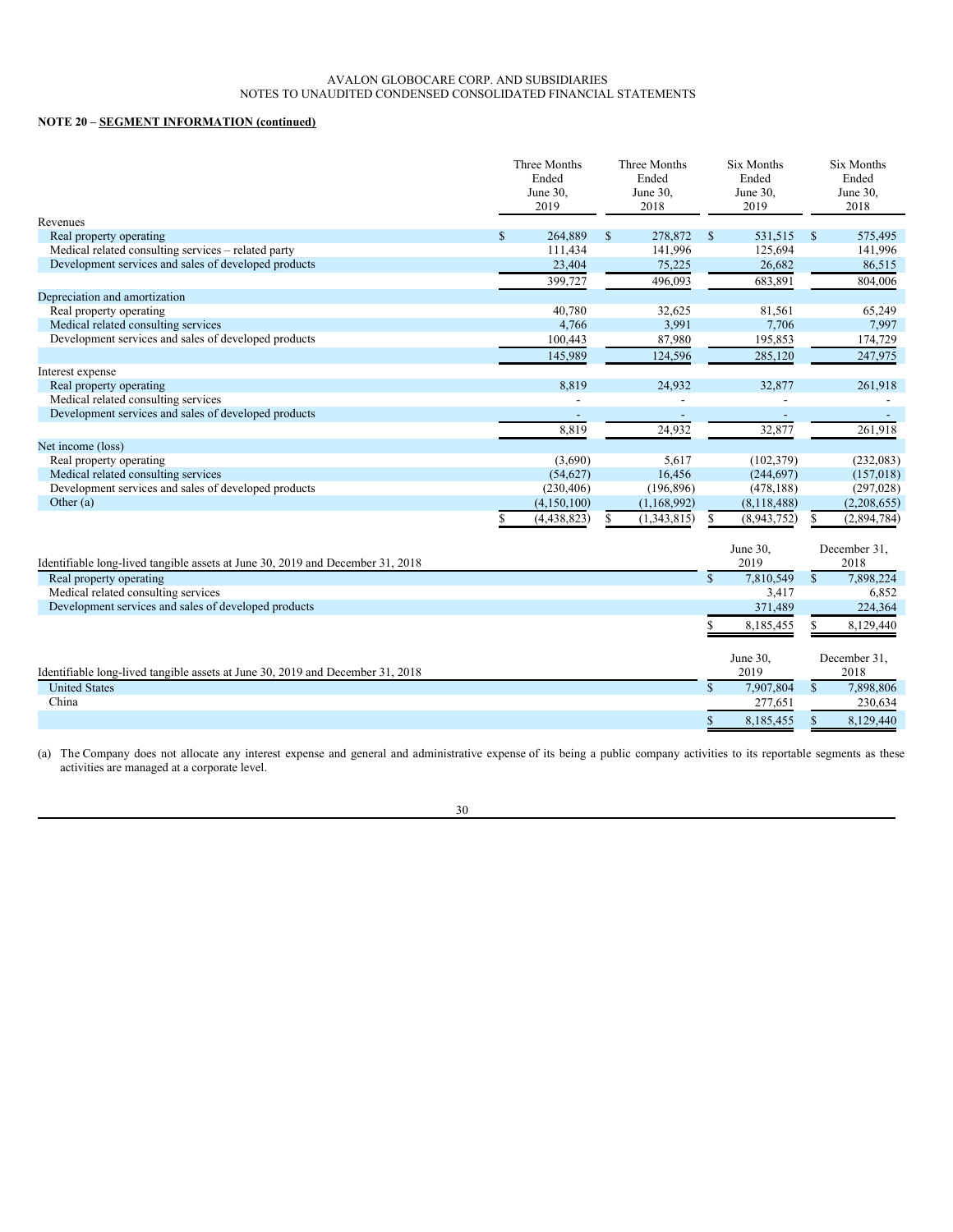# **NOTE 21 – CONCENTRATIONS**

## **Customers**

The following table sets forth information as to each customer that accounted for 10% or more of the Company's revenues for the three and six months ended June 30, 2019 and 2018.

|                                     | Three Months Ended<br>June 30. |      | Six Months Ended<br>June $30$ . |      |
|-------------------------------------|--------------------------------|------|---------------------------------|------|
| Customer                            | 2019                           | 2018 | 2019                            | 2018 |
| A (Beijing Daopei, a related party) | 14.0%                          | 29%  | 8.2%                            | 18%  |
| B (Hebei Daopei, a related party)   | 13.9%                          | 16%  | 8.1%                            | 20%  |
| С                                   | $20.2\%$                       | 11%  | 23.8%                           | 13%  |
| D                                   | 13.5%                          |      | 15.9%                           | 11%  |

#### Less than  $10%$

Three customers, whose outstanding receivable accounted for 10% or more of the Company's total outstanding accounts receivable and accounts receivable – related party and tenants receivable at June 30, 2019, accounted for 83.5% of the Company's total outstanding accounts receivable and accounts receivable – related party and tenants receivable at June 30, 2019.

Two customers, whose outstanding receivable accounted for 10% or more of the Company's total outstanding accounts receivable and accounts receivable – related party and tenants receivable at December 31, 2018, accounted for 56.0% of the Company's total outstanding accounts receivable and accounts receivable – related party and tenants receivable at December 31, 2018.

## **Suppliers**

Four suppliers accounted for 10% or more of the Company's purchase during the three and six months ended June 30, 2019. Three suppliers accounted for 10% or more of the Company's purchase during the three and six months ended June 30, 2018.

Four suppliers, whose outstanding payable accounted for 10% or more of the Company's total outstanding accounts payable at June 30, 2019, accounted for 87.5% of the Company's total outstanding accounts payable at June 30, 2019.

Three supplier, whose outstanding payable accounted for 10% or more of the Company's total outstanding accounts payable at December 31, 2018, accounted for 95.5% of the Company's total outstanding accounts payable at December 31, 2018.

## **Concentrations of Credit Risk**

At June 30, 2019 and December 31, 2018, cash balances in the PRC are \$640,253 and \$1,216,485, respectively, are uninsured. The Company has not experienced any losses in PRC bank accounts and believes it is not exposed to any risks on its cash in PRC bank accounts.

The Company maintains its cash in United States bank and financial institution deposits that at times may exceed federally insured limits. At June 30, 2019 and December 31, 2018, the Company's cash balances in United States bank accounts had approximately \$2,761,051 and \$239,000 in excess of the federally-insured limits, respectively. The Company has not experienced any losses in its United States bank accounts through and as of the date of this report.

## **NOTE 22 – SUBSEQUENT EVENTS**

Management has evaluated subsequent events through the date of the filing.

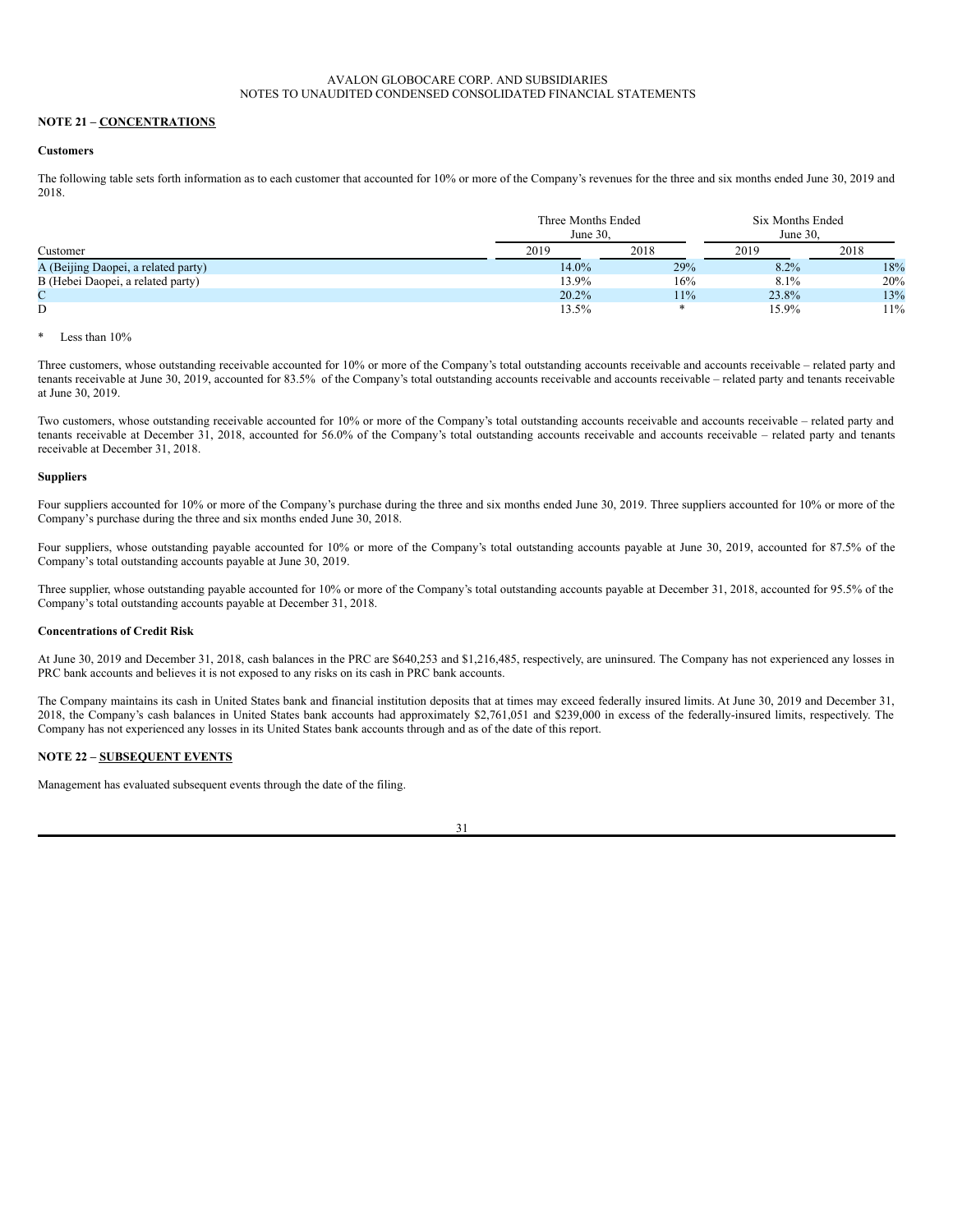# **ITEM 2. MANAGEMENT'S DISCUSSION AND ANALYSIS OF FINANCIAL CONDITION AND RESULTS OF OPERATIONS**

The following discussion and analysis of our financial condition and results of operations for the three and six months ended June 30, 2019 and 2018 should be read in conjunction with our unaudited condensed consolidated financial statements and related notes to those unaudited condensed consolidated financial statements that are included elsewhere in this report. Our discussion includes forward-looking statements based upon current expectations that involve risks and uncertainties, such as our plans, objectives, expectations and intentions. Actual results and the timing of events could differ materially from those anticipated in these forward-looking statements as a result of a number of factors, including those set forth under the Risk Factors, Special Note Regarding Forward-Looking Statements and Business sections in our Form 10-K as filed with the Securities and Exchange Commission on March 26, 2019. We use words such as "anticipate," "estimate," "plan," "project," "continuing," "ongoing," "expect," "believe," "intend," "may," "will," "should," "could," and similar expressions to identify forward-looking statements.

Unless otherwise indicated, references to the "Company", "us" or "we" refer to Avalon GloboCare Corp. and its consolidated subsidiaries.

#### **Overview**

Avalon GloboCare Corp. is a clinical-stage, leading CellTech bio-developer dedicated to advancing and empowering innovative, transformative immune effector cell therapy and exosome technology. Avalon also provides strategic advisory and outsourcing services to facilitate and enhance its clients' growth, development, as well as competitiveness in healthcare and CellTech industry markets.

Avalon's subsidiary and joint venture structure contribute to investor flexibility and R&D focus, enabling Avalon to establish our leading role in the fields of immune effector cell therapy (including CAR-T and CAR-NK), exosome-based regenerative therapeutics (our  $\text{ACTEX}^{\text{TM}}$  platform), as well as "liquid biopsy" diagnostics.

Avalon achieves and fosters seamless integration of unique verticals to bridge and accelerate innovative research, bio-process development, clinical programs and product commercialization.

Avalon's upstream innovative research includes:

- Co-development of Avalon Clinical-grade Tissue-specific Exosome ("ACTEX<sup>TM</sup>") with Weill Cornell Medicine
- Novel therapeutic and diagnostic targets development utilizing QTY-code protein design technology with Massachusetts Institute of Technology (MIT)
- Co-development of next generation, transposon-based, multi-target CAR-T, CAR-NK and other immune effector cell therapeutic modalities with Arbele Corp.

Avalon's midstream bio-processing and bio-production facility is located in Nanjing, China with state-of-the-art, automated GMP and QC/QA infrastructure for standardized bio-manufacturing of clinical-grade cellular products involved in our clinical programs in immune effector cell therapy, regenerative therapeutics, as well as bio-banking.

Avalon's downstream medical team and facility consists of top-rated affiliated hospital network and experts specialized in hematology, oncology, cellular immunotherapy, hematopoietic stem/progenitor cell transplant, as well as regenerative therapeutics. Our major clinical programs include:

**AVA-001:** Avalon has initiated its first-in-human clinical trial of CD19 CAR-T candidate, AVA-001 in August 2019 at the Hebei Yanda Lu Daopei Hospital and Beijing Lu Daopei Hospital in China (the world's single largest CAR-T treatment network with over 600 patients being treated with CAR-T) for the indication of relapsed/refractory B-cell acute lymphoblastic leukemia and non-Hodgkin Lymphoma. The AVA-001 candidate is characterized by the utilization of 4-1BB (CD137) co-stimulatory signaling pathway, conferring a strong anti-cancer activity during pre-clinical study. It also features a shorter bio-manufacturing time which leads to advantage of prompt treatment to patients with these dreadful hematologic malignancies. Avalon plans to recruit 20 patients (under registered clinical trial NCT03952523) for safety and efficacy studies.

**AVA-101:** Avalon's transposon-based, multi-targeted CAR-T candidate, AVA-101 (co-developed with Arbele Corp.) will enter pre-clinical process development and validation phase during Q3 2019 as scheduled. AVA-101 features non-viral, transposon-engineered CAR-T with multiple anti-cancer targets, as well as possessing molecular safetyswitch mechanism to minimize the side effects, such as cytokine release syndrome and neurotoxicity, often associated with conventional CAR-T cellular therapy. Avalon anticipates this next generation of potentially more effective and safer CAR-T candidate will proceed to first-in-human clinical study in later part of 2020.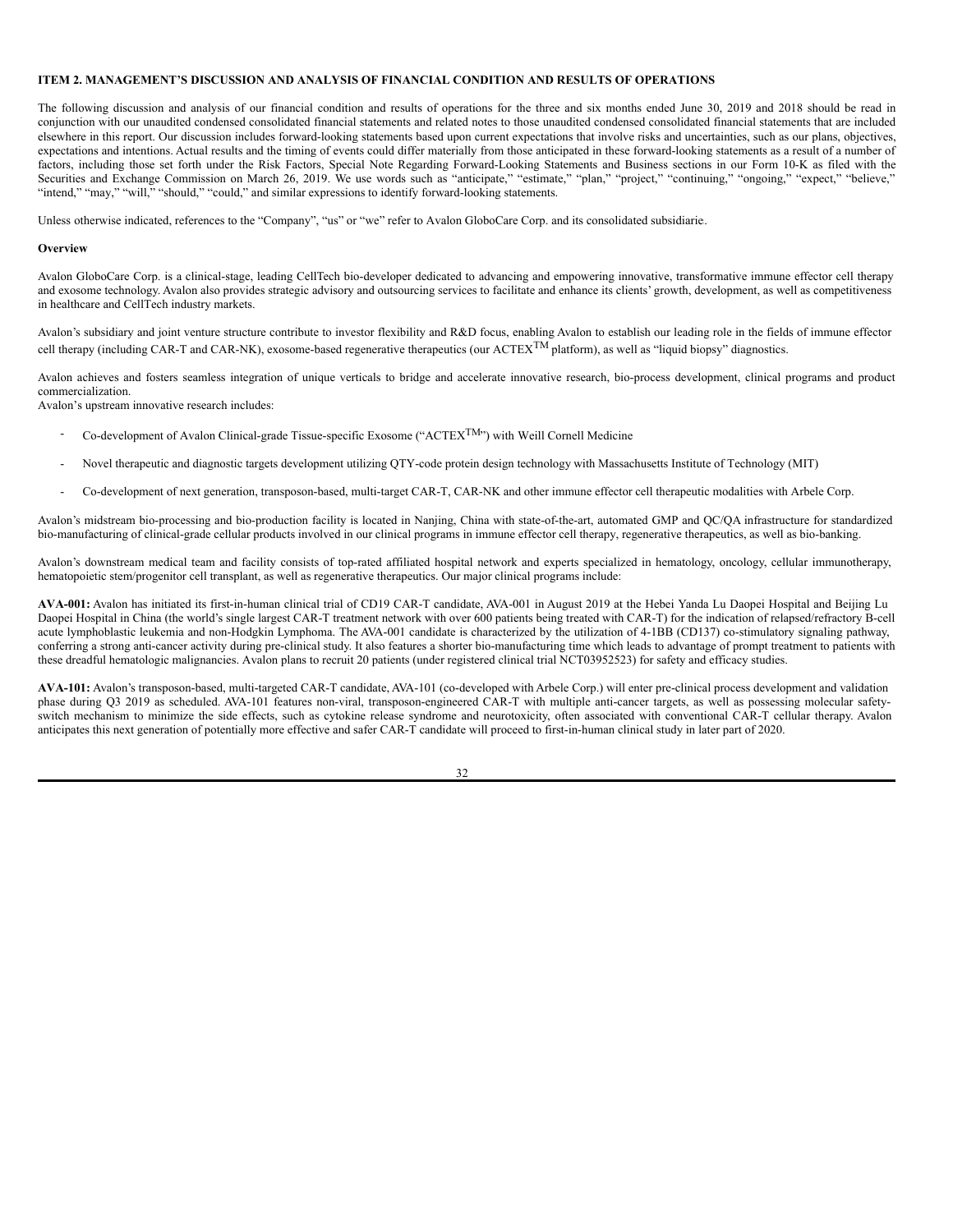**AVA-202:** Avalon has recently completed the standardized bio-production process of tissue-specific, clinical-grade exosomes, a co-development endeavor with Weill Cornell Medicine with focus on angiogenic exosomes derived from endothelial cells which promote blood vessel formation and wound healing. Avalon is further developing this technology platform into a therapeutic candidate, AVA-202, and plan to initiate international multi-centered clinical studies in unmet medical areas of vascular diseases and wound healing, including treatment of diabetic foot ulcer.

The commercialization phase of Avalon's  $\text{ACTEX}^{\text{TM}}$ -based product development is underway to enter the markets of skin care, scar removal, and hair growth through in-house development and strategic partnership.

In the period ending June 30, 2019 we generated revenue by selling exosome isolation systems in China through our joint venture GenExosome Technologies, Inc. In addition, we provide medical related consulting services in advanced areas of immunotherapy and second opinion/referral services through our wholly-owned subsidiary Avalon (Shanghai) Healthcare Technology Co., Ltd., or Avalon Shanghai. We also own and operate rental commercial real property in New Jersey, where we are headquartered. Recent feedback received from our research partners is that our exosome isolation system does not produce consistent results and does not deliver high exosome yields and concentrations. It is unclear if this is a result of incorrect use of the system or a flaw in the underlying system. As a result, we have discontinued sales of these isolation systems until we complete our internal assessment and determine if the system is viable for broad commercial use.

On May 29, 2018, Avalon Shanghai entered into a Joint Venture Agreement with Jiangsu Unicorn Biological Technology Co., Ltd., or Unicorn, pursuant to which a company named Epicon Biotech Co., Ltd. ("Epicon") was formed on August 14, 2018. Epicon is owned 60% by Unicorn and 40% by Avalon Shanghai. Within two years of execution of the Joint Venture Agreement, Unicorn shall invest cash into Epicon in an amount not less than RMB 8,000,000 (approximately \$1.2 million) and the premises of the laboratories of Nanjing Hospital of Chinese Medicine for exclusive use by Epicon, and Avalon Shanghai shall invest cash into Epicon in an amount not less than RMB 10,000,000 (approximately \$1.5 million). The board of directors of Epicon shall consist of five members with Unicorn appointing three members and Avalon Shanghai appointing two members. Epicon will be focused on cell preparation, third party testing, biological sample repository for commercial and scientific research purposes and the clinical transformation of scientific achievements. As of the date hereof, Unicorn has invested the premises of the laboratories of Nanjing Hospital of Chinese Medicine and Avalon Shanghai has contributed RMB 3,000,000 (approximately \$0.4 million). Epicon is focused on cell preparation, third party testing, biological sample repository for commercial and scientific research purposes and the clinical transformation of scientific achievements.

On July 18, 2018, the Company formed a wholly owned subsidiary, Avactis Biosciences, Inc., a Nevada corporation, which will be focused on accelerating commercial activities related to Chimeric Antigen Receptor (CAR)-T technologies. The subsidiary is designed to integrate and optimize our global scientific and clinical resources to further advance the use of CAR-T to treat certain cancers.

On July 30, 2018, the Company signed a Letter of Intent with Arbele Limited, a Hong Kong company ("Arbele") for a proposed strategic partnership agreement. The purpose of the proposed transaction is to form a joint venture company, AVAR BioTherapeutics (China) Co. Ltd., to develop, manufacture, and commercializing CAR-T immunotherapy for treating cancer patients in China, utilizing intellectual property from Arbele and the clinical platform of the LuDaopei Medical Group in China. The Company paid a \$100,000 fee to Arbele for a five-month exclusive right to complete the definitive agreements for the transaction. On October 23, 2018, Avactis Biosciences, Inc. ("Avactis"), a wholly-owned subsidiary of the Company, and Arbele agreed to the establishment of AVAR BioTherapeutics (China) Co. Ltd. ("AVAR"), a Sino-foreign equity joint venture, pursuant to an Equity Joint Venture Agreement (the "AVAR Agreement"), which will be owned 60% by Avactis and 40% by Arbele. The purpose and business scope of the Joint Venture is to research, develop, produce, sell, distribute and generally commercialize CAR-T/CAR-NK/TCR-T/universal cellular immunotherapy in China. Avactis is required to contribute USD \$10 million (or equivalent in RMB) in cash and/or services, which shall be contributed in tranches based on milestones to be determined jointly by AVAR and Avactis in writing subject to Avactis' cash reserves. Within 30 days, Arbele shall make contribution of USD \$6.66 million in the form of entering into a License Agreement with AVAR granting AVAR with an exclusive right and license in China to its technology and intellectual property pertaining to CAR-T/CAR-NK/TCR-T/universal cellular immunotherapy technology and any additional technology developed in the future with terms and conditions to be mutually agreed upon Avactis and AVAR and services.

In addition, Avactis is responsible for:

- Contributing registered capital of RMB 5,000,000 (approximately \$730,000) for working capital purposes as required by local regulation, which is not required to be contributed immediately and will be contributed subject to Avactis' discretion;
- assist AVAR in setting up its business operations and obtaining all required permits and licenses from the Chinese government;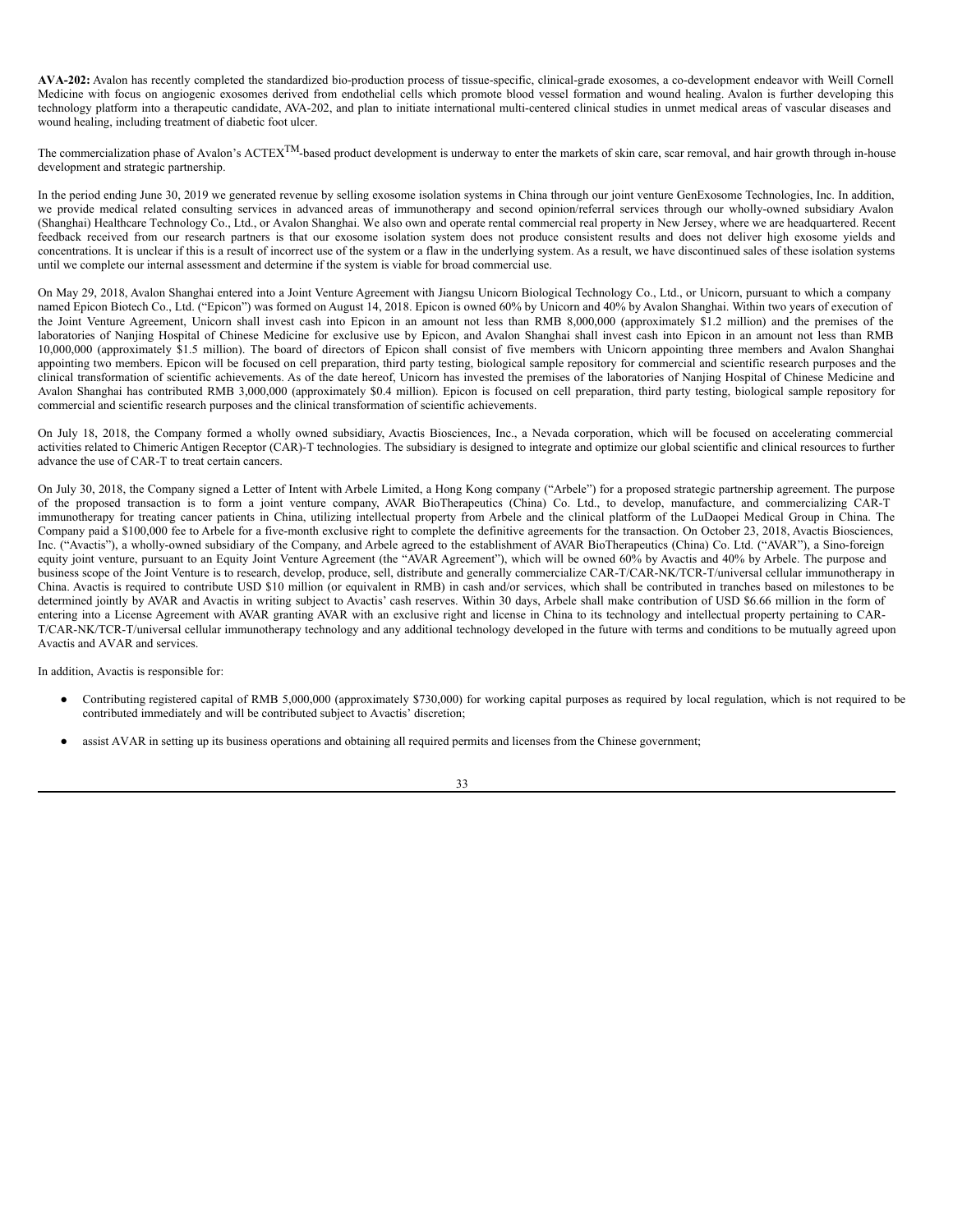- assisting AVAR in recruiting, hiring and retaining personnel;
- providing AVAR with access to various hospital networks in China to assist in the testing and commercialization of the CAR-T/CAR-NK/TCR-T/universal cellular immunotherapy technology in China;
- assisting AVAR in managing the Good Manufacturing Practices (GMP) facility and clinic to be developed by AVAR;
- providing AVAR with advice pertaining to conducting clinicals in China; and
- Within 6 days of signing the AVAR Agreement, Avactis is required to pay to Arbele \$300,000 as a research and development fee with an additional two payments of \$300,000 (for a total of \$900,000) to be paid upon mutually agreed upon milestones.

Under AVAR Agreement, Arbele shall be responsible for the following:

- Entering into a License Agreement with AVAR; and
- Providing AVAR with research and development expertise pertaining to clinical laboratory medicine when hired by AVAR.

As of the date of this report, Avactis has paid \$600,000 to Arbele as research and development fee, AVAR is in process of being established and the License Agreement has not been finalized.

AVAR's Board of Directors shall consist of three directors, of which two (2) directors shall be appointed by Avactis who shall initially be David Jin, M.D., Ph.D and one other director to be determined by Avactis and agreed to by Arbele. One director shall be appointed by Arbele who shall initially be John Luk, Dr. Med.Sc., EMBA.

On August 6, 2018, the Company entered into a strategic partnership agreement with Weill Cornell's cGMP Cellular Therapy Facility and Laboratory for Advanced Cellular Engineering headed by Dr. Yen-Michael Hsu. This strategic partnership aims to co-develop bio-production and standardization procedures in procurement, storage, processing, clinical study protocols, and bio-banking for Chimeric Antigen Receptor (CAR)-T therapy, in accordance with the Foundation of Accreditation for Cellular Therapy (FACT) and American Association of Blood Banks (AABB) standards. This partnership also includes a CAR-T education program to support and foster collaborative research and training programs for scientists and clinicians between Weill Cornell and Hebei Yanda LuDaopei Hospital, which is our main affiliated clinical facility as well as the world's single largest medical institution in CAR-T therapy.

The value of the Renminbi ("RMB"), the main currency used in China, fluctuates and is affected by, among other things, changes in China's political and economic conditions. The conversion of RMB into foreign currencies such as the U.S. dollar have generally been based on rates set by the People's Bank of China, which are set daily based on the previous day's interbank foreign exchange market rates and current exchange rates on the world financial markets.

# **Going Concern**

We have a limited operating history and our continued growth is dependent upon the continuation of providing medical consulting services to our only four clients who are related parties and generating rental revenue from our income-producing real estate property in New Jersey and performing development services for hospitals and other customers and sales of developed products to hospitals and other customers; hence generating revenues, and obtaining additional financing to fund future obligations and pay liabilities arising from normal business operations. We had an accumulated deficit of \$20,054,816 at June 30, 2019, and incurred recurring net loss and negative cash flows from operating activities of \$8,943,752 and \$3,920,258 for the six months ended June 30, 2019, respectively. In addition, the current cash balance cannot be projected to cover the operating expenses for the next twelve months from the release date of this report. These matters raise substantial doubt about our ability to continue as a going concern. Our consolidated financial statements appearing elsewhere in this report do not include any adjustments that might result from the outcome of this uncertainty. There are no assurances we will be successful in our efforts to generate significant revenues or report profitable operations or to continue as a going concern, in which event investors would lose their entire investment in our company.

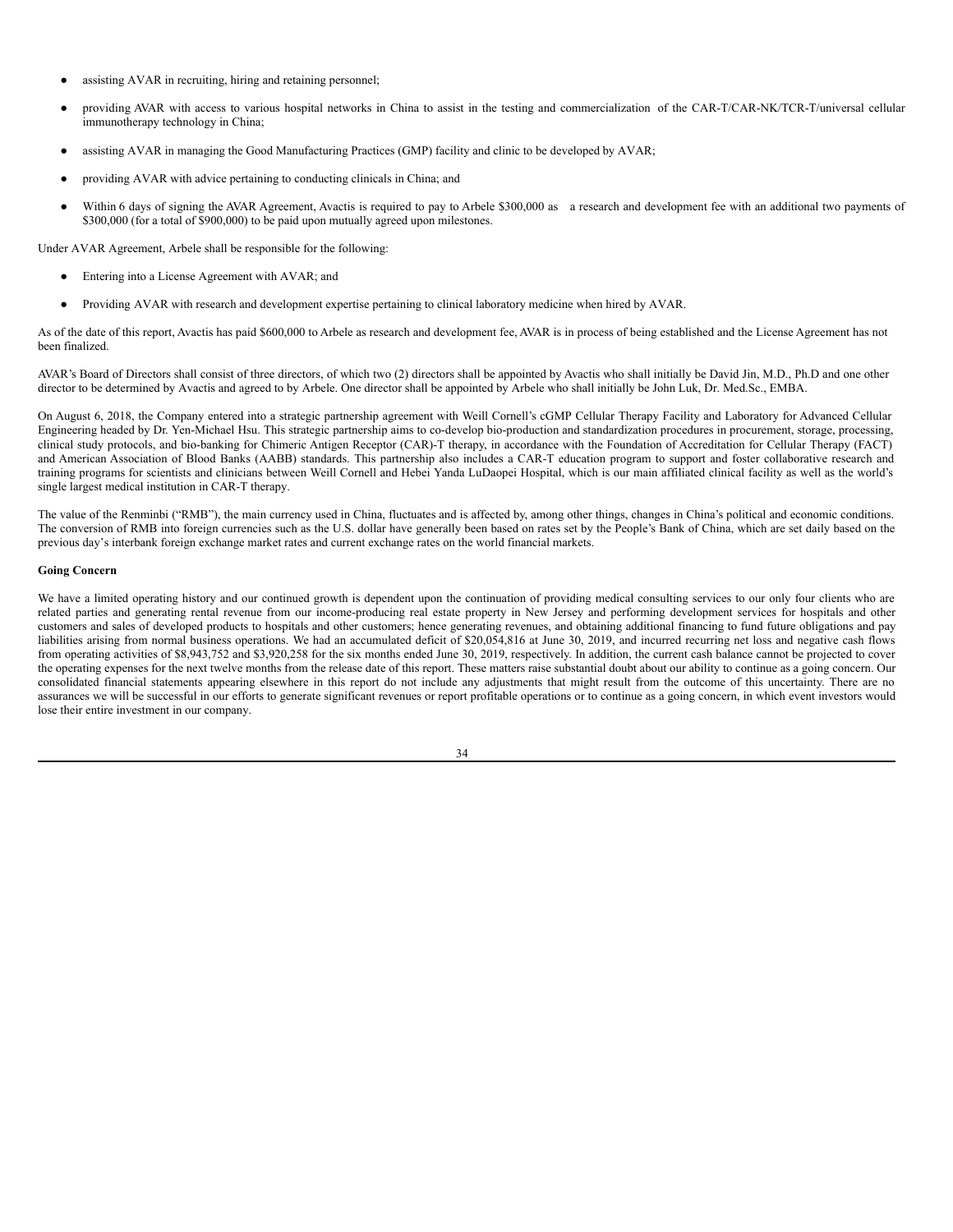Our ability to continue as a going concern is dependent upon our ability to carry out our business plan, achieve profitable operations, obtain additional working capital funds from our significant shareholders, and or through debt and equity financings. However, there can be no assurance that any additional financings will be available to us on satisfactory terms and conditions, if any.

Currently, the Company is planning to either borrow funds or raise additional capital through equity or debt financings. However, we cannot be certain that such capital (from our stockholders or third parties) will be available to us or whether such capital will be available on terms that are acceptable to us. Any such financing likely would be dilutive to existing stockholders and could result in significant financial operating covenants that would negatively impact our business. If we are unable to raise sufficient additional capital on acceptable terms, we will have insufficient funds to operate our business or pursue our planned growth.

The accompanying consolidated financial statements do not include any adjustments related to the recoverability or classification of asset-carrying amounts or the amounts and classification of liabilities that may result should the Company be unable to continue as a going concern.

## **Critical Accounting Policies and Estimates**

Our discussion and analysis of our financial condition and results of operations are based upon our consolidated financial statements, which have been prepared in accordance with accounting principles generally accepted in the United States. The preparation of these consolidated financial statements requires us to make estimates and judgments that affect the reported amounts of assets, liabilities, revenues and expenses, and related disclosure of contingent assets and liabilities. We continually evaluate our estimates, including those related to the allowance for doubtful accounts, reserve for obsolete inventory, the useful life of property and equipment and investment in real estate and intangible assets, assumptions used in assessing impairment of long-term assets, valuation of deferred tax assets and the associated valuation allowances, and valuation of stock-based compensation.

We base our estimates on historical experience and on various other assumptions that we believed to be reasonable under the circumstances, the results of which form the basis for making judgments about the carrying values of assets and liabilities that are not readily apparent from other sources. Any future changes to these estimates and assumptions could cause a material change to our reported amounts of revenues, expenses, assets and liabilities. Actual results may differ from these estimates under different assumptions or conditions. We believe the following critical accounting policies affect our more significant judgments and estimates used in the preparation of the consolidated financial statements.

#### **Revenue Recognition**

Effective January 1, 2018, we began recognizing revenue under Accounting Standards Codification ("ASC") Topic 606, Revenue from Contracts with Customers ("ASC 606"), using the modified retrospective transition method. The impact of adopting the new revenue standard was not material to our consolidated financial statements and there was no adjustment to beginning accumulated deficit on January  $\hat{1}$ , 2018. The core principle of this new revenue standard is that a company should recognize revenue to depict the transfer of promised goods or services to customers in an amount that reflects the consideration to which we expect to be entitled in exchange for those goods or services. The following five steps are applied to achieve that core principle:

- Step 1: Identify the contract with the customer
- Step 2: Identify the performance obligations in the contract
- Step 3: Determine the transaction price
- Step 4: Allocate the transaction price to the performance obligations in the contract
- Step 5: Recognize revenue when the company satisfies a performance obligation

In order to identify the performance obligations in a contract with a customer, a company must assess the promised goods or services in the contract and identify each promised goods or service that is distinct. A performance obligation meets ASC 606's definition of a "distinct" goods or service (or bundle of goods or services) if both of the following criteria are met:

The customer can benefit from the goods or service either on its own or together with other resources that are readily available to the customer (i.e., the goods or service is capable of being distinct).

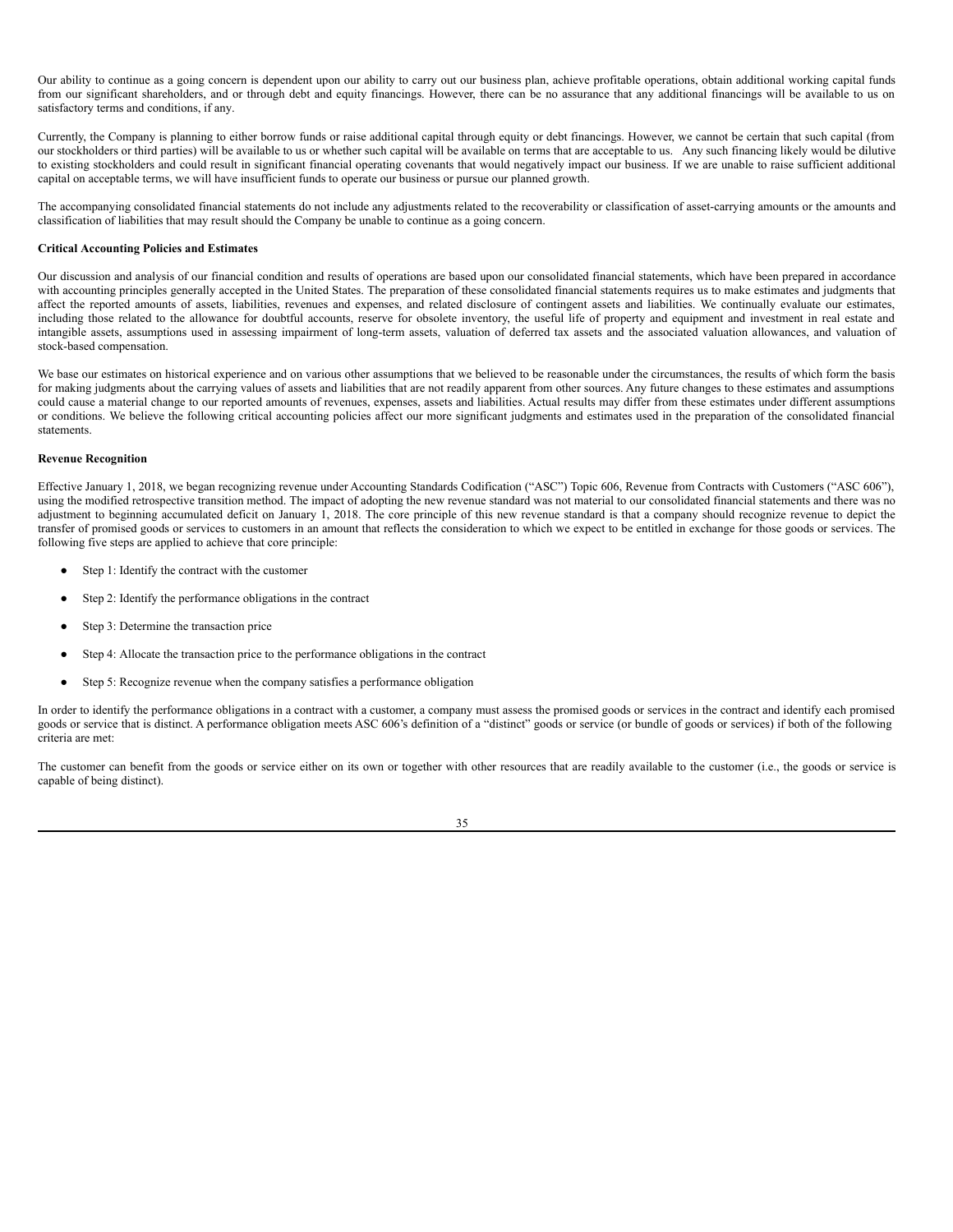The entity's promise to transfer the goods or service to the customer is separately identifiable from other promises in the contract (i.e., the promise to transfer the goods or service is distinct within the context of the contract).

If a goods or service is not distinct, the goods or service is combined with other promised goods or services until a bundle of goods or services is identified that is distinct.

The transaction price is the amount of consideration to which an entity expects to be entitled in exchange for transferring promised goods or services to a customer, excluding amounts collected on behalf of third parties (for example, some sales taxes). The consideration promised in a contract with a customer may include fixed amounts, variable amounts, or both. Variable consideration is included in the transaction price only to the extent that it is probable that a significant reversal in the amount of cumulative revenue recognized will not occur when the uncertainty associated with the variable consideration is subsequently resolved.

The transaction price is allocated to each performance obligation on a relative standalone selling price basis. The transaction price allocated to each performance obligation is recognized when that performance obligation is satisfied, at a point in time or over time as appropriate.

*Types of revenue:*

- Rental revenue from leasing commercial property under operating leases with terms of generally three years or more.
- Service fees under consulting agreements with related parties to provide medical related consulting services to our clients. We are paid for our services by our clients pursuant to the terms of the written consulting agreements. Each contract calls for a fixed payment.
- Service fees under agreements to perform development services for hospitals and other customers. We do not perform contracts that are contingent upon successful results.
- Sales of developed products to hospitals and other customers.

#### *Revenue recognition criteria:*

- We recognize rental revenue from our commercial leases on a straight-line basis over the life of the lease including rent holidays, if any. Straight-line rent receivable consists of the difference between the tenants' rents calculated on a straight-line basis from the date of lease commencement over the remaining terms of the related leases and the tenants' actual rents due under the lease agreements and is included in tenants receivable in the accompanying consolidated balance sheets. Revenues associated with operating expense recoveries are recognized in the period in which the expenses are incurred.
- We recognize revenue by providing medical related consulting services under written service contracts with our customers. Revenue related to our service offerings is recognized as the services are performed.
- Revenue from development services performed under written contracts is recognized as services are provided.
- Revenue from sales of developed items to hospitals and other customers is recognized when items are shipped to customers and titles are transferred.

We do not offer promotional payments, customer coupons, rebates or other cash redemption offers to our customers.

#### **Income Taxes**

We are governed by the income tax laws of China and the United States. Income taxes are accounted for pursuant to ASC 740 "Accounting for Income Taxes," which is an asset and liability approach that requires the recognition of deferred tax assets and liabilities for the expected future tax consequences of events that have been recognized in our financial statements or tax returns. The charge for taxes is based on the results for the period as adjusted for items, which are non-assessable or disallowed. It is calculated using tax rates that have been enacted or substantively enacted by the balance sheet date.

Deferred tax is accounted for using the balance sheet liability method in respect of temporary differences arising from differences between the carrying amount of assets and liabilities in the financial statements and the corresponding tax basis used in the computation of assessable tax profit. In principle, deferred tax liabilities are recognized for all taxable temporary differences, and deferred tax assets are recognized to the extent that it is probably that taxable profit will be available against which deductible temporary differences can be utilized.

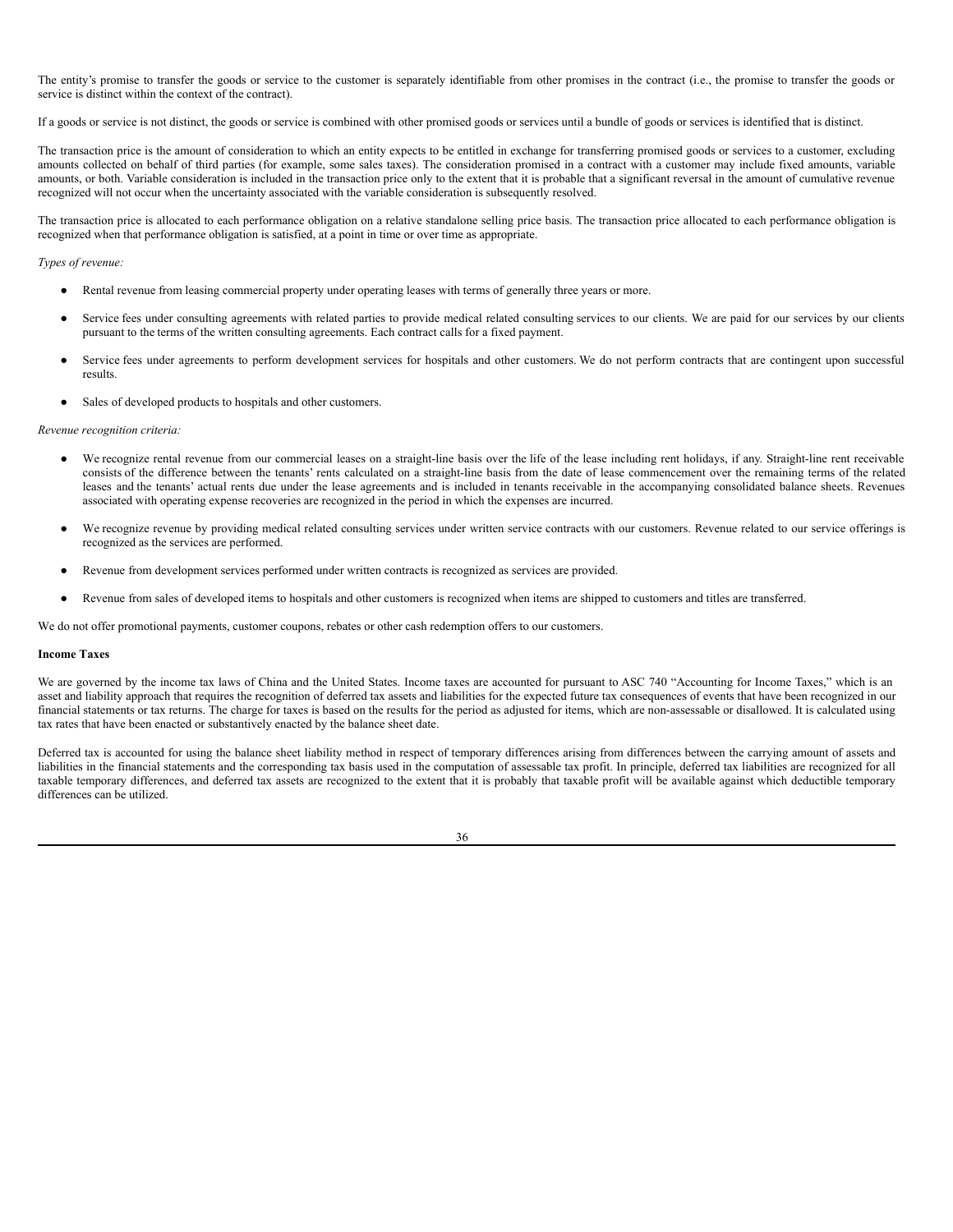Deferred tax is calculated using tax rates that are expected to apply to the period when the asset is realized or the liability is settled. Deferred tax is charged or credited in the income statement, except when it is related to items credited or charged directly to equity, in which case the deferred tax is changed to equity. Deferred tax assets and liabilities are offset when they related to income taxes levied by the same taxation authority and we intend to settle its current tax assets and liabilities on a net basis.

### **Non-controlling Interest**

As of June 30, 2019, Dr. Yu Zhou, director and co- chief executive officer of GenExosome, who owned 40% of the equity interests of GenExosome, which is not under our control.

#### **Recent Accounting Pronouncements**

For details of applicable new accounting standards, please, refer to Recent Accounting Pronouncements in Note 3 of our consolidated financial statements accompanying this report.

## **RESULTS OF OPERATIONS**

### **Comparison of Results of Operations for the Three and Six Months Ended June 30, 2019 and 2018**

#### *Revenues*

For the three months ended June 30, 2019, we had real property rental revenue of \$264,889, as compared to \$278,872 for the three months ended June 30, 2018, a decrease of \$13,983, or 5.0%. For the six months ended June 30, 2019, we had real property rental revenue of \$531,515, as compared to \$575,495 for the six months ended June 30, 2018, a decrease of \$43,980, or 7.6%. The decrease in the six months ended June 30, 2019 was primarily attributable to the loss of a tenant in December 2018.

For the three months ended June 30, 2019, we had medical related consulting services revenue from related party of \$111,434, as compared to \$141,996 for the three months ended June 30, 2018, a decrease of \$30,562, or 21.5%. For the six months ended June 30, 2019, we had medical related consulting services revenue from related party of \$125,694, as compared to \$141,996 for the six months ended June 30, 2018, a decrease of \$16,302, or 11.5%. The decrease was primarily attributable to business fluctuation period over period.

For the three months ended June 30, 2019, we had revenue from contract services through performing development services for hospitals and other customers and sales of developed products to hospitals and other customers of \$23,404, as compared to \$75,225 for the three months ended June 30, 2018, a decrease of \$51,821, or 68.9%. For the six months ended June 30, 2019, we had revenue from contract services through performing development services for hospitals and other customers and sales of developed products to hospitals and other customers of \$26,682, as compared to \$86,515 for the six months ended June 30, 2018, a decrease of \$59,833, or 69.2%. The decrease was mainly attributable to business fluctuation period over period.

#### *Costs and Expenses*

Real property operating expenses consist of property management fees, property insurance, real estate taxes, depreciation, repairs and maintenance fees, utilities and other expenses related to our rental properties.

For the three months ended June 30, 2019, our real property operating expenses amounted to \$192,676, as compared to \$195,941 for the three months ended June 30, 2018, a decrease of \$3,265, or 1.7%. For the six months ended June 30, 2019, our real property operating expenses amounted to \$423,435, as compared to \$406,215 for the six months ended June 30, 2018, an increase of \$17,220 or 4.2%. The change in three and six months ended June 30, 2019 was mainly due to increase in real property management fee.

Costs of medical related consulting services include the cost of internal labor and related benefits, travel expenses related to medical related consulting services, subcontractor costs, other related consulting costs, and other overhead costs. Subcontractor costs were costs related to medical related consulting services incurred by our subcontractor, such as medical professional's compensation and travel costs.

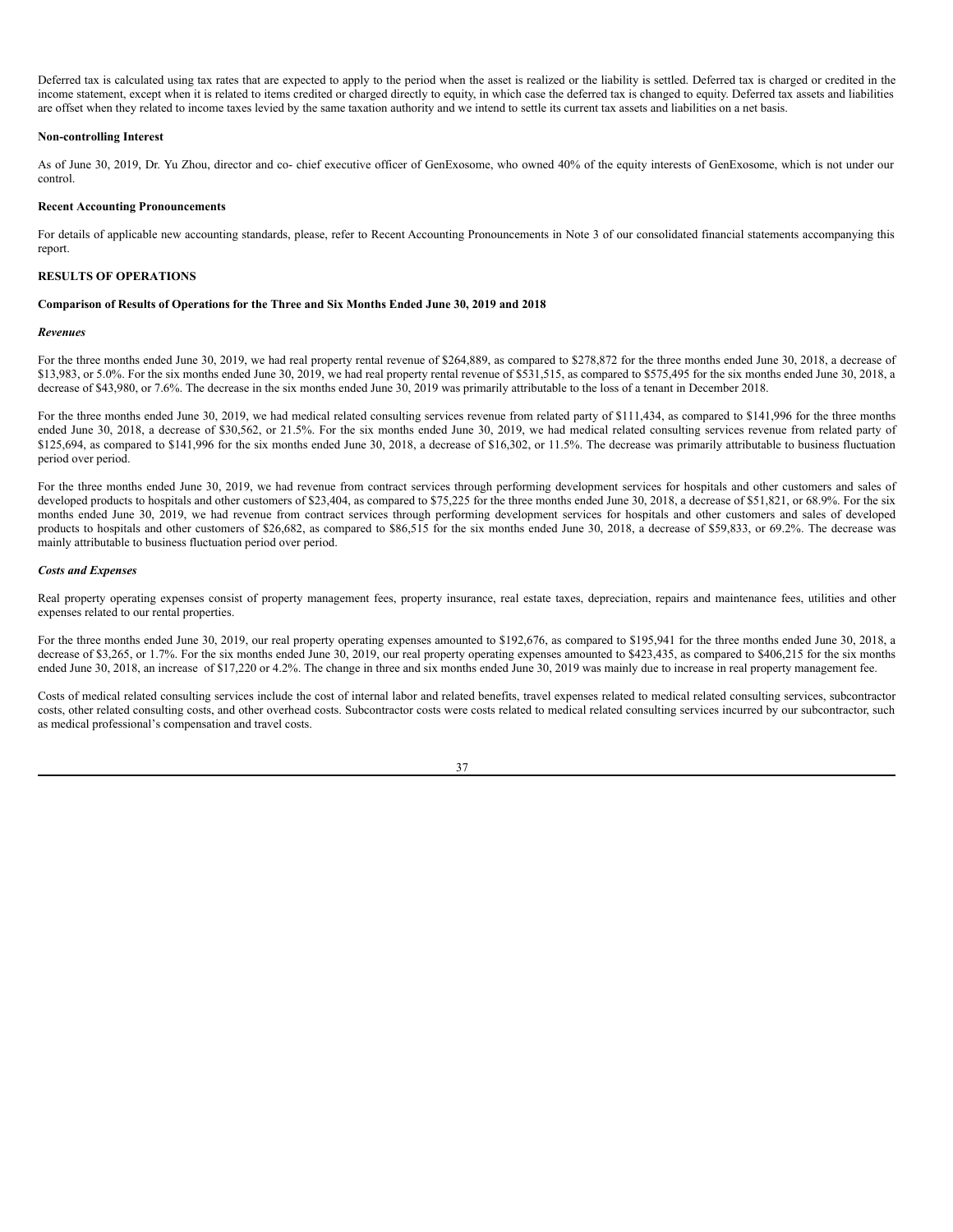For the three months ended June 30, 2019, costs of medical related consulting services amounted to \$95,375, as compared to \$124,715 for the three months ended June 30, 2018, a decrease of \$29,340, or 23.5%, which mainly attributable to the decrease in revenue. For the six months ended June 30, 2019, costs of medical related consulting services amounted to \$108,466, as compared to \$124,715 for the six months ended June 30, 2018, a decrease of \$16,249, or 13.0%, which mainly attributable to the decrease in revenue.

Costs of development services and sales of developed products include inventory costs, materials and supplies costs, internal labor and related benefits, depreciation, other overhead costs and shipping and handling costs incurred.

For the three months ended June 30, 2019, costs of development services for hospitals and other customers and sales of developed products to hospitals and other customers amounted to \$31,784, as compared to \$42,093 for the three months ended June 30, 2018, a decrease of \$10,309, or 24.5%. For the six months ended June 30, 2019, costs of development services for hospitals and other customers and sales of developed products to hospitals and other customers amounted to \$62,091, as compared to \$58,613 for the six months ended June 30, 2018, an increase of \$3,478, or 5.9%. The increase in the six months ended June 30, 2019 was mainly due to (i) the increase in depreciation related to our newly purchased manufacturing equipment which we started depreciating from the fourth quarter of 2018 and the first quarter of 2019; (ii) the slight increase in labor costs.

## *Real Property Operating Income*

Our real property operating income for the three months ended June 30, 2019 was \$72,213, representing a decrease of \$10,718, or 12.9%, as compared to \$82,931 for the three months ended June 30, 2018. Our real property operating income for the six months ended June 30, 2019 was \$108,080, representing a decrease of \$61,200, or 36.2%, as compared to \$169,280 for the six months ended June 30, 2018. The three and six months decrease was mainly attributable the decrease in rental revenue resulting from the loss of a tenant.

## *Gross Profit from Medical Related Consulting Services and Gross Margin*

Gross profit from medical related consulting services for the three months ended June 30, 2019 was \$16,059, as compared to \$17,281 for the three months ended June 30, 2018, a change of \$1,222, or 7.1%. Gross profit from medical related consulting services for the six months ended June 30, 2019 was \$17,228, as compared to \$17,281 for the six months ended June 30, 2018, a change of \$53, or 0.3%.

Gross margin increased to 14.4% for the three months ended June 30, 2019 from gross margin of 12.2% for the three months ended June 30, 2018. Gross margin increased to 13.7% for the six months ended June 30, 2019 from gross margin of 12.2% for the six months ended June 30, 2018. The increase in gross margin for the three and six months ended June 30, 2019 as compared to the corresponding 2018 periods were primarily attributable to business fluctuation period over period.

# *Gross Profit from Development Services and Sales of Developed Products and Gross Margin*

Our gross loss from development services and sales of developed products for the three months ended June 30, 2019 was \$8,380, as compared to gross profit \$33,132 for the three months ended June 30, 2018, a change of \$41,512, or 125.3%. Our gross loss from development services and sales of developed products for the six months ended June 30, 2019 was \$35,409, as compared to gross profit \$27,902 for the six months ended June 30, 2018, a change of \$63,311, or 226.9%.

Gross margin decreased to -35.8% for the three months ended June 30, 2019 from 44.0% for the three months ended June 30, 2018. Gross margin decreased to -132.7% for the six months ended June 30, 2019 from 32.3% for the six months ended June 30, 2018. The decrease in gross margin for the three and six months ended June 30, 2019 as compared to the comparable 2018 periods were primarily attributable to the significant decrease in revenue.

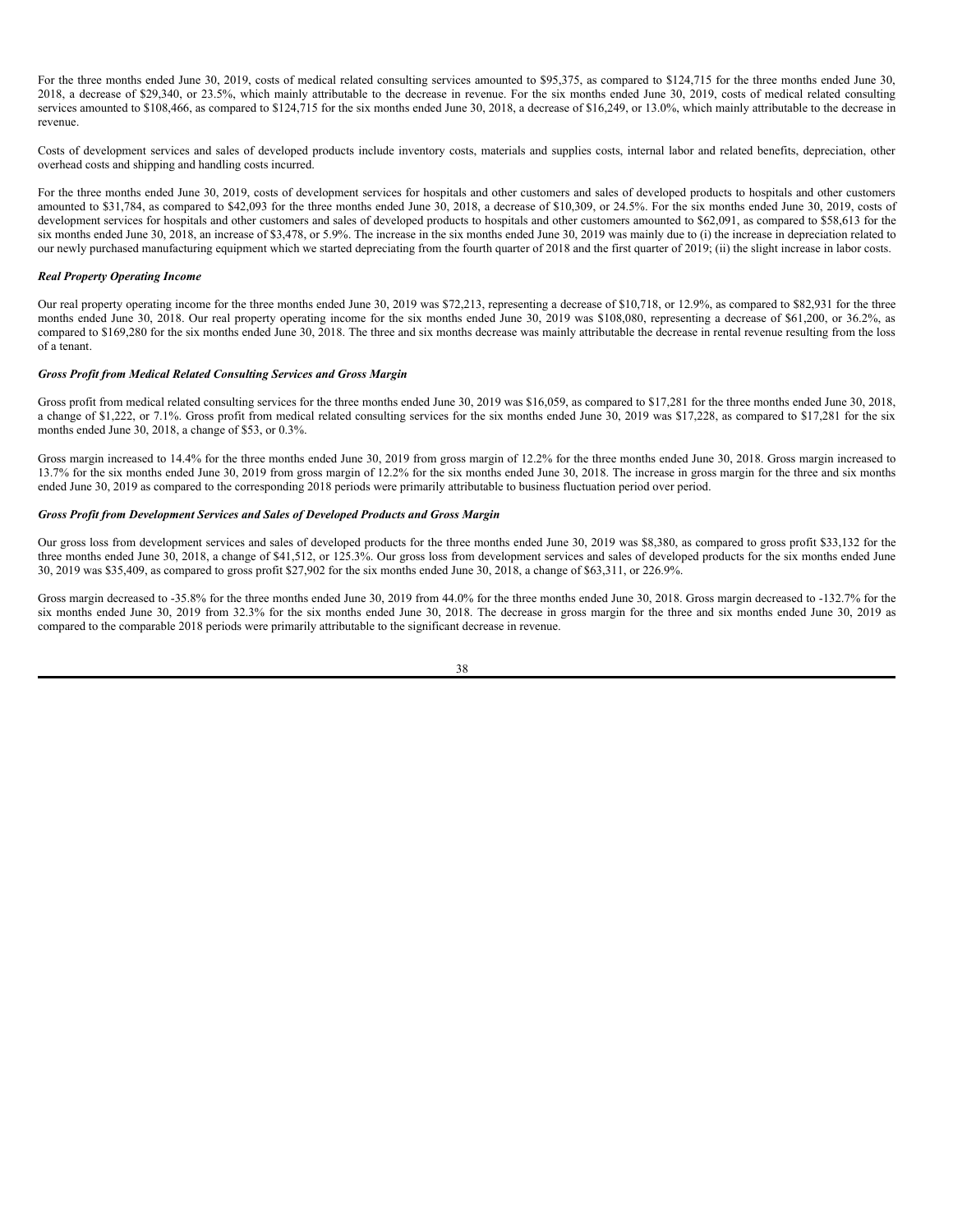#### *Other Operating Expenses*

For the three and six months ended June 30, 2019 and 2018, other operating expenses consisted of the following:

|                                   | Three Months Ended<br>June 30, |  |           | Six Months Ended<br>June 30, |           |      |           |
|-----------------------------------|--------------------------------|--|-----------|------------------------------|-----------|------|-----------|
|                                   | 2018<br>2019                   |  |           | 2019                         |           | 2018 |           |
| Advertising expenses              | 221,222                        |  | $\sim$    |                              | 465,822   |      |           |
| Compensation and related benefits | 2,100,178                      |  | 487,452   |                              | 4,200,333 |      | 1,026,266 |
| Professional fees                 | 792,486                        |  | 593,025   |                              | 2,260,712 |      | 1,164,797 |
| Research and development          | 949.711                        |  | 263       |                              | 1.102.171 |      | 263       |
| Amortization                      | 81.893                         |  | 81,893    |                              | 163,786   |      | 163,786   |
| Travel and entertainment          | 109,578                        |  | 82,085    |                              | 297,014   |      | 140,033   |
| Other general and administrative  | 168,576                        |  | 101,880   |                              | 409,126   |      | 247,291   |
|                                   | 4,423,644                      |  | 1,346,598 |                              | 8,898,964 |      | 2,742,436 |

- For the three and six months ended June 30, 2019, we incurred advertising expenses of \$221,222 and \$465,822, respectively, to publicize and enhance our image. We did not incur any advertising expenses in the three and six months ended June 30, 2018.
- For the three months ended June 30, 2019, compensation and related benefits increased by \$1,612,726, or 330.8%, as compared to the three months ended June 30, 2018. The significant increase was primarily attributable to an increase in compensation of approximately \$1,300,000 which reflected the value of options granted and vested to our management in the second quarter of 2019. For the six months ended June 30, 2019, compensation and related benefits increased by \$3,174,067, or 309.3%, as compared to the six months ended June 30, 2018. The significant increase was primarily attributable to an increase in compensation of approximately \$2,500,000 which reflected the value of options granted and vested to our management in the six months ended June 30, 2019.
- Professional fees primarily consisted of accounting fees, audit fees, legal service fees, consulting fees, investor relations service charges and other fees incurred for service related to being a public company. For the three months ended June 30, 2019, professional fees increased by \$199,461, or 33.6%, as compared to the three months ended June 30, 2018. The increase was mainly attributable to an increase in investor relations of approximately \$310,000 reflecting our business expansion. For the six months ended June 30, 2019, professional fees increased by \$1,095,915, or 94.1%, as compared to the six months ended June 30, 2018. The increase was mainly attributable to an increase in consulting fees of approximately \$785,000 due to the increase in use of consulting services providers and an increase in investor relations of approximately \$283,000 reflecting our business expansion.
- For the three months ended June 30, 2019, research and development expenses increased by \$949,448, as compared to the three months ended June 30, 2018. We spent \$949,711 in research and development activities related to the development of proprietary diagnostic and therapeutic products leveraging exosome technology and optimization of Exosome Isolation Systems in the quarter ended June 30, 2019. For the six months ended June 30, 2019, research and development expenses increased by \$1,101,908, as compared to the six months ended June 30, 2018. We spent \$1,102,171 in research and development activities related to the development of proprietary diagnostic and therapeutic products leveraging exosome technology and optimization of Exosome Isolation Systems in the first quarter of 2019.
- Amortization expense from intangible assets remained materially consistent with prior year comparable periods.
- For the three months ended June 30, 2019, travel and entertainment expense increased by \$27,493, or 33.5%, as compared to the three months ended June 30, 2018. For the six months ended June 30, 2019, travel and entertainment expense increased by \$156,981, or 112.1%, as compared to the six months ended June 30, 2018. The increase was mainly due to increased business travel activities incurred and increased entertainment expenditure in order to enhance our visibility in the three and six months ended June 30, 2019.
- Other general and administrative expenses mainly consisted of academic sponsorship, Directors and Officers Insurance, and other miscellaneous items. For the three months ended June 30, 2019, other general and administrative expenses increased by \$66,696, or 65.5%, as compared to the three months ended June 30, 2018. The increase was primarily due to an increase in Directors and Officers Insurance of approximately \$33,000 and other various items of approximately \$33,000. For the six months ended June 30, 2019, other general and administrative expenses increased by \$161,835, or 65.4%, as compared to the six months ended June 30, 2018. The increase was primarily due to an increase in Directors and Officers Insurance of approximately \$67,000, and an increase in other various items of approximately of \$95,000.

## *Loss from Operations*

As a result of the foregoing, for the three months ended June 30, 2019, loss from operations amounted to \$4,343,752, as compared to \$1,213,254 for the three months ended June 30, 2018, a change of \$3,130,498, or 258.0%. As a result of the foregoing, for the six months ended June 30, 2019, loss from operations amounted to \$8,809,065, as compared to \$2,527,973 for the six months ended June 30, 2018, a change of \$6,281,092, or 248.5%.

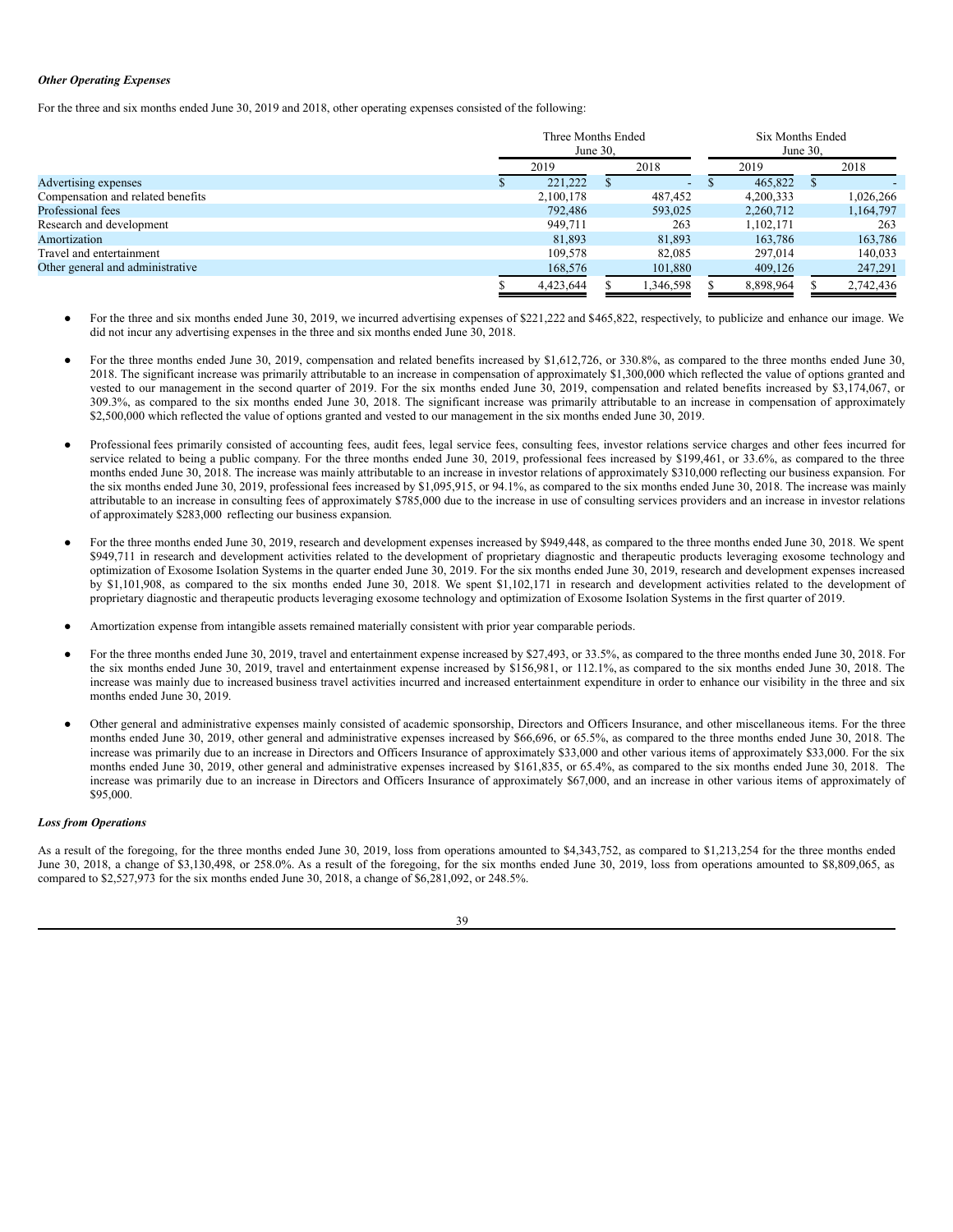#### *Other Income (Expense)*

Other income (expense) mainly includes interest expense and loss from equity-method investment.

Other expense, net, totaled \$95,071 for the three months ended June 30, 2019, as compared to other expense, net, of \$130,561 for the three months ended June 30, 2018, a change of \$35,490, which was primarily attributable to a decrease in Foreign currency transaction loss of \$106,929 And an increase in gain from change in derivative liabilities of approximately \$461,000, offset by an increase in financing costs of approximately \$525,000.

Other expense, net, totaled \$134,687 for the six months ended June 30, 2019, as compared to other expense, net, \$366,811 for the six months ended June 30, 2018, a change of \$232,124, which was primarily attributable to a decrease in Foreign currency transaction loss of \$106,929, and a decrease in interest expense of approximately \$227,399.

#### *Income Taxes*

We did not have any income taxes expense for the three and six months ended June 30, 2019 and 2018 since we incurred losses in the periods.

#### *Net Loss*

As a result of the factors described above, our net loss was \$4,438,823 for the three months ended June 30, 2019, as compared to \$1,343,815 for the three months ended June 30, 2018, a change of \$3,095,008 or 230.3%. As a result of the factors described above, our net loss was \$8,943,752 for the six months ended June 30, 2019, as compared to \$2,894,784 for the six months ended June 30, 2018, a change of \$6,048,968 or 209.0%.

#### *Net Loss Attributable to Avalon GloboCare Corp. Common Shareholders*

The net loss attributable to Avalon GloboCare Corp. common shareholders was \$4,357,224 or \$(0.06) per share (basic and diluted) for the three months ended June 30, 2019, as compared with \$1,294,394, or \$(0.02) per share (basic and diluted) for the three months ended June 30, 2018, a change of \$3,062,830 or 236.6%.

The net loss attributable to Avalon GloboCare Corp. common shareholders was \$8,763,040 or \$(0.12) per share (basic and diluted) for the six months ended June 30, 2019, as compared with \$2,775,973, or \$(0.04) per share (basic and diluted) for the six months ended June 30, 2018, a change of \$5,987,067 or 215.7%.

### *Foreign Currency Translation Adjustment*

Our reporting currency is the U.S. dollar. The functional currency of our parent company, AHS, Avalon (BVI) Ltd. (dormant, is in process of being dissolved), Avalon RT 9, GenExosome, and Avactis is the U.S. dollar and the functional currency of Avalon Shanghai and Beijing GenExosome, is the Chinese Renminbi ("RMB"). The financial statements of our subsidiaries whose functional currency is the RMB are translated to U.S. dollars using period end rates of exchange for assets and liabilities, average rate of exchange for revenues, costs, and expenses and cash flows, and at historical exchange rates for equity. Net gains and losses resulting from foreign exchange transactions are included in the results of operations. As a result of foreign currency translations, which are a non-cash adjustment, we reported a foreign currency translation loss of \$34,103 and a foreign currency translation loss of \$96,207 for the three months ended June 30, 2019 and 2018, respectively. As a result of foreign currency translations, which are a non-cash adjustment, we reported a foreign currency translation gain of \$9,379 and a foreign currency translation loss of \$43,369 for the six months ended June 30, 2019 and 2018, respectively. This non-cash gain had the effect of decreasing our reported comprehensive loss.

#### *Comprehensive Loss*

As a result of our foreign currency translation adjustment, we had comprehensive loss of \$4,472,926 and \$1,440,022 for the three months ended June 30, 2019 and 2018, respectively. As a result of our foreign currency translation adjustment, we had comprehensive loss of \$8,934,373 and \$2,938,153 for the six months ended June 30, 2019 and 2018, respectively.

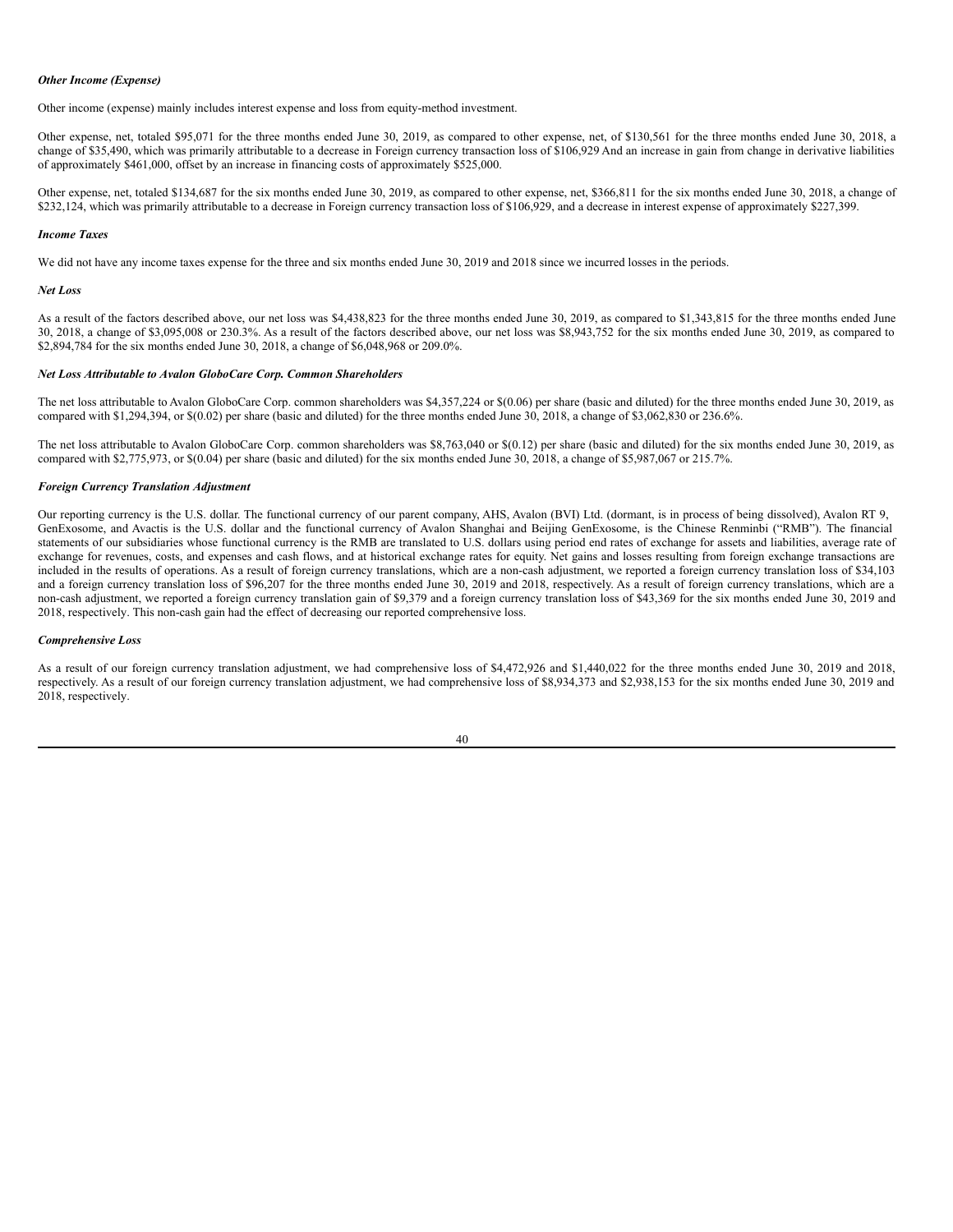#### **Liquidity and Capital Resources**

Liquidity is the ability of a company to generate funds to support its current and future operations, satisfy its obligations and otherwise operate on an ongoing basis. At June 30, 2019 and December 31, 2018, we had cash balance of approximately \$3,400,000 and \$2,252,000, respectively. These funds are kept in financial institutions located as follows:

|                      | June 30,  |           |           | December 31, |  |
|----------------------|-----------|-----------|-----------|--------------|--|
| Country:             | 2019      |           | 2018      |              |  |
| <b>United States</b> | 2,761,051 | 81.2%     | .035,802  | 46.0%        |  |
| China                | 640,253   | 18.8%     | 1.216.485 | 54.0%        |  |
| Total cash           | 3,401,304 | $100.0\%$ | 2,252,287 | $100.0\%$    |  |

Under applicable PRC regulations, foreign invested enterprises, or FIEs, in China may pay dividends only out of their accumulated profits, if any, determined in accordance with PRC accounting standards and regulations. In addition, a foreign invested enterprise in China is required to set aside at least 10% of its after-tax profit based on PRC accounting standards each year to its general reserves until the cumulative amount of such reserves reach 50% of its registered capital. These reserves are not distributable as cash dividends.

In addition, a portion of our businesses and assets are denominated in RMB, which is not freely convertible into foreign currencies. All foreign exchange transactions take place either through the People's Bank of China or other banks authorized to buy and sell foreign currencies at the exchange rates quoted by the People's Bank of China. Approval of foreign currency payments by the People's Bank of China or other regulatory institutions requires submitting a payment application form together with suppliers' invoices, shipping documents and signed contracts. These currency exchange control procedures imposed by the PRC government authorities may restrict the ability of our PRC subsidiary to transfer its net assets to the Parent Company through loans, advances or cash dividends.

The current PRC Enterprise Income Tax ("EIT") Law and its implementing rules generally provide that a 10% withholding tax applies to China-sourced income derived by non-resident enterprises for PRC enterprise income tax purposes unless the jurisdiction of incorporation of such enterprises' shareholder has a tax treaty with China that provides for a different withholding arrangement.

The following table sets forth a summary of changes in our working capital from December 31, 2018 to June 30, 2019:

|                           |                  |  |                      |  | December $31, 2018$ to<br>June 30, 2019 |                      |  |  |  |
|---------------------------|------------------|--|----------------------|--|-----------------------------------------|----------------------|--|--|--|
|                           | June 30,<br>2019 |  | December 31,<br>2018 |  | Change                                  | Percentage<br>Change |  |  |  |
| Working capital:          |                  |  |                      |  |                                         |                      |  |  |  |
| Total current assets      | 3,992,379        |  | 3,625,432            |  | 366,947                                 | $10.1\%$             |  |  |  |
| Total current liabilities | 1,034,793        |  | ,141,720             |  | (106, 927)                              | $(9.4)\%$            |  |  |  |
| Working capital           | 2,957,586        |  | 2,483,712            |  | 473,874                                 | $19.1\%$             |  |  |  |

Our working capital increased by \$473,874 to working capital of \$2,957,586 at June 30, 2019 from working capital of \$2,483,712 at December 31, 2018. The increase in working capital was primarily attributable to an increase in cash of approximately \$1,150,000, an increase in accounts receivable of approximately \$91,000, a decrease in interest payable of approximately \$75,000, a decrease in accrued liabilities and other payables of approximately \$112,000, and a decrease in security deposit of approximately \$100,000, offset by a decrease in prepaid expenses – related parties of approximately \$34,000, a decrease in prepaid expenses and other current assets of approximately \$726,000, and an increase in accounts payable of approximately \$40,000.

Because the exchange rate conversion is different for the consolidated balance sheets and the consolidated statements of cash flows, the changes in assets and liabilities reflected on the consolidated statements of cash flows are not necessarily identical with the comparable changes reflected on the consolidated balance sheets.

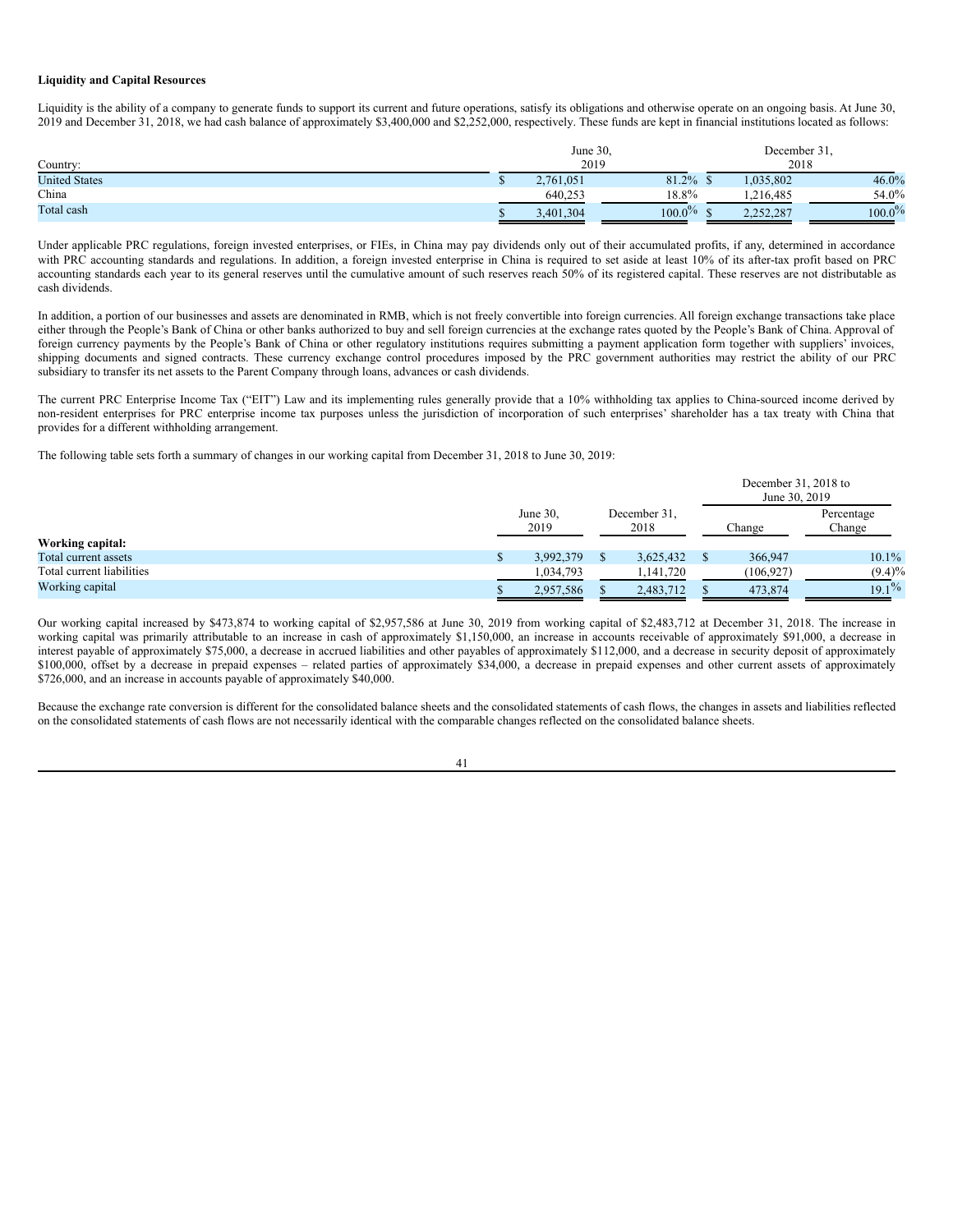#### Cash Flows for the Six Months Ended June 30, 2019 Compared to the Six Months Ended June 30, 2018

The following summarizes the key components of our cash flows for the six months ended June 30, 2019 and 2018:

|                                           | Six Months Ended |  | Six Months Ended |
|-------------------------------------------|------------------|--|------------------|
|                                           | June 30.         |  | June 30,         |
|                                           | 2019             |  | 2018             |
| Net cash used in operating activities     | (3,920,258)      |  | (2,200,042)      |
| Net cash used in investing activities     | (150,988)        |  | (197, 953)       |
| Net cash provided by financing activities | 5,103,704        |  | 3,034,143        |
| Effect of exchange rate on cash           | 116.559          |  | (19, 865)        |
| Net increase in cash                      | 1.149.017        |  | 616.283          |

Net cash flow used in operating activities for the six months ended June 30, 2019 was \$3,920,258, which primarily reflected our net loss of approximately \$8,943,752, and the changes in operating assets and liabilities, primarily consisting of a decrease in change in fair value of warrant derivative liability of approximately \$460,000,a decrease in accrued labilities and other payables of approximately \$473,000, a decrease in interest payable of approximately \$75,000, and a decrease in accounts receivable of approximately \$92,000 offset by an increase in prepaid expenses and other current assets of approximately \$380,000, an increase in allocation of financing expense of approximately \$526,000, an increase in security deposit of approximately \$100,000,and the add-back of non-cash items consisting of depreciation and amortization of approximately \$285,000, stock-based compensation expense of approximately \$4,718,000, and loss on equity method investment of approximately \$23,000.

Net cash flow used in operating activities for the six months ended June 30, 2018 was \$2,200,042, which primarily reflected our net loss of approximately \$2,895,000, and the changes in operating assets and liabilities, primarily consisting of an increase in accounts receivable – related parties of approximately \$151,000, an increase in prepaid expenses and other current assets of approximately \$154,000, an increase in security deposit of approximately \$309,000 mainly due to the deposit made pursuant to a Joint Venture Agreement entered in May 2018, a decrease in interest payable of approximately \$113,000, offset by an increase in accrued liabilities and other payables of approximately \$177,000, and the add-back of non-cash items consisting of depreciation and amortization expense of approximately \$248,000, and stock-based compensation expense of approximately \$1,083,000.

We expect our cash used in operating activities to increase due to the following:

- the development and commercialization of exosome products;
- an increase in professional staff and services including increased costs of being a public company; and
- an increase in public relations and/or sales promotions for existing and/or new brands as we expand within existing markets or enter new markets.

Net cash flow used in investing activities was \$150,988 for the six months ended June 30, 2019 as compared to \$197,953 for the six months ended June 30, 2018. During the six months ended June 30, 2019, we made payment for purchase of property and equipment of approximately \$140,000 and made payment for improvement of commercial real estate of approximately \$11,000. During the six months ended June 30, 2018, we made payment for purchase of property and equipment of approximately \$10,000, made prepayment for purchase of long-term assets of approximately \$23,000, and made payment for improvement of commercial real estate of approximately \$165,000.

Net cash flow provided by financing activities was \$5,103,704 for the six months ended June 30, 2019 as compared to net cash flow provided by financing activities of \$3,034,143 for the six months ended June 30, 2018. During the six months ended June 30, 2019, we received proceeds from note payable – related party of \$1,000,000, net proceeds from financing of approximately \$5,104,000, offset by repayment of \$1,000,000 made for loan payable. During the six months ended June 30, 2018, we received net proceeds from equity offering of approximately \$5,057,000, offset by repayments made for loan of approximately \$500,000, repurchase of common stock of approximately \$523,000, and refund for refundable deposit in connection with Share Subscription Agreement of approximately \$1,000,000.

Our capital requirements for the next twelve months primarily relate to working capital requirements, including salaries, fees related to third parties' professional services, reduction of accrued liabilities, mergers, acquisitions and the development of business opportunities. These uses of cash will depend on numerous factors including our sales and other revenues, and our ability to control costs. All funds received have been expended in the furtherance of growing the business. The following trends are reasonably likely to result in a material decrease in our liquidity over the near to long term:

- an increase in working capital requirements to finance our current business;
- repayment for outstanding loan;
- the use of capital for mergers, acquisitions and the development of business opportunities;
- addition of administrative personnel as the business grows; and
- the cost of being a public company.

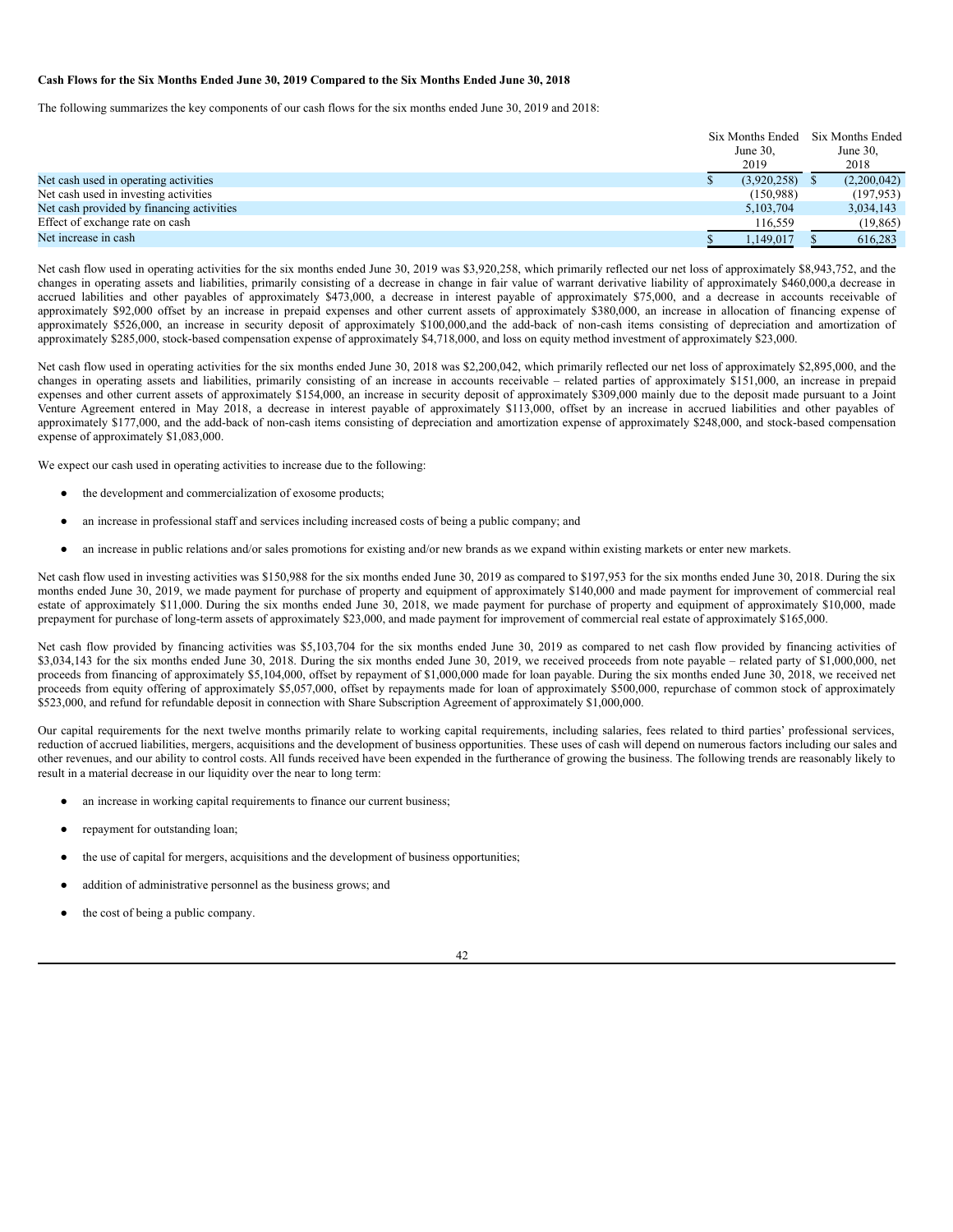We will need to raise additional funds, particularly if we are unable to generate positive cash flow as a result of our operations. We estimate that based on current plans and assumptions, that our available cash will be insufficient to satisfy our cash requirements under our present operating expectations. Other than funds received from the sale of our equity and advances from our related parties, and cash resource generating from our operations, we presently have no other significant alternative source of working capital. We have used these funds to fund our operating expenses, pay our obligations and grow our company. We will need to raise significant additional capital to fund our operations and to provide working capital for our ongoing operations and obligations. Therefore, our future operation is dependent on our ability to secure additional financing. Financing transactions may include the issuance of equity or debt securities, obtaining credit facilities, or other financing mechanisms. However, the trading price of our common stock and a downturn in the U.S. equity and debt markets could make it more difficult to obtain financing through the issuance of equity or debt securities. Even if we are able to raise the funds required, it is possible that we could incur unexpected costs and expenses or experience unexpected cash requirements that would force us to seek alternative financing. Furthermore, if we issue additional equity or debt securities, stockholders may experience additional dilution or the new equity securities may have rights, preferences or privileges senior to those of existing holders of our common stock. The inability to obtain additional capital may restrict our ability to grow and may reduce our ability to continue to conduct business operations. If we are unable to obtain additional financing, we will be required to cease our operations. To date, we have not considered this alternative, nor do we view it as a likely occurrence.

#### **Contractual Obligations and Off-Balance Sheet Arrangements**

#### *Contractual Obligations*

We have certain fixed contractual obligations and commitments that include future estimated payments. Changes in our business needs, cancellation provisions, and other factors may result in actual payments differing from the estimates. We cannot provide certainty regarding the timing and amounts of payments. We have presented below a summary of the most significant assumptions used in our determination of amounts presented in the tables, in order to assist in the review of this information within the context of our consolidated financial position, results of operations, and cash flows. The following tables summarize our contractual obligations as of June 30, 2019, and the effect these obligations are expected to have on our liquidity and cash flows in future periods.

|                                          | Payments Due by Period |  |           |  |                          |  |                          |       |
|------------------------------------------|------------------------|--|-----------|--|--------------------------|--|--------------------------|-------|
|                                          |                        |  | Less than |  |                          |  |                          |       |
| Contractual obligations:                 | Total                  |  | year      |  | 1-3 years                |  | $3-5$ years              | years |
| Office leases commitment                 | 64.665                 |  | 64.665    |  | $\overline{\phantom{0}}$ |  | $\overline{\phantom{a}}$ |       |
| Acquisition consideration                | 100,000                |  | 100,000   |  |                          |  |                          |       |
| Note payable – related party (principal) | 1,000,000              |  |           |  | 1,000,000                |  |                          |       |
| Accrued interest                         | 14.583                 |  | 14.583    |  |                          |  |                          |       |
| Equity investment obligation             | 1,019,398              |  | 509,699   |  | 509.699                  |  | -                        |       |
| Joint venture commitment                 | 11,028,141             |  |           |  | 5,514,070                |  | 5,514,071                |       |
| Total                                    | 13,226,787             |  | 668,947   |  | 7,023,769                |  | 5,514,071                |       |

#### *Of -balance Sheet Arrangements*

We presently do not have off-balance sheet arrangements.

## *Foreign Currency Exchange Rate Risk*

A portion of our operations are in China. Thus, a portion of our revenues and operating results may be impacted by exchange rate fluctuations between RMB and US dollars. For the three months ended June 30, 2019 and 2018, we had unrealized foreign currency translation loss of approximately \$34,000 and unrealized foreign currency translation loss of approximately \$96,000, respectively, because of changes in the exchange rate. For the six months ended June 30, 2019 and 2018, we had unrealized foreign currency translation gain of approximately \$9,400 and unrealized foreign currency translation loss of approximately \$43,000, respectively, because of changes in the exchange rate.

## *Inflation*

The effect of inflation on our revenue and operating results was not significant.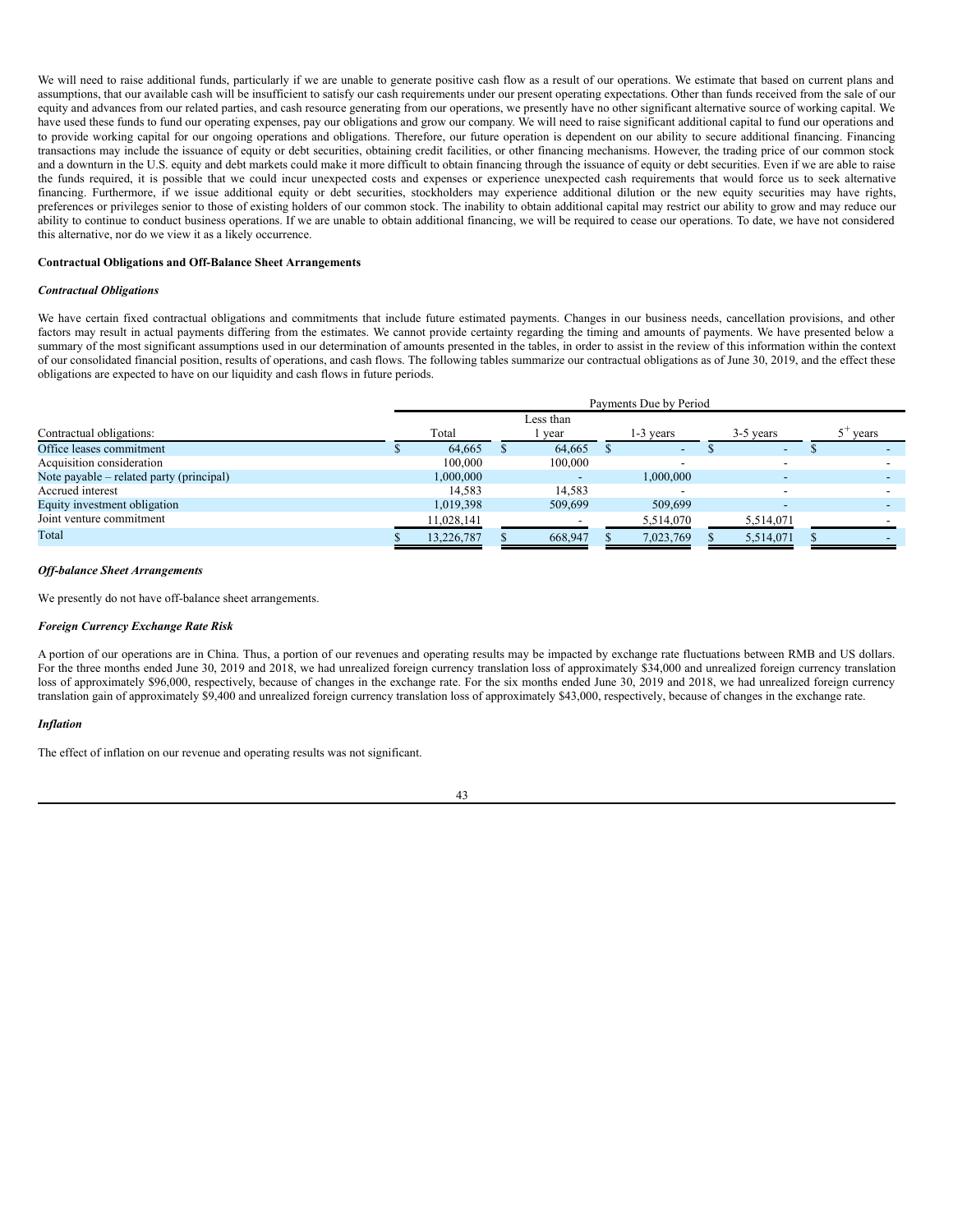#### **ITEM 3. QUANTITATIVE AND QUALITATIVE DISCLOSURES ABOUT MARKET RISK.**

As a smaller reporting company, as defined in Rule 12b-2 of the Exchange Act, we are not required to provide the information required by this Item.

# **ITEM 4. CONTROLS AND PROCEDURES**

#### **Evaluation of Disclosure Controls and Procedures**

Disclosure controls and procedures are designed to ensure that information required to be disclosed by us in reports filed or submitted under the Securities Exchange Act of 1934, as amended ("Exchange Act") is recorded, processed, summarized and reported within the time periods specified in the SEC's rules and forms. Disclosure controls and procedures include, without limitation, controls and procedures designed to ensure that information required to be disclosed under the Exchange Act is accumulated and communicated to management, including the principal executive and financial officers, as appropriate to allow timely decisions regarding required disclosure. There are inherent limitations to the effectiveness of any system of disclosure controls and procedures, including the possibility of human error and the circumvention or overriding of the controls and procedures. Accordingly, even effective disclosure controls and procedures can only provide reasonable assurance of achieving their control objectives.

In connection with the preparation of the quarterly report on Form 10-Q for the quarter ended June 30, 2019, our management, including our principal executive officer and principal financial officer, carried out an evaluation of the effectiveness of our disclosure controls and procedures, which are defined in Rules 13a-15(e) and 15d-15(e) of the Exchange Act. Disclosure controls and procedures include, without limitation, controls and procedures designed to ensure that information required to be disclosed by an issuer in the reports that it files or submits under the Exchange Act is accumulated and communicated to the issuer's management, including its principal executive and principal financial officers, or persons performing similar functions, as appropriate to allow timely decisions regarding required disclosure.

Based on this evaluation, management concluded that our internal control over financial reporting were not effective as of June 30, 2019 due to the significant deficiencies caused by the lack of segregation of duties resulting from our small size, which we previously reported in our Form 10-K Annual Report for the year ended December 31, 2018 ("2018 10-K"), has not yet been remediated.

#### **Changes in Internal Controls Over Financial Reporting**

There were no changes (including corrective actions with regard to significant deficiencies) in our internal controls over financial reporting that occurred during the period covered by this report that has materially affected, or is reasonably likely to materially affect, our internal control over financial reporting.

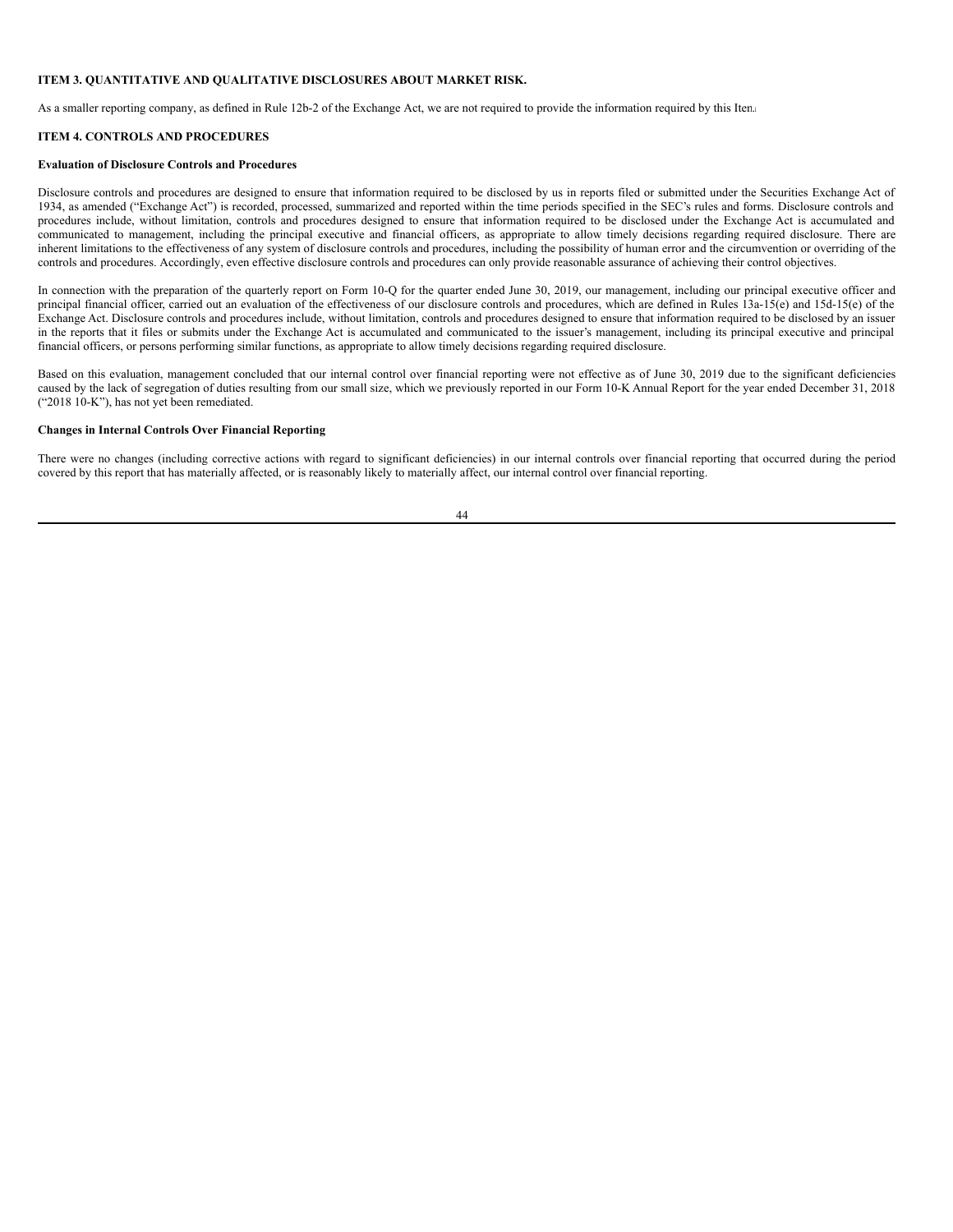# **PART II - OTHER INFORMATION**

## **ITEM 1. LEGAL PROCEEDINGS**

From time to time, we are subject to ordinary routine litigation incidental to our normal business operations. We are not currently a party to any litigation the outcome of which, if determined adversely to us, would individually or in the aggregate be reasonably expected to have a material adverse effect on our business, operating results, cash flows or financial condition.

## **ITEM 1A. RISK FACTORS**

As a smaller reporting company, as defined in Rule 12b-2 of the Exchange Act, we are not required to provide the information required by this Item.

# **ITEM 2. UNREGISTERED SALES OF EQUITY SECURITIES AND USE OF PROCEEDS**

## **Common Shares Issued for Services**

On April 1, 2019, pursuant to service agreements, we issued an aggregate of 120,812 shares of common stock for professional services rendered. These shares were valued at \$313,800, the fair market values on the grant dates using the reported closing share prices on the dates of grant, and we reduced accrued liabilities of \$313,800.

The offers, sales, and issuances of the securities described above were deemed to be exempt from registration under the Securities Act of 1933 in reliance on Section 4(a)(2) of the Securities Act of 1933 or Regulation D promulgated thereunder as transactions by an issuer not involving a public offering. The recipients of securities in each of these transactions acquired the securities for investment only and not with a view to or for sale in connection with any distribution thereof and appropriate legends were affixed to the securities issued in these transactions. Each of the recipients of securities in these transactions was an accredited or sophisticated person and had adequate access, through employment, business or other relationships, to information about us.

#### **ITEM 3. DEFAULTS UPON SENIOR SECURITIES**

None.

# **ITEM 4. MINE SAFETY DISCLOSURES**

None.

#### **ITEM 5. OTHER INFORMATION**

On August 14, 2019, Genexosome Technologies Inc. ("Genexosome") terminated Yu Zhou as Co-Chief Executive Officer. In addition, Dr. Zhou's Executive Retention Agreement was also terminated. Dr. Jin, Chief Executive Officer of the Company, will continue to serve as Chief Executive Officer of Genexosome.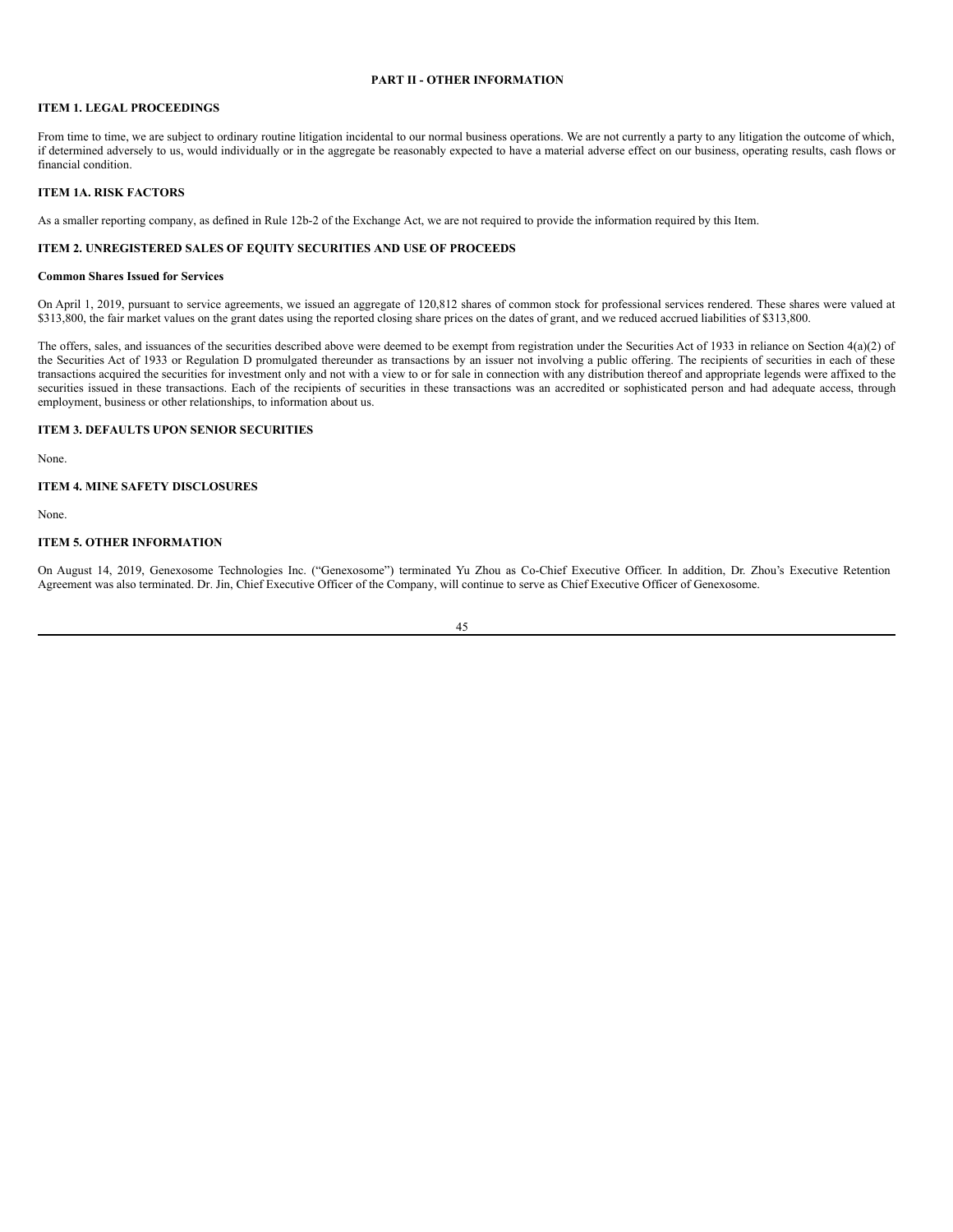# **ITEM 6. EXHIBITS**

The following exhibits are filed as part of, or incorporated by reference into, this Quarterly Report on Form 10-Q.

| Exhibit<br>Number       | <b>Description</b>                                                                                                                                                                                                                                                                                                                         |
|-------------------------|--------------------------------------------------------------------------------------------------------------------------------------------------------------------------------------------------------------------------------------------------------------------------------------------------------------------------------------------|
| 3.1                     | Amended and Restated Certificate of Incorporation of the Registrant (incorporated by reference to Exhibit 3.1 of the Current Report on Form 8-K/A filed with the<br>Securities and Exchange Commission on April 26, 2018)                                                                                                                  |
| 3.2                     | Amended and Restated Bylaws of the Registrant (incorporated by reference to Exhibit 3.2 of the Current Report on Form 8-K/A filed with the Securities and<br>Exchange Commission on April 26, 2018)                                                                                                                                        |
| 4.1                     | Form of Subscription Agreement by and between Avalon GloboCare Corp. and the December 2016 Accredited Investors (incorporated by reference to Exhibit 4.1)<br>of the Current Report on Form 8-K filed with the Securities and Exchange Commission on December 21, 2016)                                                                    |
| 4.2 †                   | Stock Option issued to Luisa Ingargiola dated February 21, 2017 (incorporated by reference to Exhibit 4.1 of the Current Report on Form 8-K filed with the<br>Securities and Exchange Commission on February 21, 2017)                                                                                                                     |
| 4.3                     | Form of Subscription Agreement by and between Avalon GloboCare Corp. and the March 2017 Accredited Investor (incorporated by reference to Exhibit 4.1 of<br>the Current Report on Form 8-K filed with the Securities and Exchange Commission on March 7, 2017)                                                                             |
| 4.4                     | Share Subscription Agreement between Avalon GloboCare Corp., Avalon (Shanghai) Healthcare Technology Co., Ltd., Beijing DOING Biomedical Technology<br>Co., Ltd. and Daron Liang (incorporated by reference to Exhibit 4.2 of the Current Report on Form 8-K filed with the Securities and Exchange Commission on<br>March 7, 2017)        |
| 4.5                     | Warranty Agreement between Lu Wenzhao and Beijing DOING Biomedical Technology Co., Ltd. (incorporated by reference to Exhibit 4.3 of the Current Report<br>on Form 8-K filed with the Securities and Exchange Commission on March 7, 2017)                                                                                                 |
| 4.6                     | Form of Subscription Agreement between Avalon GloboCare Corp. and the October 2017 Accredited Investors (incorporated by reference to Exhibit 4.1 of the<br>Current Report on Form 8-K filed with the Securities and Exchange Commission on October 26, 2017)                                                                              |
| 4.7                     | Form of Warrant to Boustead Securities, LLC in connection with the private placements (incorporated by reference to Exhibit 4.8 of the Registration Statement or<br>Form S-1/A filed with the Securities and Exchange Commission on July 27, 2018)                                                                                         |
| 4.8                     | Form of Warrant (April 2019) (Incorporated by reference to Exhibit 4.1 of the Current Report on Form 8-K filed with the Securities and Exchange Commission<br>on April 26, 2019)                                                                                                                                                           |
| 10.1                    | Share Exchange Agreement dated as of October 19, 2016 by and among Avalon Healthcare System, Inc., the shareholders of Avalon Healthcare System, Inc. and<br>Avalon GloboCare Corp. (incorporated by reference to Exhibit 10.1 of the Current Report on Form 8-K filed with the Securities and Exchange Commission on<br>October 19, 2016) |
| $10.2 \dagger$          | Executive Employment Agreement, effective December 1, 2016, by and between Avalon GloboCare Corp. and David Jin (incorporated by reference to Exhibit<br>10.1 of the Current Report on Form 8-K filed with the Securities and Exchange Commission on December 2, 2016)                                                                     |
| 10.3                    | Agreement of Sale by and between Freehold Craig Road Partnership, as Seller, and Avalon GloboCare Corp., as Buyer dated as of December 22, 2016<br>(incorporated by reference to Exhibit 10.1 of the Current Report on Form 8-K filed with the Securities and Exchange Commission on December 23, 2016)                                    |
| $10.4 \dagger$          | Executive Employment Agreement by and between Avalon (Shanghai) Healthcare Technology Ltd. and Meng Li dated January 11, 2017 (incorporated by<br>reference to Exhibit 10.1 of the Current Report on Form 8-K filed with the Securities and Exchange Commission on January 11, 2017)                                                       |
| $10.5 \dagger$          | Executive Retention Agreement by and between Avalon GloboCare Corp. and Luisa Ingargiola dated February 21, 2017 (incorporated by reference to Exhibit<br>10.1 of the Current Report on Form 8-K filed with the Securities and Exchange Commission on February 21, 2017)                                                                   |
| $10.6 \;{\rm \ddagger}$ | Indemnification Agreement by and between Ayalon GloboCare Corp. and Luisa Ingargiola dated February 21, 2017 (incorporated by reference to Exhibit 10.2 of<br>the Current Report on Form 8-K filed with the Securities and Exchange Commission on February 21, 2017)                                                                       |
| $10.7 \;{\rm \ddagger}$ | Director Agreement by and between Avalon GloboCare Corp. and Steven P. Sukel dated April 28, 2017 (incorporated by reference to Exhibit 10.1 of the Current<br>Report on Form 8-K filed with the Securities and Exchange Commission on April 28, 2017)                                                                                     |
| $10.8 +$                | Director Agreement by and between Avalon GloboCare Corp. and Yancen Lu dated April 28, 2017 (incorporated by reference to Exhibit 10.2 of the Current<br>Report on Form 8-K filed with the Securities and Exchange Commission on April 28, 2017)                                                                                           |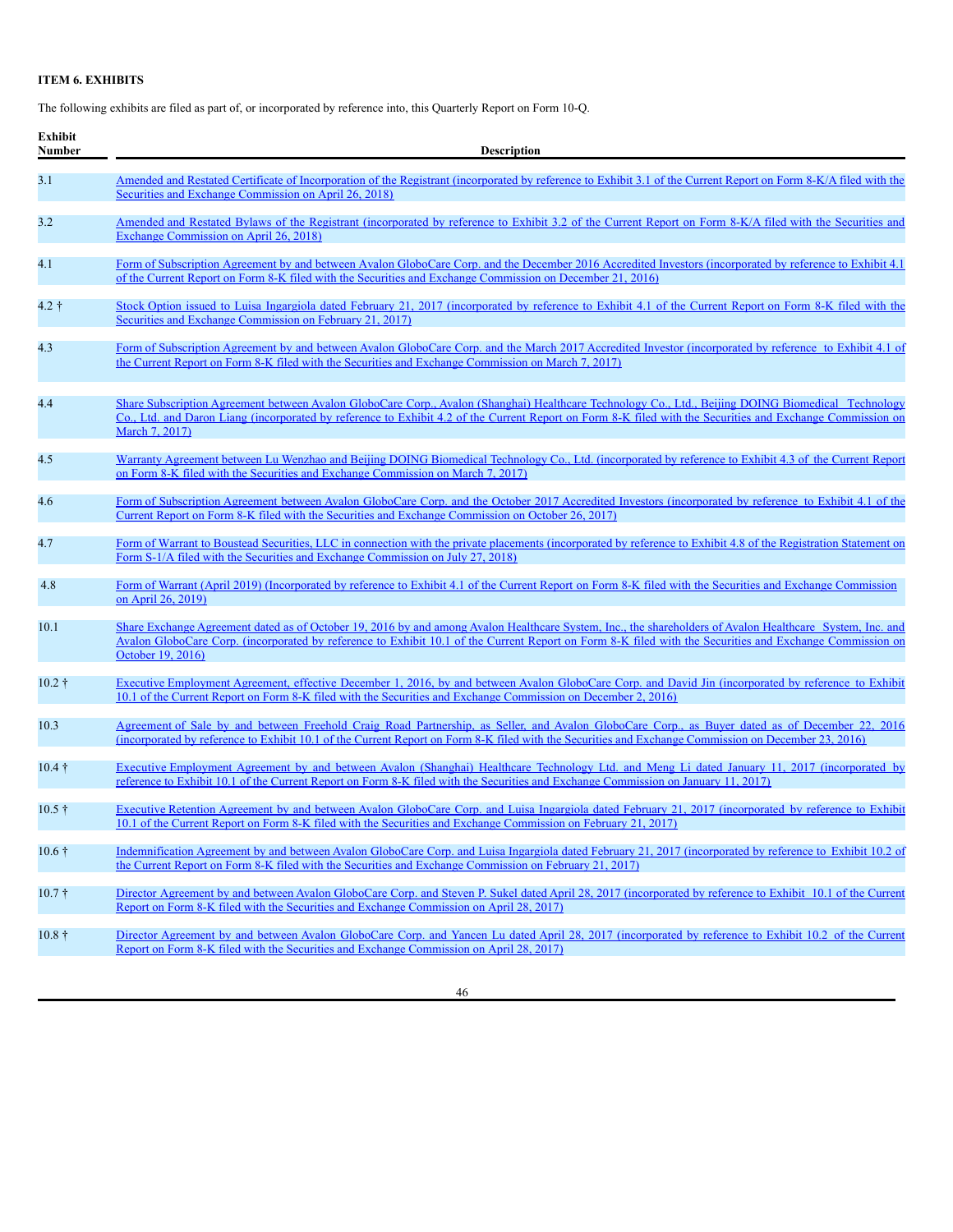| 10.9                                 | Consultation Service Contract between Daopei Investment Management (Shanghai) Co., Ltd. and Avalon HealthCare System Inc. dated April 1, 2016 (English<br>translation) (incorporated by reference to Exhibit 10.8 of Amendment No. 1 to the Registration Statement on Form S-1 filed with the Securities and Exchange<br>Commission on July 7, 2017)                                                              |
|--------------------------------------|-------------------------------------------------------------------------------------------------------------------------------------------------------------------------------------------------------------------------------------------------------------------------------------------------------------------------------------------------------------------------------------------------------------------|
| 10.10                                | Consultation Service Contract between Hebei Yanda Ludaopei Hospital Co., Ltd and Avalon HealthCare System Inc. dated April 1, 2016 (English translation)<br>(incorporated by reference to Exhibit 10.9 of Amendment No. 1 to the Registration Statement on Form S-1 filed with the Securities and Exchange Commission on<br>July 7, 2017)                                                                         |
| 10.11                                | Consultation Service Contract between Nanshan Memorial Stem Cell Biotechnology Co., Ltd. and Avalon HealthCare System Inc. dated April 1, 2016 (English<br>translation) (incorporated by reference to Exhibit 10.10 of Amendment No. 1 to the Registration Statement on Form S-1 filed with the Securities and Exchange<br>Commission on July 7, 2017)                                                            |
| 10.12                                | Loan Agreement between Lotus Capital Overseas Limited and Avalon (Shanghai) Healthcare Technology Co., Ltd. dated April 19, 2017 (English translation)<br>(incorporated by reference to Exhibit 10.12 of the Quarterly Report on Form 10-Q filed with the Securities and Exchange Commission on August 14, 2017)                                                                                                  |
| 10.13                                | Securities Purchase Agreement between Avalon GloboCare Corp. and GenExosome Technologies Inc. dated October 25, 2017 (incorporated by reference to<br>Exhibit 10.1 of the Current Report on Form 8-K filed with the Securities and Exchange Commission on October 26, 2017)                                                                                                                                       |
| 10.14                                | Asset Purchase Agreement between GenExosome Technologies Inc. and Yu Zhou dated October 25, 2017 (incorporated by reference to Exhibit 10.2 of the<br>Current Report on Form 8-K filed with the Securities and Exchange Commission on October 26, 2017)                                                                                                                                                           |
| 10.15                                | Stock Purchase Agreement between GenExosome Technologies Inc., Beijing Jieteng (GenExosome) Biotech Co. Ltd. and Yu Zhou dated October 25, 2017<br>(incorporated by reference to Exhibit 10.3 of the Current Report on Form 8-K filed with the Securities and Exchange Commission on October 26, 2017)                                                                                                            |
| $10.16 \;{\rm \ddagger}$             | Executive Retention Agreement between GenExosome Technologies Inc. and Yu Zhou dated October 25, 2017 (incorporated by reference to Exhibit 10.4 of the<br>Current Report on Form 8-K filed with the Securities and Exchange Commission on October 26, 2017)                                                                                                                                                      |
| 10.17                                | Invention Assignment, Confidentiality, Non-Compete and Non-Solicit Agreement between GenExosome Technologies Inc. and Yu Zhou dated October 25, 2017<br>(incorporated by reference to Exhibit 10.5 of the Current Report on Form 8-K filed with the Securities and Exchange Commission on October 26, 2017)                                                                                                       |
| $10.18 \text{ }^{\dagger}$           | Director Agreement by and between Avalon GloboCare Corp. and Wilbert J. Tauzin II dated November 1, 2017 (incorporated by reference to Exhibit 10.1 of the<br>Current Report on Form 8-K filed with the Securities and Exchange Commission on November 7, 2017)                                                                                                                                                   |
| 10.19                                | Agreement between Avalon GloboCare Corp. and Tauzin Consultants, LLC dated November 1, 2017 (incorporated by reference to Exhibit 10.2 of the Current<br>Report on Form 8-K filed with the Securities and Exchange Commission on November 7, 2017)                                                                                                                                                                |
| $10.20 \text{ }^{\circ}$             | Letter Agreement by and between Avalon GloboCare Corp. and David Jin dated April 3, 2018 (incorporated by reference to Exhibit 10.1 of the Current Report on<br>Form 8-K filed with the Securities and Exchange Commission on April 4, 2018)                                                                                                                                                                      |
| $10.21 \text{ } \text{ }^{\text{*}}$ | Letter Agreement by and between Avalon GloboCare Corp. and Meng Li dated April 3, 2018 (incorporated by reference to Exhibit 10.2 of the Current Report on<br>Form 8-K filed with the Securities and Exchange Commission on April 4, 2018)                                                                                                                                                                        |
| 10.22                                | Advisory Service Contract between Ludaopei Hematology Research Institute Co., Ltd. and Avalon (Shanghai) Healthcare Technology Co., Ltd. dated April 1,<br>2018 (English translation) (Incorporated by reference to that Form S-1 Registration Statement filed with the Securities and Exchange Commission on April 19,<br>2018)                                                                                  |
| 10.23                                | Form of Subscription Agreement by and between Avalon GloboCare Corp. and the April 2018 Accredited Investors (incorporated by reference to Exhibit 4.1 of<br>the Current Report on Form 8-K filed with the Securities and Exchange Commission on April 18, 2018)                                                                                                                                                  |
| 10.24                                | Supplementary Agreement Related to Share Subscription by and between Avalon GloboCare Corp., Avalon (Shanghai) Healthcare Technology Co., Ltd., Beijing<br>DOING Biomedical Technology Co., Ltd. and Daron Liang dated April 23, 2018 (English translation) (incorporated by reference to Exhibit 4.2 of the Current<br>Report on Form 8-K/A filed with the Securities and Exchange Commission on April 26, 2018) |
| 10.25                                | Loan Extension Agreement between Lotus Capital Overseas Limited and Avalon (Shanghai) Healthcare Technology Co., Ltd. dated May 3, 2018 (English<br>translation) (incorporated by reference to Exhibit 10.18 of the Quarterly Report on Form 10-Q filed with the Securities and Exchange Commission on May 11,<br>2018)                                                                                           |
|                                      |                                                                                                                                                                                                                                                                                                                                                                                                                   |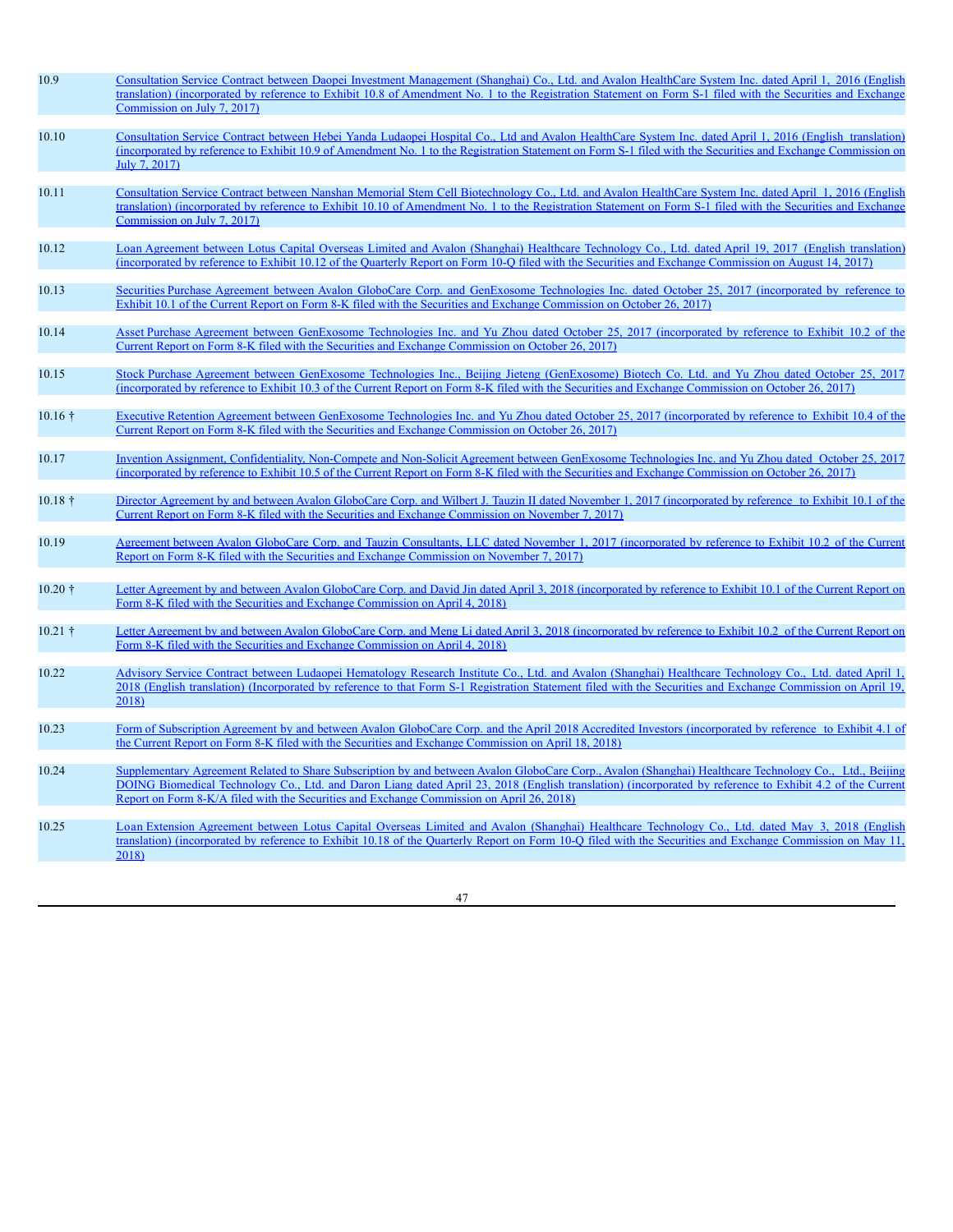| $10.26 \text{ }^{\dagger}$ | Director Agreement by and between Avalon GloboCare Corp. and Tevi Troy dated June 4, 2018 (incorporated by reference to Exhibit 10.1 of the Current Report<br>on Form 8-K filed with the Securities and Exchange Commission on June 6, 2018)                                                                                                                                                 |
|----------------------------|----------------------------------------------------------------------------------------------------------------------------------------------------------------------------------------------------------------------------------------------------------------------------------------------------------------------------------------------------------------------------------------------|
| 10.27                      | Joint Venture Agreement by and between Avalon (Shanghai) Healthcare Technology Co., Ltd. and Jiangsu Unicorn Biological Technology Co., Ltd. dated May<br>29, 2018 (English translation) (incorporated by reference to Exhibit 99.1 of the Current Report on Form 8-K filed with the Securities and Exchange Commission<br>on June 6, 2018)                                                  |
| $10.28 \dagger$            | Director Agreement by and between Avalon GloboCare Corp. and William Stilley, III dated July 5, 2018 (incorporated by reference to Exhibit 10.1 of the Current<br>Report on Form 8-K filed with the Securities and Exchange Commission on July 10, 2018)                                                                                                                                     |
| 10.29 †                    | Director Agreement by and between Avalon GloboCare Corp. and Steven A. Sanders dated July 30, 2018 (incorporated by reference to Exhibit 10.1 of the<br>Current Report on Form 8-K filed with the Securities and Exchange Commission on July 31, 2018)                                                                                                                                       |
| 10.30                      | Loan Extension Agreement between Lotus Capital Overseas Limited and Avalon (Shanghai) Healthcare Technology Co., Ltd. dated August 3, 2018 (English<br>translation) (incorporated by reference to Exhibit 10.30 of the Registration Statement on Form S-1/A filed with the Securities and Exchange Commission on<br><b>August 7, 2018</b> )                                                  |
| 10.31                      | Strategic Partnership Agreement between Avalon GloboCare Corp. and Weill Cornell Medical College of Cornell University dated August 6, 2018.(incorporated)<br>by reference to Exhibit 10.31 of the Registration Statement on Form S-1/A filed with the Securities and Exchange Commission on August 7, 2018)                                                                                 |
| 10.32                      | Equity Joint Venture Agreement by and between Avactis Biosciences, Inc., a wholly-owned subsidiary of Avalon GloboCare Corp., and Arbele Limited for the<br>establishment of AVAR (China) BioTherapeutics Ltd. dated October 23, 2018 (incorporated by reference to Exhibit 10.1 of the Current Report on Form 8-K filed<br>with the Securities and Exchange Commission on October 29, 2018) |
| 10.33                      | Letter Agreement by and between Avalon GloboCare Corp. and David Jin dated January 3, 2019 (incorporated by reference to Exhibit 10.1 of the Current Report<br>on Form 8-K filed with the Securities and Exchange Commission on January 4, 2019)                                                                                                                                             |
| 10.34                      | Letter Agreement by and between Avalon GloboCare Corp. and Luisa Ingargiola dated January 3, 2019 (incorporated by reference to Exhibit 10.2 of the Current<br>Report on Form 8-K filed with the Securities and Exchange Commission on January 4, 2019)                                                                                                                                      |
| 10.35                      | Letter Agreement by and between Avalon (Shanghai) Healthcare Technology Co. Ltd. and Meng Li dated January 3, 2019 (incorporated by reference to Exhibi<br>10.3 of the Current Report on Form 8-K filed with the Securities and Exchange Commission on January 4, 2019)                                                                                                                      |
| 10.36                      | Promissory Note issued to Daniel Lu dated Mach 18, 2019 (incorporated by reference to Exhibit 10.1 of the Current Report on Form 8-K filed with the Securities<br>and Exchange Commission on March 22, 2019)                                                                                                                                                                                 |
| $10.37\dagger$             | Director Agreement by and between Avalon GloboCare Corp. and Meng Li dated April 5, 2019 (Incorporated by reference to Exhibit 10.1 of the Current Report<br>on Form 8-K filed with the Securities and Exchange Commission on April 8, 2019)                                                                                                                                                 |
| $10.38\dagger$             | Director Agreement by and between Avalon GloboCare Corp. and Yue "Charles" Li dated April 5, 2019 (Incorporated by reference to Exhibit 10.2 of the Current<br>Report on Form 8-K filed with the Securities and Exchange Commission on April 8, 2019)                                                                                                                                        |
|                            | Form of Securities Purchase Agreement dated April 25, 2019 (Incorporated by reference to Exhibit 10.1 of the Current Report on Form 8-K filed with the<br>Securities and Exchange Commission on April 26, 2019)                                                                                                                                                                              |
| 21.1                       | List of Subsidiaries (incorporated by reference to Exhibit 21.1 of the Registration Statement on Form S-1/A filed with the Securities and Exchange Commission<br>on July 20, 2018)                                                                                                                                                                                                           |
| $31.1*$                    | Certification of Principal Executive Officer pursuant to Section 302 of the Sarbanes Oxley Act                                                                                                                                                                                                                                                                                               |
| $31.2*$                    | Certification of Principal Executive Officer pursuant to Section 302 of the Sarbanes Oxley Act                                                                                                                                                                                                                                                                                               |
| $32.1*$                    | Certification of Principal Executive Officer and Principal Financial Officer pursuant to Section 906 of the Sarbanes-Oxley Act                                                                                                                                                                                                                                                               |
| 101.INS*                   | XBRL INSTANCE DOCUMENT                                                                                                                                                                                                                                                                                                                                                                       |
| 101.SCH*                   | XBRL TAXONOMY EXTENSION SCHEMA DOCUMENT                                                                                                                                                                                                                                                                                                                                                      |
| 101.CAL*                   | XBRL TAXONOMY EXTENSION CALCULATION LINKBASE DOCUMENT                                                                                                                                                                                                                                                                                                                                        |
| 101.DEF*                   | XBRL TAXONOMY EXTENSION DEFINITION LINKBASE DOCUMENT                                                                                                                                                                                                                                                                                                                                         |
| 101.LAB*                   | XBRL TAXONOMY EXTENSION LABEL LINKBASE DOCUMENT                                                                                                                                                                                                                                                                                                                                              |
| 101.PRE*                   | XBRL TAXONOMY EXTENSION PRESENTATION LINKBASE DOCUMENT                                                                                                                                                                                                                                                                                                                                       |
| *                          | Filed herewith                                                                                                                                                                                                                                                                                                                                                                               |

† Management contract or compensatory plan or arrangement.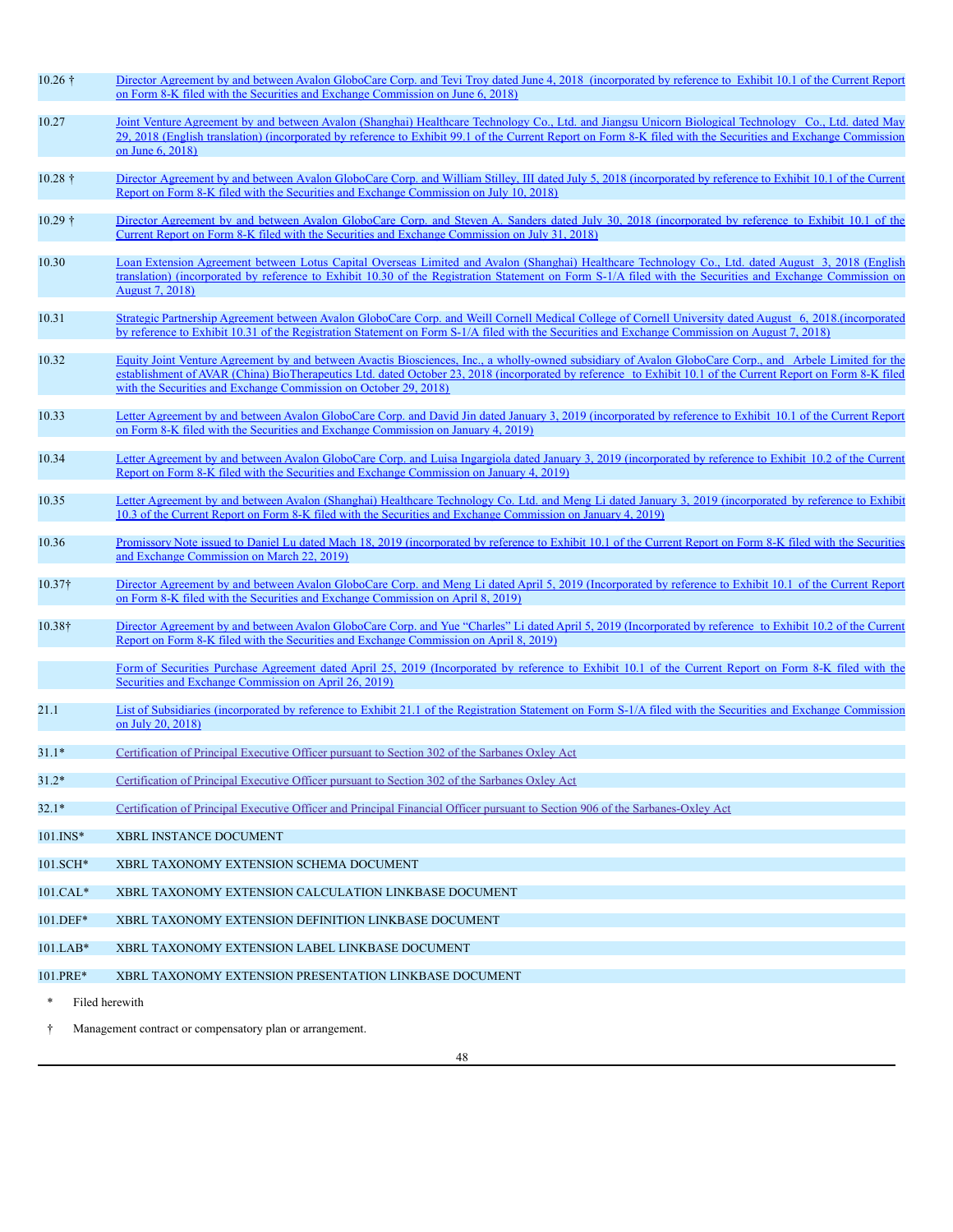# **SIGNATURES**

Pursuant to the requirements of the Securities Exchange Act of 1934, the registrant has duly caused this report to be signed on its behalf by the undersigned hereunto duly authorized.

Date: August 15, 2019 By: /s/ David K. Jin

# **AVALON GLOBOCARE CORP.** (Registrant)

David K. Jin Chief Executive Officer, President and Director (Principal Executive Officer)

Date: August 15, 2019 By: /s/ Luisa Ingargiola

Luisa Ingargiola Chief Financial Officer (Principal Financial and Accounting Officer)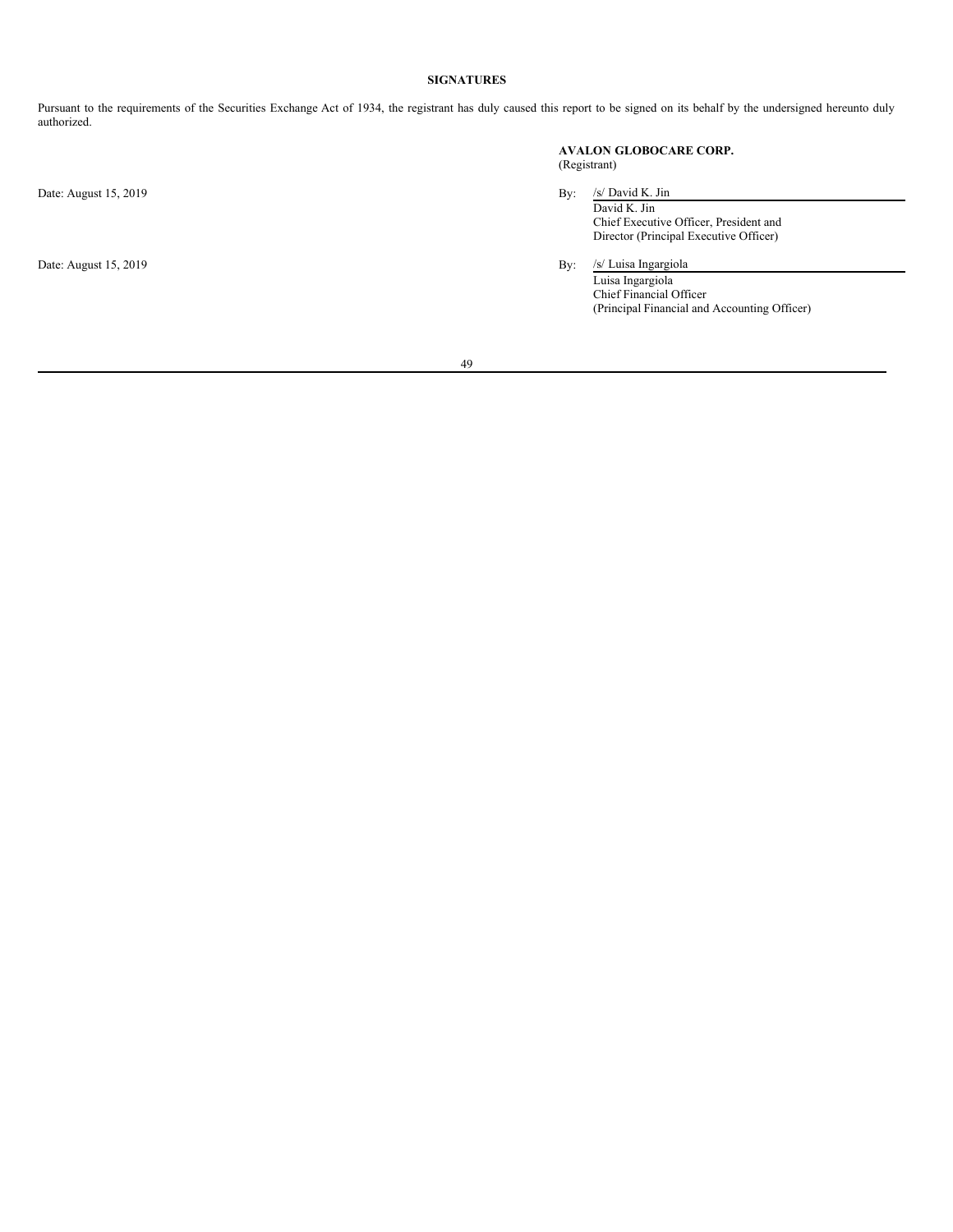### **Certification Pursuant to Section 302 of the Sarbanes-Oxley Act of 2002**

<span id="page-55-0"></span>I, David K. Jin, certify that:

- 1. I have reviewed this Quarterly Report on Form 10-Q (the "report") of Avalon GloboCare Corp.;
- 2. Based on my knowledge, this report does not contain any untrue statement of a material fact or omit to state a material fact necessary to make the statements made, in light of the circumstances under which such statements were made, not misleading with respect to the period covered by this report;
- 3. Based on my knowledge, the financial statements, and other financial information included in this report, fairly present in all material respects the financial condition, results of operations and cash flows of the registrant as of, and for, the periods presented in this report;
- 4. The registrant's other certifying officer and I are responsible for establishing and maintaining disclosure controls and procedures (as defined in Exchange Act Rules 13a-15 (e) and 15d-15 (e)) and internal control over financial reporting (as defined in Exchange Act Rules 13a-15 (f) and 15d-15 (f)) for the registrant and have:
	- a) Designed such disclosure controls and procedures, or caused such disclosure controls and procedures to be designed under our supervision, to ensure that material information relating to the registrant, including its consolidated subsidiaries, is made known to us by others within those entities, particularly during the period in which this report is being prepared;
	- b) Designed such internal control over financial reporting, or caused such internal control over financial reporting to be designed under our supervision, to provide reasonable assurance regarding the reliability of financial reporting and the preparation of financial statements for external purposes in accordance with generally accepted accounting principles;
	- c) Evaluated the effectiveness of the registrant's disclosure controls and procedures and presented in this report our conclusions about the effectiveness of the disclosure controls and procedures, as of the end of the period covered by this report based on such evaluation; and
	- d) Disclosed in this report any change in the registrant's internal control over financial reporting that occurred during the registrant's most recent fiscal quarter that has materially affected, or is reasonably likely to materially affect, the registrant's internal control over financial reporting; and
- 5. The registrant's other certifying officer and I have disclosed, based on our most recent evaluation of internal control over financial reporting, to the registrant's auditors and the audit committee of the registrant's board of directors (or persons performing the equivalent functions):
	- a) All significant deficiencies and material weaknesses in the design or operation of internal controls over financial reporting which are reasonably likely to adversely affect the registrant's ability to record, process, summarize and report financial information; and
	- b) Any fraud, whether or not material, that involves management or other employees who have a significant role in the registrant's internal control over financial reporting.

Date: August 15, 2019 By: /s/ David K. Jin

David K. Jin Chief Executive Officer, President and Director (Principal Executive Officer)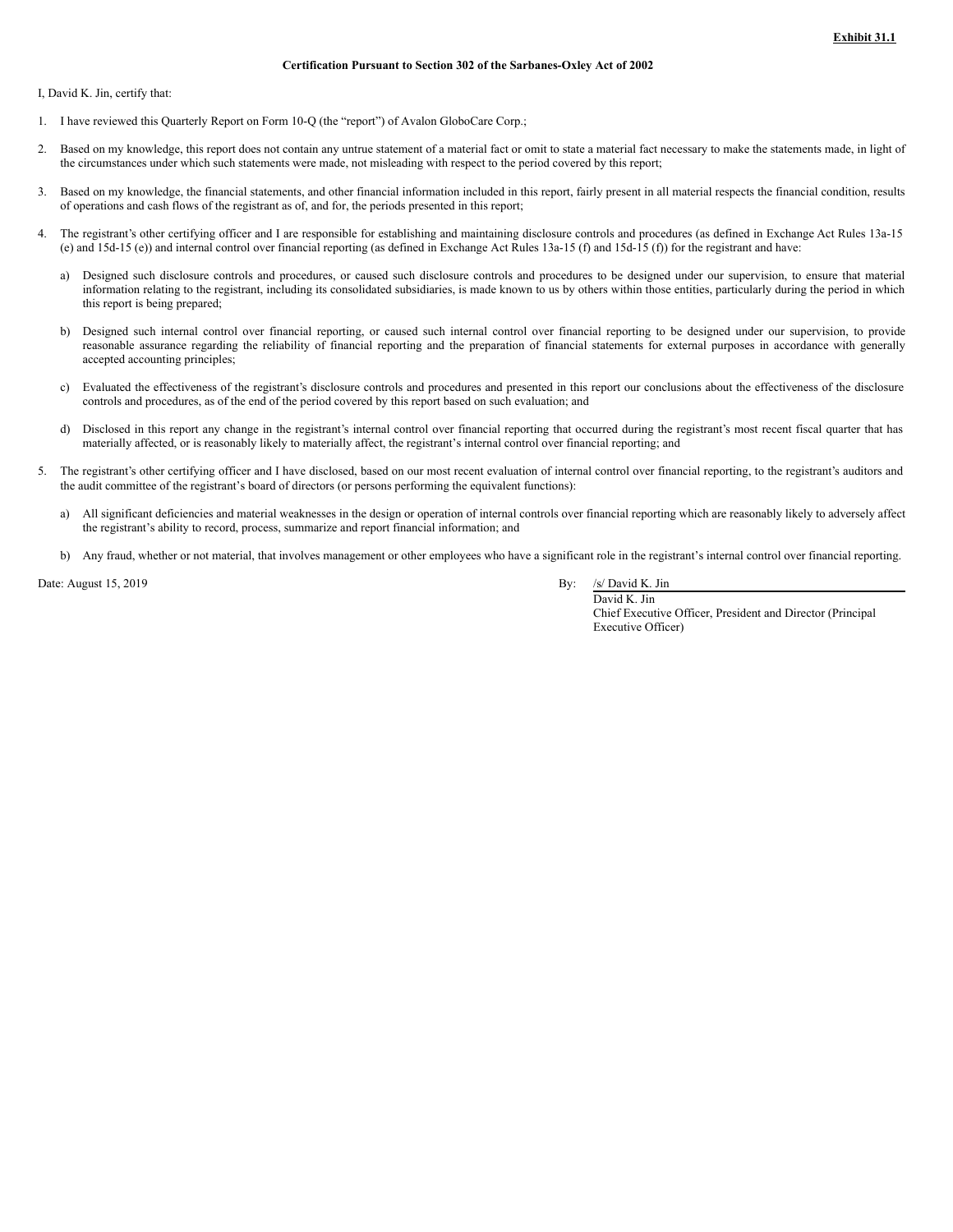## **Certification Pursuant to Section 302 of the Sarbanes-Oxley Act of 2002**

<span id="page-56-0"></span>I, Luisa Ingargiola, certify that:

- 1. I have reviewed this Quarterly Report on Form 10-Q (the "report") of Avalon GloboCare Corp.;
- 2. Based on my knowledge, this report does not contain any untrue statement of a material fact or omit to state a material fact necessary to make the statements made, in light of the circumstances under which such statements were made, not misleading with respect to the period covered by this report;
- 3. Based on my knowledge, the financial statements, and other financial information included in this report, fairly present in all material respects the financial condition, results of operations and cash flows of the registrant as of, and for, the periods presented in this report;
- 4. The registrant's other certifying officer and I are responsible for establishing and maintaining disclosure controls and procedures (as defined in Exchange Act Rules 13a-15 (e) and 15d-15 (e)) and internal control over financial reporting (as defined in Exchange Act Rules 13a-15 (f) and 15d-15 (f)) for the registrant and have:
	- a) Designed such disclosure controls and procedures, or caused such disclosure controls and procedures to be designed under our supervision, to ensure that material information relating to the registrant, including its consolidated subsidiaries, is made known to us by others within those entities, particularly during the period in which this report is being prepared;
	- b) Designed such internal control over financial reporting, or caused such internal control over financial reporting to be designed under our supervision, to provide reasonable assurance regarding the reliability of financial reporting and the preparation of financial statements for external purposes in accordance with generally accepted accounting principles;
	- c) Evaluated the effectiveness of the registrant's disclosure controls and procedures and presented in this report our conclusions about the effectiveness of the disclosure controls and procedures, as of the end of the period covered by this report based on such evaluation; and
	- d) Disclosed in this report any change in the registrant's internal control over financial reporting that occurred during the registrant's most recent fiscal quarter that has materially affected, or is reasonably likely to materially affect, the registrant's internal control over financial reporting; and
- 5. The registrant's other certifying officer and I have disclosed, based on our most recent evaluation of internal control over financial reporting, to the registrant's auditors and the audit committee of the registrant's board of directors (or persons performing the equivalent functions):
	- a) All significant deficiencies and material weaknesses in the design or operation of internal controls over financial reporting which are reasonably likely to adversely affect the registrant's ability to record, process, summarize and report financial information; and
	- b) Any fraud, whether or not material, that involves management or other employees who have a significant role in the registrant's internal control over financial reporting.

Date: August 15, 2019 **By:** /s/ Luisa Ingargiola

Luisa Ingargiola Chief Financial Officer (Principal Financial and Accounting Officer)